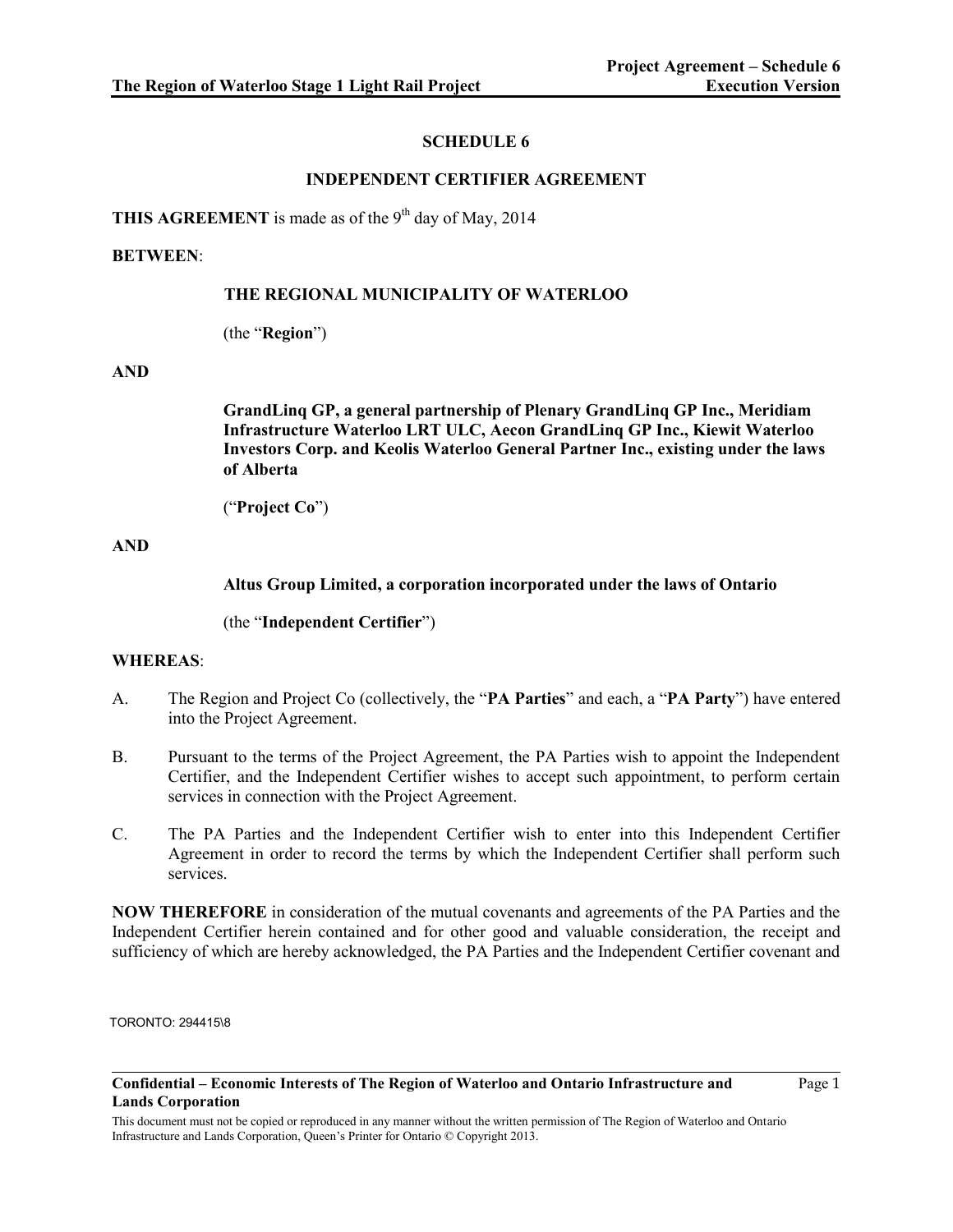agree as follows:

## **1. DEFINITIONS**

### **1.1 Definitions**

- (a) In this Independent Certifier Agreement, including the recitals and appendices, unless the context indicates a contrary intention, terms which are defined in the Project Agreement (and not otherwise defined in this Independent Certifier Agreement) shall have meanings given to them in the Project Agreement and the following terms shall have the following meanings:
	- (i) "**Certification Services**" means:
		- (A) all of the functions and obligations described in the Project Agreement as being the responsibility of the Independent Certifier;
		- (B) all of the functions and obligations conferred on the Independent Certifier under this Independent Certifier Agreement, including the functions described in Appendix A to this Independent Certifier Agreement; and
		- (C) all other things or tasks which the Independent Certifier must do to comply with its obligations under this Independent Certifier Agreement.
	- (ii) "**Certification Services Variation**" is any change to the Certification Services.
	- (iii) "**Conflict of Interest**" means any situation or circumstance (including in connection with the Project Agreement) where the Independent Certifier has contractual or other obligations to any of the PA Parties or any member of the Project Co Group that could or could be seen to compromise, impair or be incompatible with the objective, unbiased and impartial exercise of independent judgment by the Independent Certifier.
	- (iv) "**Contract Material**" means all material:
		- (A) provided to the Independent Certifier or created or required to be created by either PA Party; and
		- (B) provided by or created or required to be created by the Independent Certifier as part of, or for the purpose of, performing the Certification Services,

including documents, equipment, reports, technical information, plans, charts, drawings, calculations, tables, schedules and data (stored and recorded by any means).

(v) "**Contribution Agreement**" means the agreement to be entered into between Her

TORONTO: 294415\8

**Confidential – Economic Interests of The Region of Waterloo and Ontario Infrastructure and Lands Corporation**

This document must not be copied or reproduced in any manner without the written permission of The Region of Waterloo and Ontario Infrastructure and Lands Corporation, Queen's Printer for Ontario © Copyright 2013.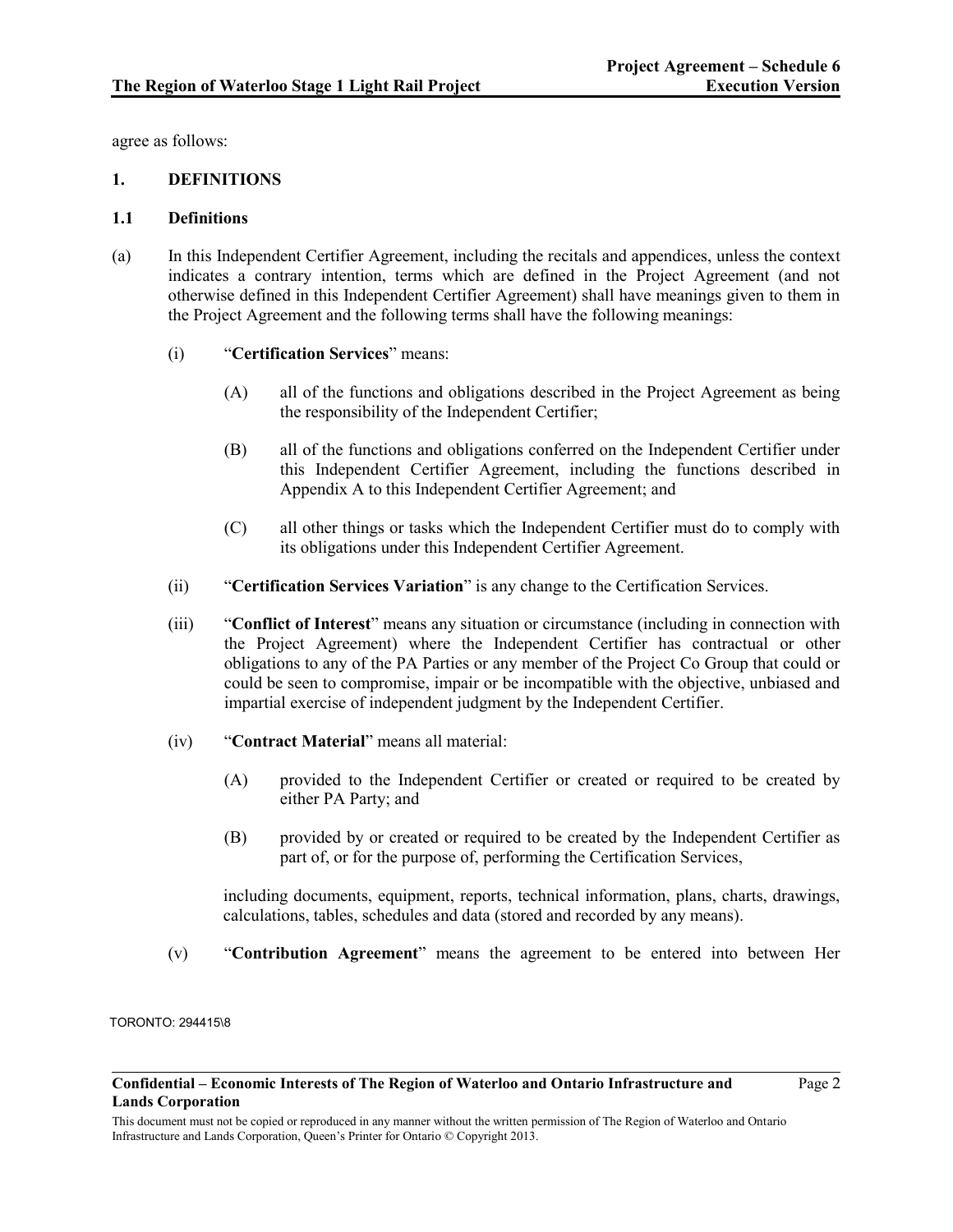Majesty the Queen in right of Canada, represented by the Minister of Transport, Infrastructure and Communities and the Region in respect of the Project.

- (vi) "**Earned Value**" has the meaning given in Schedule 21 Construction Period Payments.
- (vii) "**Eligible Costs (Canada)**" has the meaning given thereto in the Contribution Agreement.
- (viii) "**Eligible Costs (Ontario)**" has the meaning given thereto in the Transfer Payment Agreement.
- (ix) "**Equivalent Federal Funding Certificate**" means the certificates which are to be delivered under the Contribution Agreement which are anticipated to be substantially similar in form and content to the Schedule G.2 Certificate and the Schedule G.4 Certificate which are required to be delivered under the Transfer Payment Agreement.
- (x) "**Fee**" means the fees payable by the Region and Project Co to the Independent Certifier for the Certification Services, as such fees are specified and made payable in accordance with Appendix B to this Independent Certifier Agreement.
- (xi) "**Final Payment**" has the meaning given in the Transfer Payment Agreement.
- (xii) "**Funding Agreement Parties**" means Her Majesty the Queen in right of Canada, represented by the Minister of Transport, Infrastructure and Communities and its authorized agents and Her Majesty the Queen, represented by the Minister of Transportation for the Province of Ontario and its authorized agents.
- (xiii) "**Holdback**" has the meaning given in the Transfer Payment Agreement.
- (xiv) "**HST**" means the value-added tax payable and imposed pursuant to Part IX of the *Excise Tax Act* (Canada), and any successor legislation thereto.
- (xv) "**IC Construction Cost Confirmation Certificate**" has the meaning given in Schedule 21 – Construction Period Payments.
- (xvi) "**IC Milestone Payment Authorization Certificate**" has the meaning given in Schedule 21 – Construction Period Payments.
- (xvii) "**Independent Engineer**" means the Independent Certifier under the Transfer Payment Agreement.
- (xviii) "**Intellectual Property**" means any and all intellectual property rights, whether subsisting now or in the future, including rights of any kind in inventions, patents,

TORONTO: 294415\8

Page 3

**Confidential – Economic Interests of The Region of Waterloo and Ontario Infrastructure and Lands Corporation**

This document must not be copied or reproduced in any manner without the written permission of The Region of Waterloo and Ontario Infrastructure and Lands Corporation, Queen's Printer for Ontario © Copyright 2013.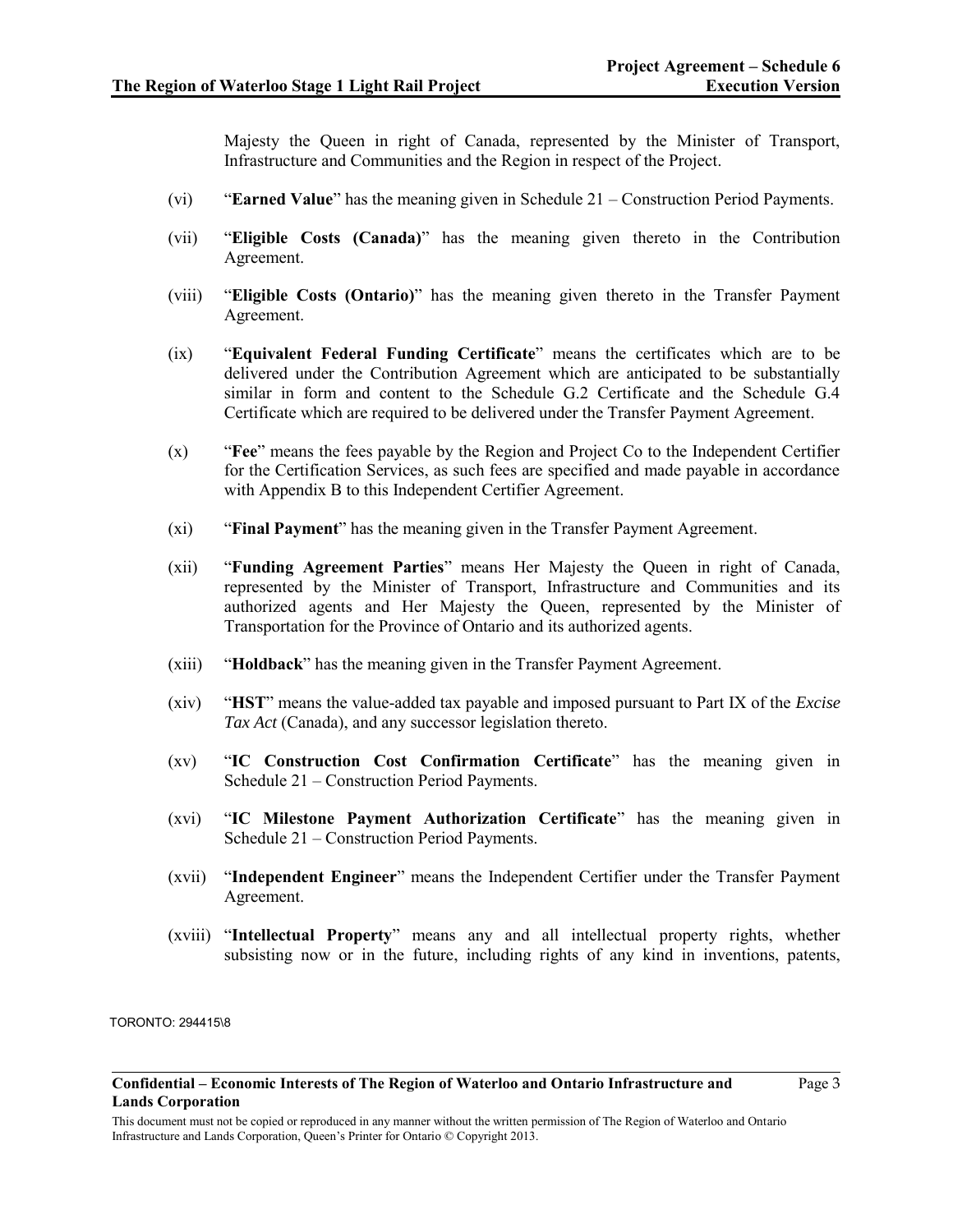copyright, trademarks, service marks, industrial designs, integrated circuit topography rights, applications for registration of any of the foregoing, and know-how, trade secrets, confidential information and trade or business names.

- (xix) "**Milestone**" has the meaning given in Schedule 21 Construction Period Payments.
- (xx) "**Milestone Payment Application**" has the meaning given in Schedule 21 Construction Period Payments.
- (xxi) "**Milestone Zero Notice"** has the meaning given in Schedule 21 Construction Period Payments.
- (xxii) "**PA Parties**" means both the Region and Project Co, and "**PA Party**" means either the Region or Project Co, as the context requires.
- (xxiii) "**Partial Payment**" has the meaning given in Schedule 21 Construction Period Payments.
- (xxiv) "**Project Agreement**" means that certain project agreement made on or about the date hereof between the Region and Project Co with respect to the design, construction, financing, maintenance and rehabilitation of the System and the Public Infrastructure.
- (xxv) "**Project Co Officer Progress/Milestone Payment Certificate**" has the meaning given in Schedule 21 – Construction Period Payments.
- (xxvi) "**Project Milestone**" and "**Project Milestone Payment**" have the respective meanings given in the Transfer Payment Agreement.
- (xxvii) "**Schedule G.2 Certificate**" means the "Certificate from the Independent Engineer" to be given by the Independent Certifier in respect of Project Milestone Payments in accordance with Schedule G of the Transfer Payment Agreement.
- (xxviii) "**Schedule G.4 Certificate**" means the "Solemn Declaration of Substantial Completion" certificate to be given by the Independent Certifier in respect of "Substantial Completion" (as defined in the Transfer Payment Agreement) in accordance with Schedule G of the Transfer Payment Agreement.
- (xxix) "**Scheduled Milestone Date**" has the meaning given in Schedule 21 Construction Period Payments.
- (xxx) **"Transfer Payment Agreement"** means the agreement dated March 19, 2014, between Her Majesty the Queen represented by the Ontario Ministry of Transportation and the

TORONTO: 294415\8

**Confidential – Economic Interests of The Region of Waterloo and Ontario Infrastructure and Lands Corporation**

Page 4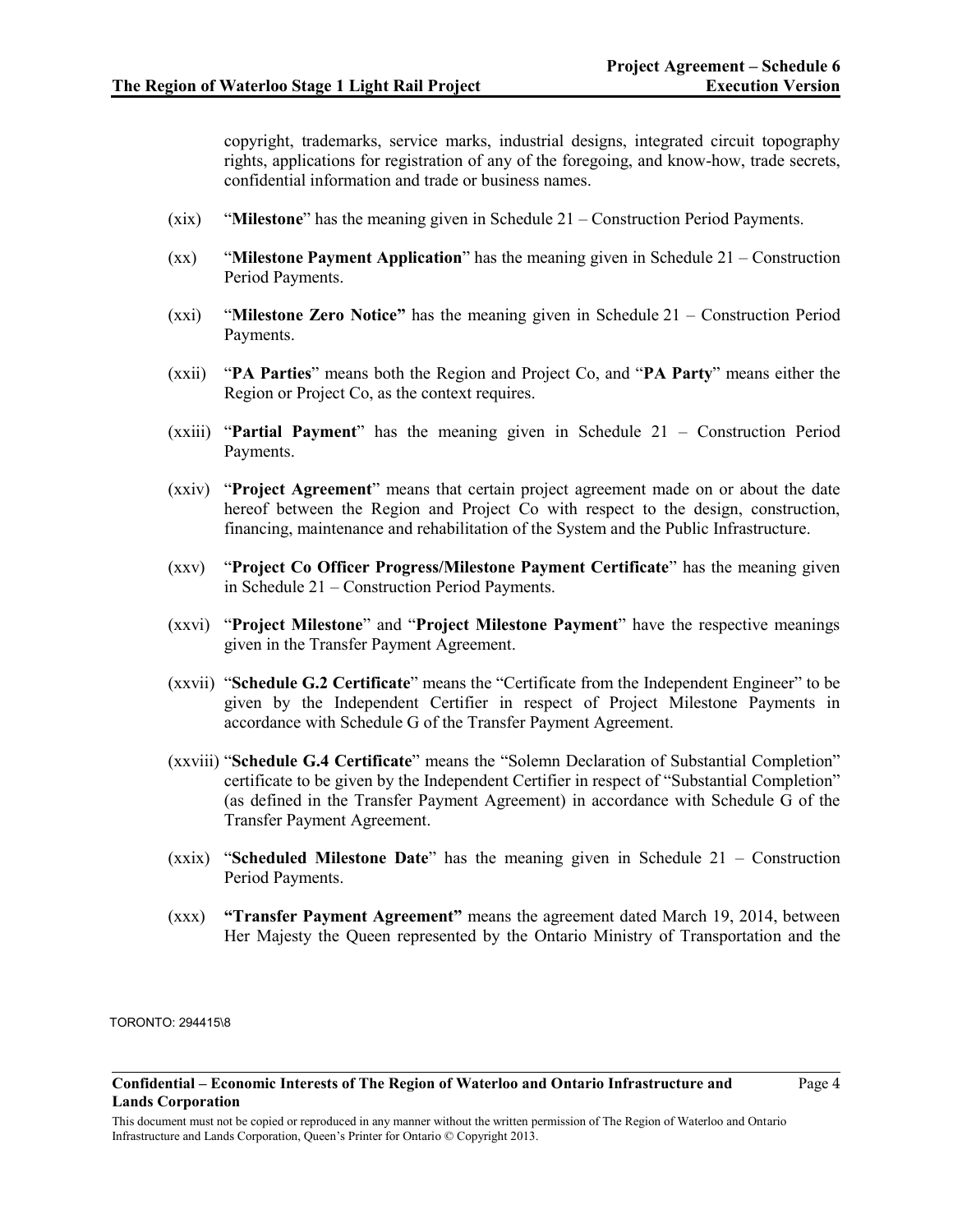Region in respect of the Project.

# **2. INTERPRETATION**

### **2.1 Interpretation**

- (a) In this Independent Certifier Agreement, unless the context indicates a contrary intention:
	- (i) words denoting the singular number include the plural and vice versa;
	- (ii) words denoting individuals include corporations and vice versa;
	- (iii) headings are for convenience only and do not affect interpretation;
	- (iv) references to Clauses, Sections or Parts are references to Clauses, Sections or Parts of this Independent Certifier Agreement;
	- (v) references to this Independent Certifier Agreement or any contract, agreement or instrument are deemed to include references to this Independent Certifier Agreement or such other contract, agreement or instrument as amended, novated, supplemented, varied or replaced from time to time;
	- (vi) references to any party to this Independent Certifier Agreement includes its successors or permitted assigns;
	- (vii) words denoting any gender include all genders;
	- (viii) references to any legislation or to any section or provision of any legislation include any statutory modification or re-enactment of any statutory provision substituted for legislation, section or provision, and ordinances, by laws, regulations and other statutory instruments issued under that legislation, section or provision;
	- (ix) a reference to "\$" is to Canadian currency;
	- (x) the terms "including" and "include" mean "including" or "include" (as applicable) without limitation;
	- (xi) if a word or phrase is defined, then other parts of speech and grammatical forms of that word or phrase have a corresponding meaning; and
	- (xii) unless otherwise indicated, all time periods will be strictly construed.

TORONTO: 294415\8

#### **Confidential – Economic Interests of The Region of Waterloo and Ontario Infrastructure and Lands Corporation**

Page 5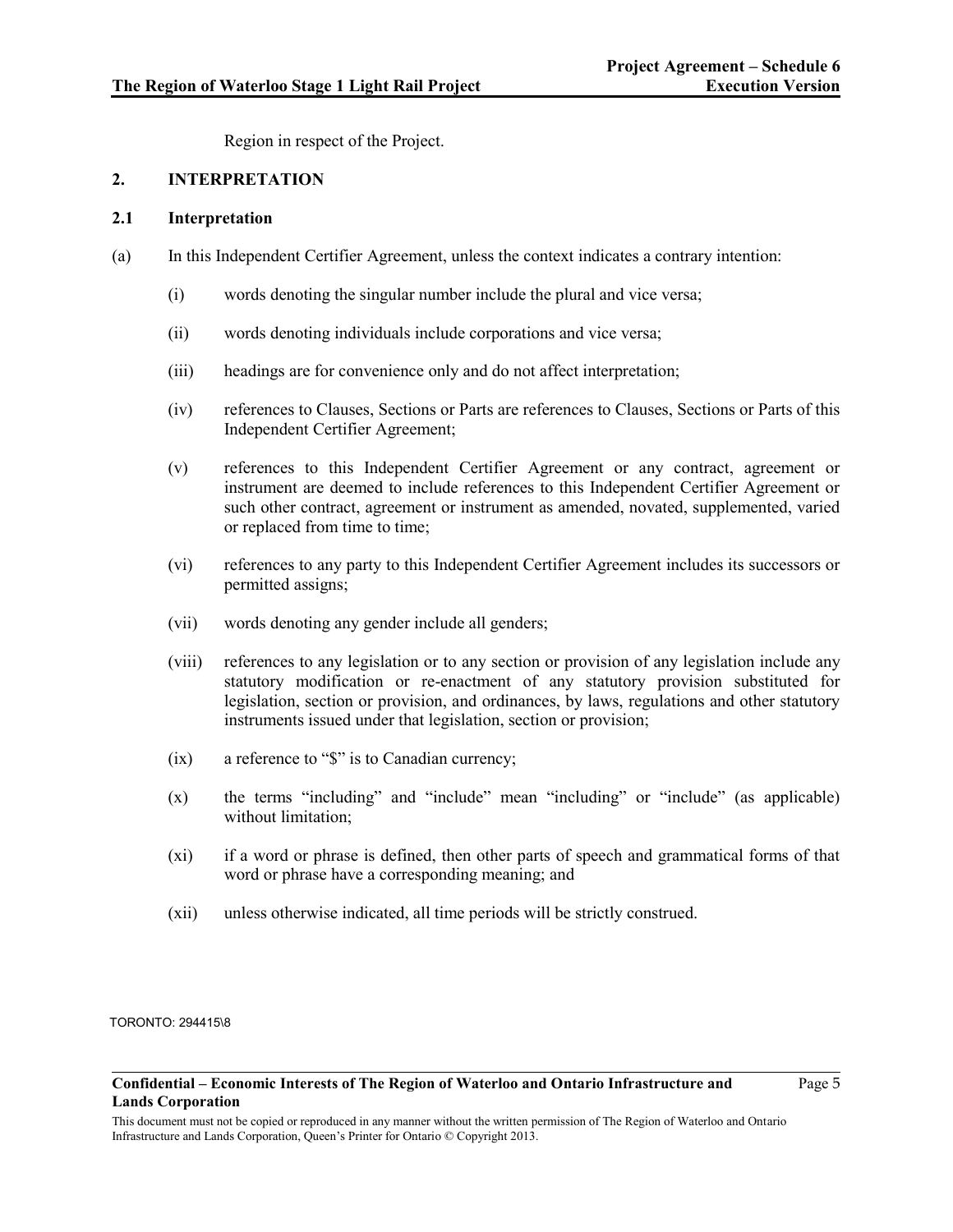## **2.2 Obligations and Exercise of Rights by PA Parties**

- (a) The obligations of the PA Parties under this Independent Certifier Agreement shall be several.
- (b) Except as specifically provided for in this Independent Certifier Agreement or the Project Agreement, the rights of the PA Parties under this Independent Certifier Agreement shall be jointly exercised by the PA Parties.

# **3. ROLE OF THE INDEPENDENT CERTIFIER**

## **3.1 Engagement**

- (a) The PA Parties hereby appoint the Independent Certifier, and the Independent Certifier hereby accepts such appointment, to carry out the Certification Services in accordance with this Independent Certifier Agreement. The Independent Certifier shall perform the Certification Services in accordance with this Independent Certifier Agreement.
- (b) Nothing in this Independent Certifier Agreement will be interpreted as giving the Independent Certifier any responsibility for performance of the design or construction, or for the certifications of the professionals of record.
- (c) Neither PA Party shall, without the prior written consent of the other PA Party, enter into any separate agreement with the Independent Certifier in connection with the Project, and Project Co shall ensure that no Project Co Party enters into any separate agreement with the Independent Certifier in connection with the Project or which might result in a Conflict of Interest arising.
- (d) The Independent Certifier shall make such observations and evaluations of any Design and Construction Works and any Public Infrastructure Work pursuant to a Variation in order to certify any monthly progress payment to Project Co of the value of work performed, provided the Independent Certifier shall be entitled to a Certification Services Variation Order pursuant to Section 9.4 and 9.5 of this Independent Certifier Agreement.

## **3.2 Acknowledgement of Independent Certifier**

(a) The Independent Certifier hereby acknowledges in favour of the PA Parties that it has received a copy of the Project Agreement, the Transfer Payment Agreement and a draft of the Contribution Agreement.

## **3.3 Standard of Care**

(a) The Independent Certifier must exercise the standard and skill, care and diligence in the performance of the Certification Services that would be expected of an expert professional experienced in providing services in the nature of the Certification Services for projects similar to

TORONTO: 294415\8

Page 6

**Confidential – Economic Interests of The Region of Waterloo and Ontario Infrastructure and Lands Corporation**

This document must not be copied or reproduced in any manner without the written permission of The Region of Waterloo and Ontario Infrastructure and Lands Corporation, Queen's Printer for Ontario © Copyright 2013.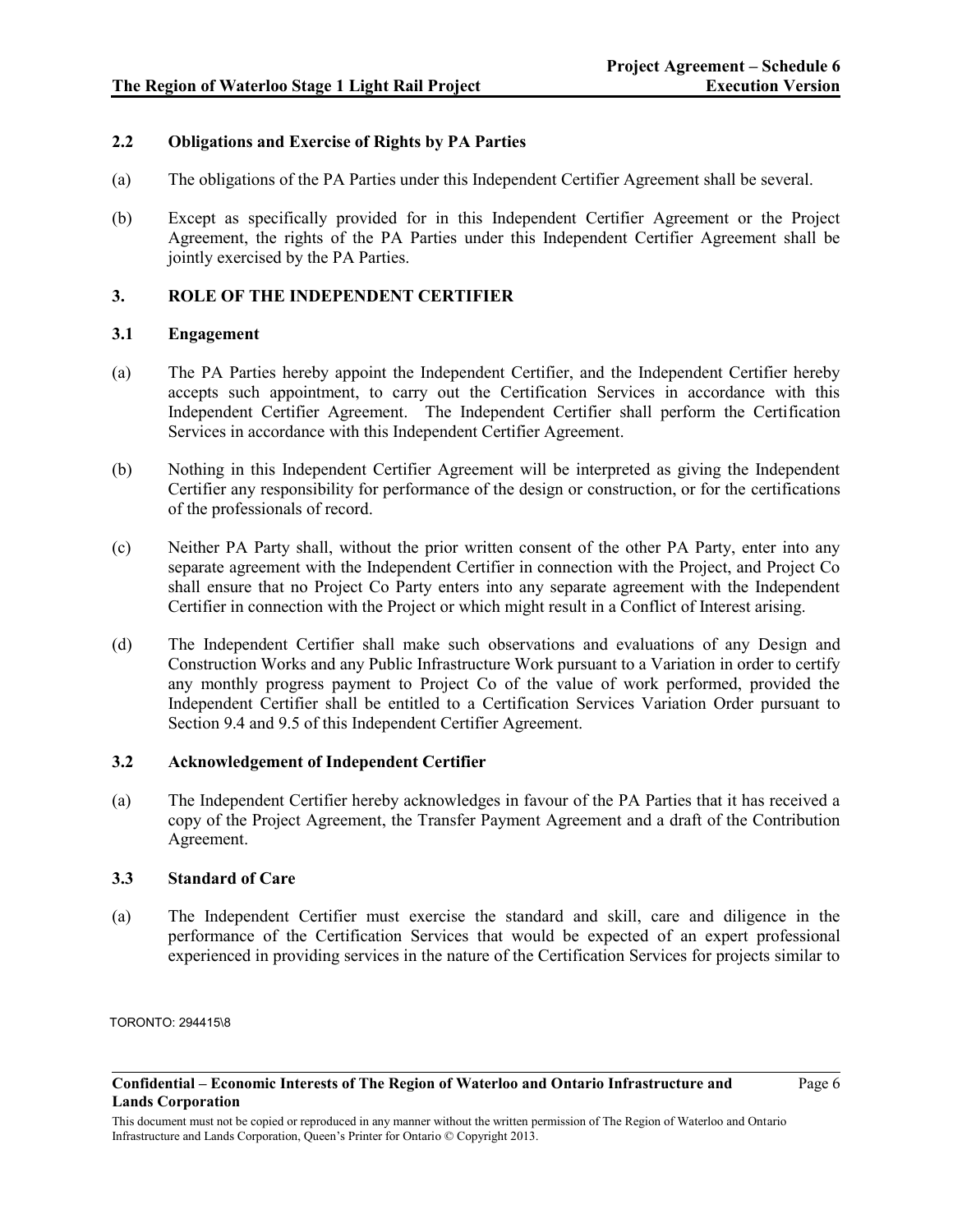the Project.

# <span id="page-6-0"></span>**3.4 Duty of Independent Judgment**

- (a) In exercising its Certification Services, the Independent Certifier must:
	- (i) act impartially, honestly and independently in representing the interests of both PA Parties in accordance with the terms of the Project Agreement and this Independent Certifier Agreement;
	- (ii) act reasonably and professionally;
	- (iii) act in a timely manner:
		- (A) in accordance with the times prescribed in this Independent Certifier Agreement and the Project Agreement; or
		- (B) where no times are prescribed, within 10 days or such earlier time so as to enable the PA Parties to perform their respective obligations under the Project Agreement; and
	- (iv) act in accordance with the joint directions of the PA Parties provided that the directions are not inconsistent with the other terms of this Independent Certifier Agreement or the terms of the Project Agreement and do not vary or prejudice the Independent Certifier's authority or responsibilities or the exercise by the Independent Certifier of its professional judgment under this Independent Certifier Agreement.
- (b) Although the Independent Certifier may take account of any opinions or representations made by the PA Parties, the Independent Certifier shall not be bound to comply with any opinions or representations made by either of them in connection with any matter on which the Independent Certifier is required to exercise its professional judgment.
- (c) The Independent Certifier acknowledges that the PA Parties may rely on the Certification Services, including determinations, findings and certifications made by the Independent Certifier, and accordingly, the Independent Certifier will use its best skill and judgment in providing the Certification Services. The Independent Certifier represents and warrants that all information provided and/or submitted to the PA Parties and the Funding Agreement Parties is true and accurate, and prepared in good faith to the best of his or her skill, judgment and knowledge.
- (d) The Independent Certifier acknowledges that all Certification Services, Contract Material and all determinations, findings, reports, certificates and other information delivered by the Independent Certifier to the Region pursuant to the Project Agreement may be relied upon by each of the Funding Agreement Parties, and that the Independent Certifier shall owe each an equal duty of

TORONTO: 294415\8

Page 7

**Confidential – Economic Interests of The Region of Waterloo and Ontario Infrastructure and Lands Corporation**

This document must not be copied or reproduced in any manner without the written permission of The Region of Waterloo and Ontario Infrastructure and Lands Corporation, Queen's Printer for Ontario © Copyright 2013.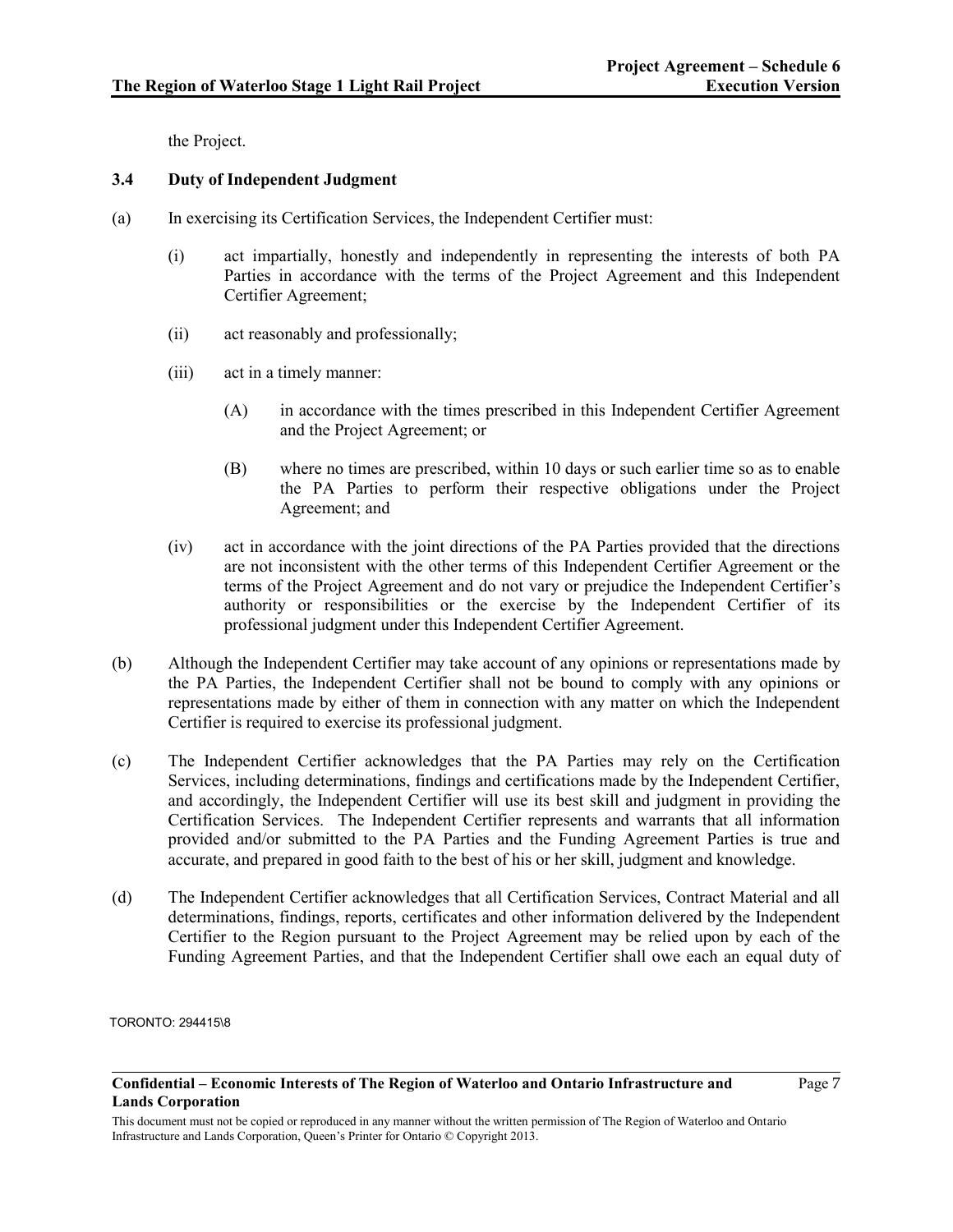care as is owed to the Region hereunder, notwithstanding the fact that neither of the Funding Agreement Parties are a party to this Independent Certifier Agreement and/or the Project Agreement. The Independent Certifier will confirm the foregoing directly to either Funding Agreement Party, if requested by the Region. The Independent Certifier shall maintain accurate and complete records related to all work performed under this Agreement for at least seven (7) years after the end of this Independent Certifier Agreement and such records will be made available to the Funding Agreement Parties upon request and reasonable notice.

## **3.5 Authority to Act**

- (a) The Independent Certifier:
	- (i) is an independent consultant and is not, and must not purport to be, a partner, joint venturer or agent of either PA Party;
	- (ii) other than as expressly set out in this Independent Certifier Agreement or the Project Agreement, has no authority to give any directions to a PA Party or its officers, directors, members, employees, contractors, consultants or agents; and
	- (iii) has no authority to waive or alter any terms of the Project Agreement, nor to discharge or release a party from any of its obligations under the Project Agreement unless jointly agreed by the PA Parties in writing.

## **3.6 Knowledge of the PA Parties' Requirements**

- <span id="page-7-1"></span><span id="page-7-0"></span>(a) The Independent Certifier warrants that:
	- (i) it has informed and will be deemed to have informed itself fully of the requirements of the Project Agreement;
	- (ii) it will inform itself fully of the requirements of such other documents and materials as may become relevant from time to time to the performance of the Certification Services;
	- (iii) without limiting Sections  $3.6(a)(i)$  or  $3.6(a)(ii)$ , it has and will be deemed to have informed itself fully of all time limits and other requirements for any Certification Service which the Independent Certifier carries out under the Project Agreement and this Independent Certifier Agreement;
	- (iv) it has and will be deemed to have informed itself completely of the nature of the work necessary for the performance of the Certification Services and the means of access to and facilities at the System and Lands including restrictions on any such access or protocols that are required; and

TORONTO: 294415\8

Page 8

**Confidential – Economic Interests of The Region of Waterloo and Ontario Infrastructure and Lands Corporation**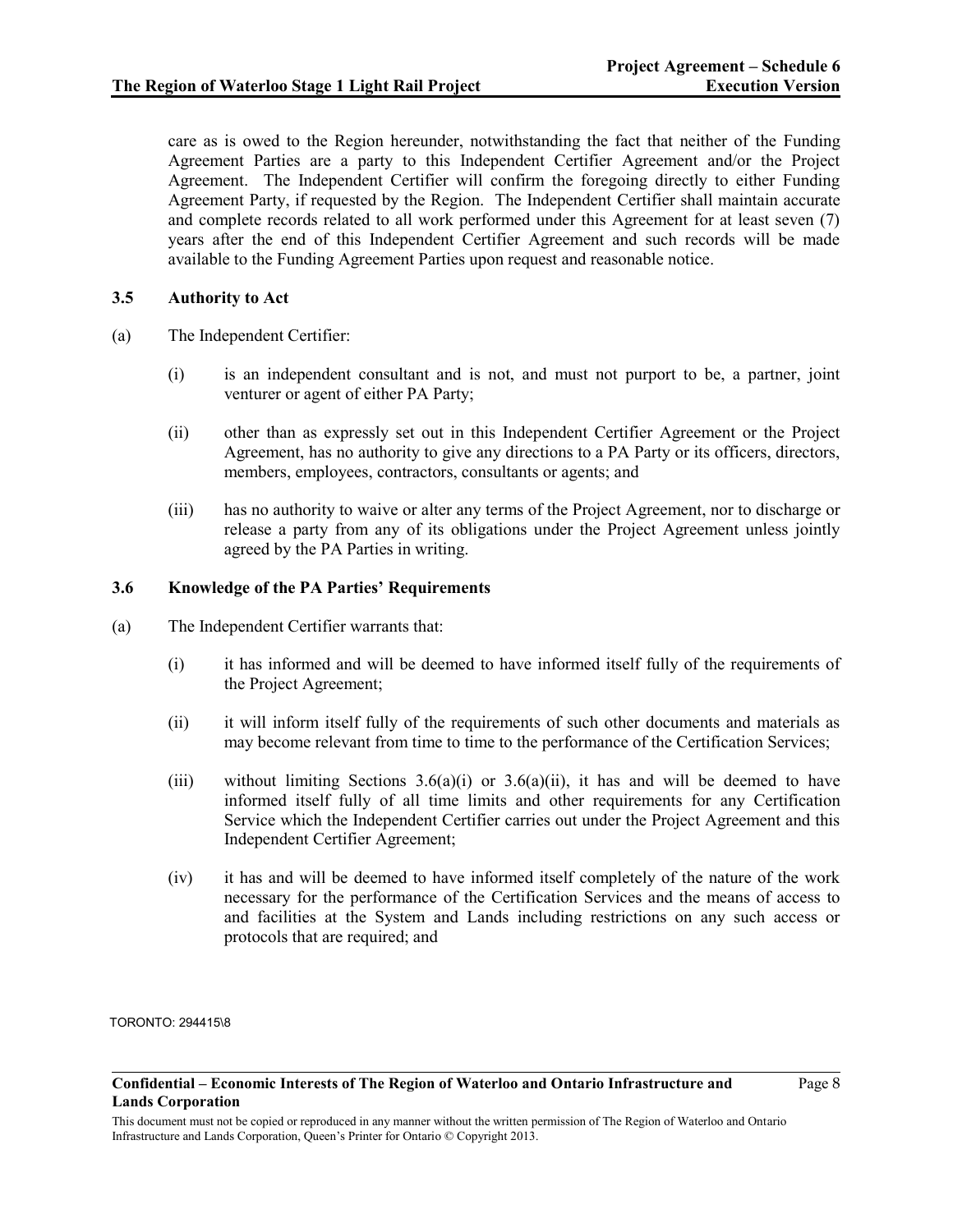(v) it has satisfied itself as to the correctness and sufficiency of its proposal for the Certification Services and that the Fee covers the cost of complying with all of the obligations under this Independent Certifier Agreement and of all matters and things necessary for the due and proper performance and completion of the Certification Services.

## **3.7 Co-ordination and Information by Independent Certifier**

- <span id="page-8-0"></span>(a) The Independent Certifier must:
	- (i) fully cooperate with the PA Parties;
	- (ii) carefully co-ordinate the Certification Services with the work and services performed by the PA Parties;
	- (iii) without limiting its obligations under Sections [3.4](#page-6-0) and [3.7\(a\)\(ii\),](#page-8-0) perform the Certification Services so as to avoid unreasonably interfering with, disrupting or delaying the work and services performed by the PA Parties;
	- (iv) provide copies to the PA Parties of all reports, communications, certificates and other documentation that it provides to either PA Party; and
	- (v) provide a copy of the Contract Material to each of the Funding Agreement Parties at the same time as it is provided to the PA Parties. In respect of such Contract Material, the Funding Agreement Parties may make inquiries of the Independent Certifier and request further investigation or clarification in connection with, and subject to, the Transfer Payment Agreement and Contribution Agreement.

## **3.8 Conflict of Interest**

- (a) The Independent Certifier warrants that:
	- (i) at the date of this Independent Certifier Agreement, no Conflict of Interest exists or is likely to arise in the performance of its obligations under this Independent Certifier Agreement, and the Independent Certifier further warrants that it has not been retained as technical advisor to the Lender or as an advisor to either of the PA Parties or any of their respective related entities in respect of the Project Agreement (including, but not limited to, acting as a transaction advisor to either PA Party); and
	- (ii) if, during the term of this Independent Certifier Agreement, any Conflict of Interest or risk of Conflict of Interest arises, the Independent Certifier will notify the PA Parties immediately in writing of the Conflict of Interest or risk of Conflict of Interest and take such steps as may be required by either of the PA Parties to avoid or mitigate the Conflict

TORONTO: 294415\8

This document must not be copied or reproduced in any manner without the written permission of The Region of Waterloo and Ontario Infrastructure and Lands Corporation, Queen's Printer for Ontario © Copyright 2013.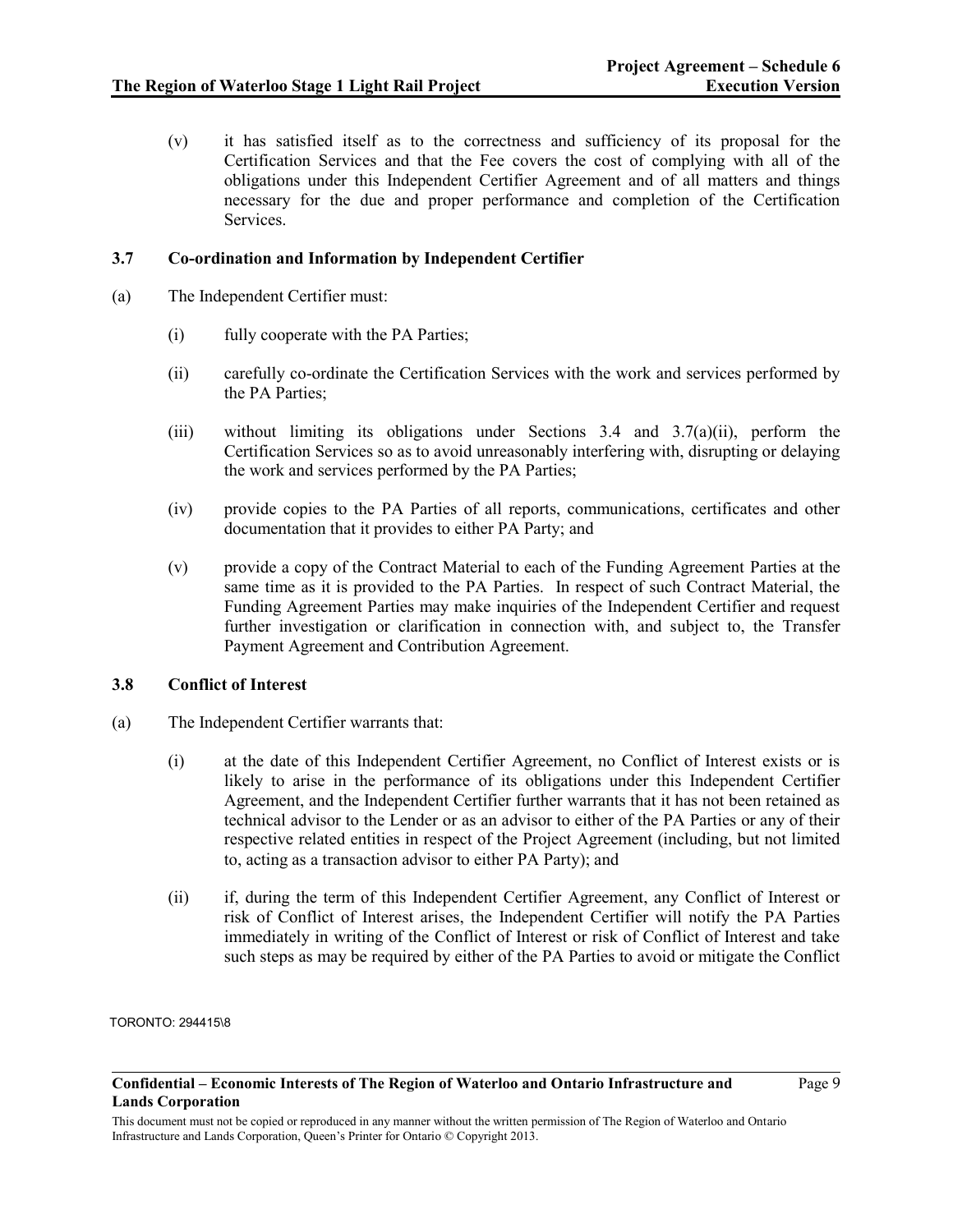of Interest or risk of Conflict of Interest.

## **3.9 Independent Certifier Personnel**

- (a) The Independent Certifier shall make reasonable efforts to ensure that the individuals listed in Appendix C remain involved in the performance of the Certification Services and, in particular, will not, for the duration of this Independent Certifier Agreement, require or request any such person to be involved in any other project on behalf of the Independent Certifier if, in the reasonable opinion of the PA Parties, such involvement would have a material adverse effect on the performance of the Certification Services.
- (b) The Independent Certifier shall ensure that its personnel providing the Certification Services in respect of the Commissioning Tests, the Outline Commissioning Program, the OMSF and Test Track Commissioning Program and the Final Commissioning Program shall:
	- (i) possess a current professional designation of not less than membership in Professional Engineers Ontario, the Ontario Association of Certified Engineering Technicians and Technologists or such similar professional designation recognized in North America;
	- (ii) have demonstrated competence in the commissioning of comparable facilities and in having completed or monitored the commissioning of a comparable light rail transit system;
	- (iii) have an understanding of the appropriate standards, guidelines and policies related to commissioning for light rail transit systems and related fixed facilities, as well as other applicable transit commissioning standards; and
	- (iv) have an understanding of any documentation to be provided pursuant to this Independent Certifier Agreement and the Project Agreement, including not only the start-up procedures but any pre-commissioning and post-commissioning activities.
- (c) The Independent Certifier shall furnish the Region with evidence satisfactory to the Region of any such personnel's compliance with the foregoing requirements within a reasonable time prior to the proposed commencement of the Certification Services in respect of the Commissioning Tests, the Outline Commissioning Program, the OMSF and Test Track Commissioning Program and the Final Commissioning Program.

## **3.10 Minimize Interference**

(a) The Independent Certifier shall perform the Certification Services in such a way as to minimize any undue interference with the progress of the Design and Construction Works and Public Infrastructure Works.

TORONTO: 294415\8

**Confidential – Economic Interests of The Region of Waterloo and Ontario Infrastructure and Lands Corporation**

Page 10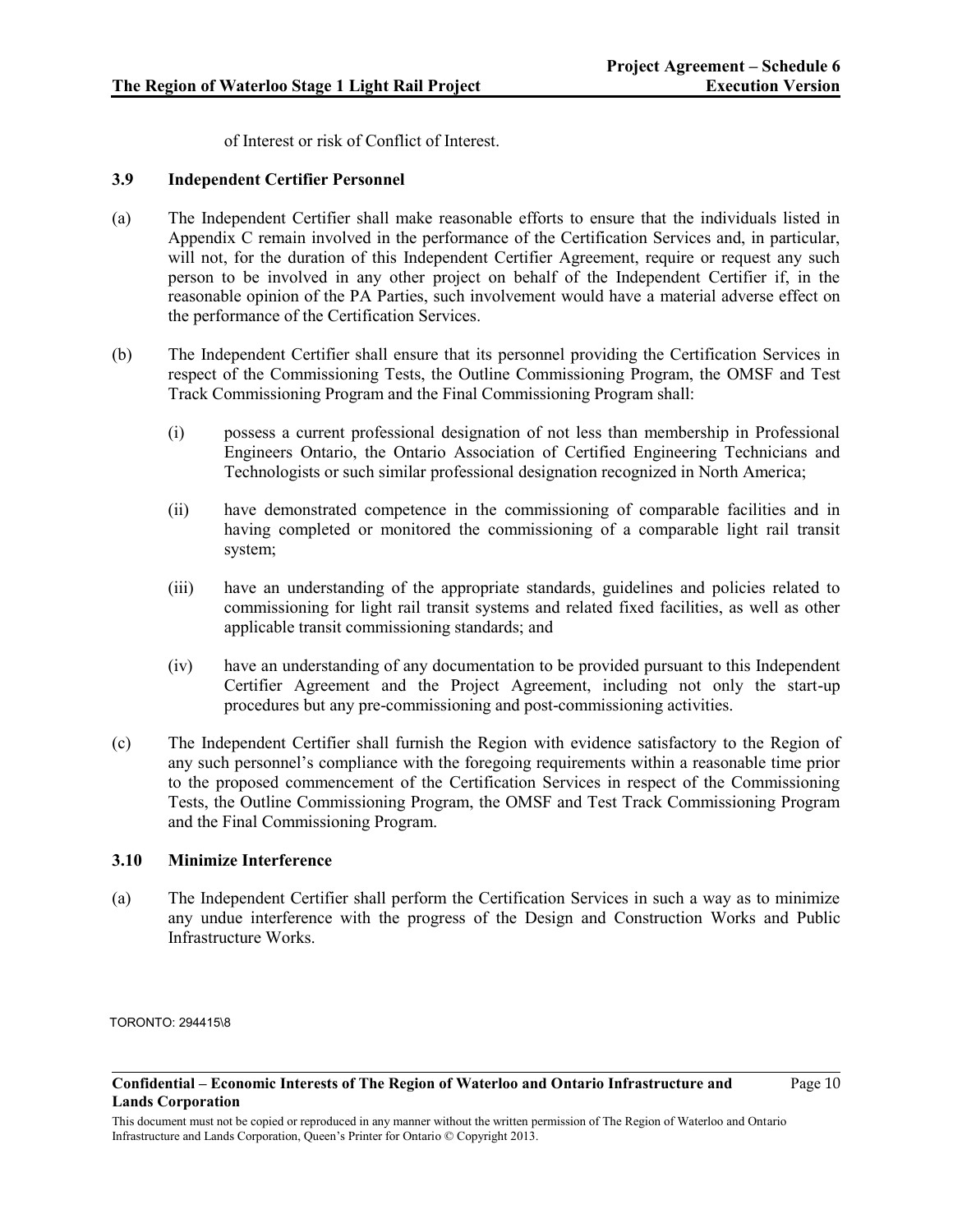## **4. ROLE OF THE PA PARTIES**

## **4.1 Assistance**

(a) The PA Parties agree to cooperate with and provide reasonable assistance to the Independent Certifier to familiarize the Independent Certifier with all necessary aspects of the Project to enable the Independent Certifier to carry out its obligations under this Independent Certifier Agreement.

### **4.2 Instructions in Writing**

(a) Unless otherwise provided in this Independent Certifier Agreement or the Project Agreement, all instructions to the Independent Certifier by the PA Parties shall be given in writing and accepted or endorsed by both of the PA Parties.

## **4.3 Information and Services**

(a) The PA Parties shall make available to the Independent Certifier, as soon as practicable from time to time, all information, documents and particulars necessary for the Independent Certifier to carry out the Certification Services, including such information, documents and particulars required in order for the Independent Certifier to determine (i) whether Substantial Completion and Final Completion have occurred, (ii) whether OMSF/Test Track Readiness Completion has occurred, (iii) whether the Milestone Payment Eligibility Threshold has been met; and (iv) whether the Milestone Payment Eligibility Requirements have been met in connection with each Milestone Payment, and shall provide copies of all such information, documents and particulars to the other party hereto.

### **4.4 Additional Information**

- (a) If any information, documents or particulars are reasonably required to enable the Independent Certifier to perform the Certification Services and have not been provided by the PA Parties, then:
	- (i) the Independent Certifier must give notice in writing to the Project Co Representative or the Region Representative, as the case may be, of the details of the information, documents or particulars demonstrating the need and the reasons why they are required; and
	- (ii) Project Co or the Region, as the case may be, must arrange the provision of the required information, documents or particulars.

TORONTO: 294415\8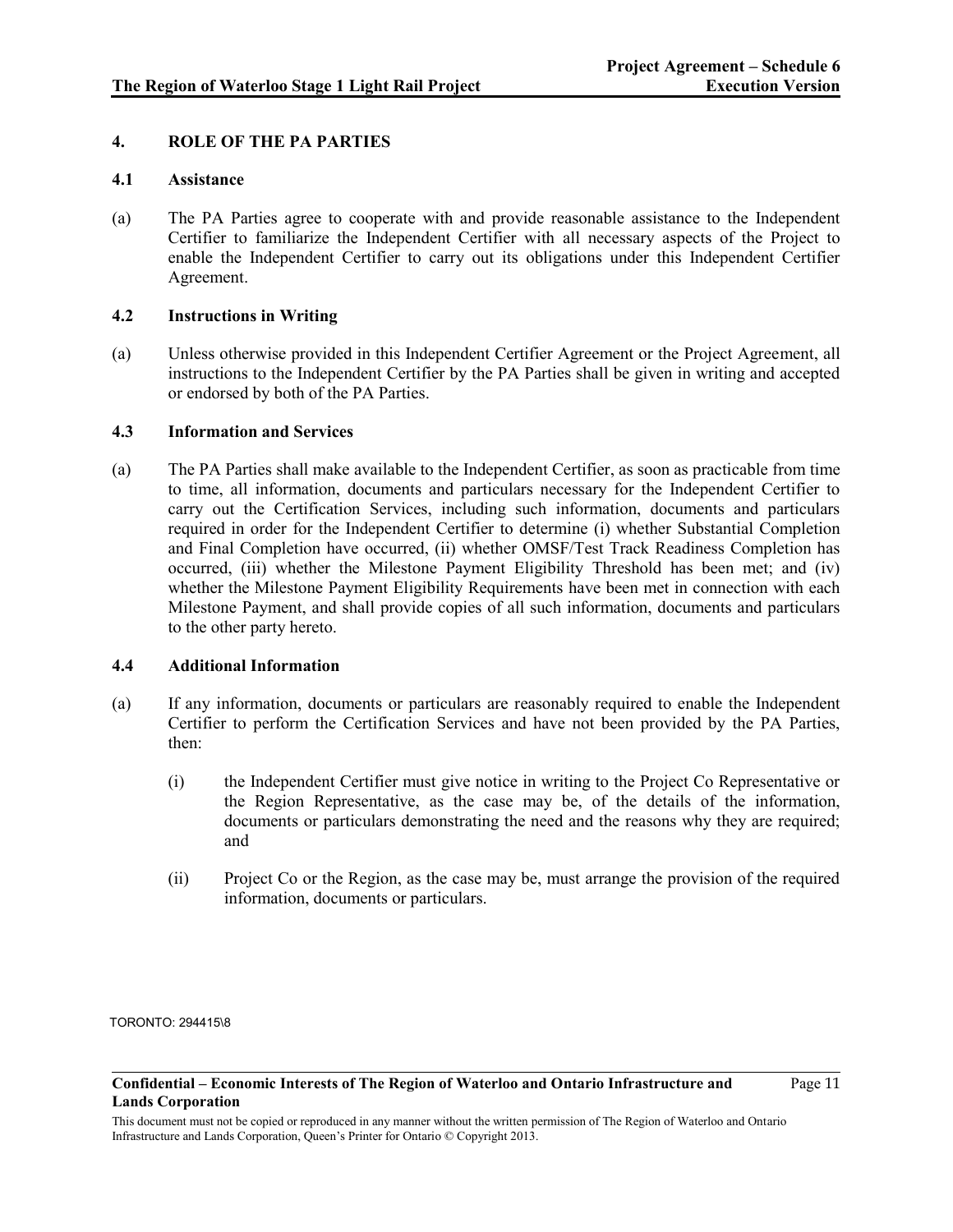## **4.5 Right to Enter and Inspect**

- (a) Upon giving reasonable notice to the Project Co Representative, the Independent Certifier (and any person authorized by it) may enter and inspect the Lands, the System, the Public Infrastructure, the Design and Construction Works and the Public Infrastructure Works at any reasonable time in connection with the exercise or proposed exercise of rights under this Independent Certifier Agreement, subject to:
	- (i) observance of the reasonable rules of Project Co as to safety and security for the Lands, the System, the Public Infrastructure, the Design and Construction Works and the Public Infrastructure Works;
	- (ii) not causing unreasonable delay to the carrying out of the Design and Construction Works or the Public Infrastructure Works by reason of its presence at the Lands, the System, the Public Infrastructure and the Design and Construction Works and the Public Infrastructure Works; and
	- (iii) not causing any damage to the Lands, the System, the Public Infrastructure, the Design and Construction Works or the Public Infrastructure Works.

# **4.6 PA Parties Not Relieved**

(a) Neither PA Party shall be relieved from performing or observing its obligations, or from any other liabilities, under the Project Agreement as a result of either the appointment of, or any act or omission by, the Independent Certifier.

## **4.7 PA Parties not Liable**

(a) On no account will a PA Party be liable to another PA Party for any act or omission by the Independent Certifier whether under or purportedly under a provision of the Project Agreement, this Independent Certifier Agreement or otherwise, provided that any such act or omission shall not extinguish, relieve, limit or qualify the nature or extent of any right or remedy of either PA Party against or any obligation or liability of either PA Party to the other PA Party which would have existed regardless of such act or omission.

# **5. CERTIFICATION QUALITY PLAN**

## **5.1 Certification Quality Plan**

- (a) The Independent Certifier must:
	- (i) develop and implement a certification quality plan identifying the processes and outcomes of the Certification Services that complies with all requirements of the

TORONTO: 294415\8

Page 12

**Confidential – Economic Interests of The Region of Waterloo and Ontario Infrastructure and Lands Corporation**

This document must not be copied or reproduced in any manner without the written permission of The Region of Waterloo and Ontario Infrastructure and Lands Corporation, Queen's Printer for Ontario © Copyright 2013.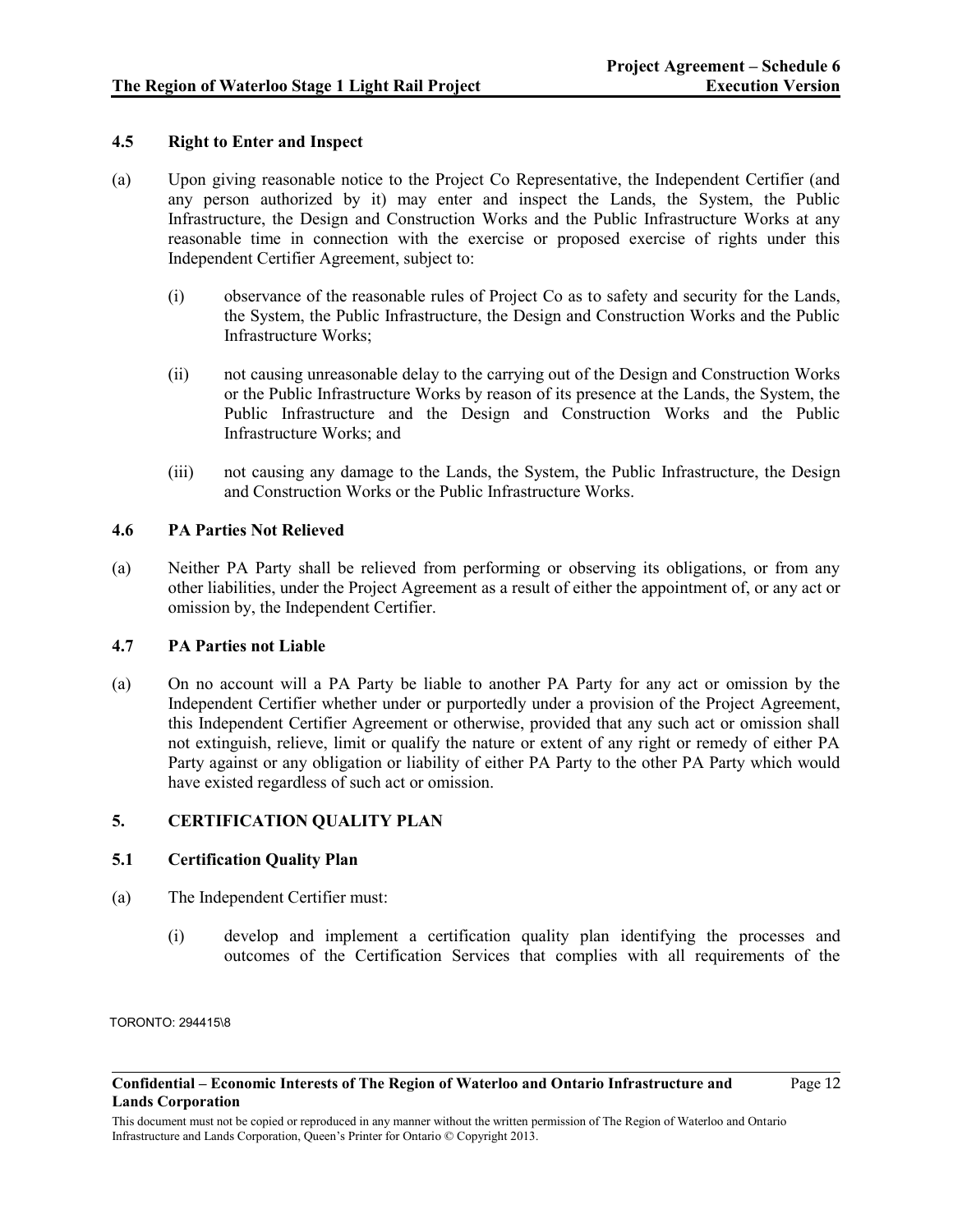Independent Certifier's quality assurance accreditation, and is otherwise satisfactory to each of the Region Representative and the Project Co Representative;

- (ii) within 14 days after the date of this Independent Certifier Agreement, provide such certification quality plan to each of the Region Representative and the Project Co Representative;
- (iii) if satisfactory to each of the Region Representative and the Project Co Representative, implement such certification quality plan; and
- (iv) if not satisfactory to each of the Region Representative and the Project Co Representative, within 7 days after receiving notice thereof from either PA Party to that effect, revise and resubmit the certification quality plan to each of the Region Representative and the Project Co Representative, and implement it if satisfactory to each of the Region Representative and the Project Co Representative.

## **5.2 Certification Quality Plan not to Relieve Independent Certifier**

- (a) The Independent Certifier will not be relieved of any responsibilities or obligations in respect of the performance of the Certification Services and will remain solely responsible for them notwithstanding:
	- (i) the obligation of the Independent Certifier to develop and implement a certification quality plan; or
	- (ii) any comment or direction upon, review or acceptance of, approval to proceed with or request to vary any part of the certification quality plan by either the Region Representative or the Project Co Representative.

### **6. SUSPENSION**

### **6.1 Notice**

- <span id="page-12-1"></span><span id="page-12-0"></span>(a) The Certification Services (or any part) may be suspended at any time by the PA Parties:
	- (i) if the Independent Certifier fails to comply with its obligations under this Independent Certifier Agreement, immediately by the PA Parties giving joint notice in writing to the Independent Certifier; or
	- (ii) in any other case, by the PA Parties giving 7 days joint notice in writing to the Independent Certifier.

TORONTO: 294415\8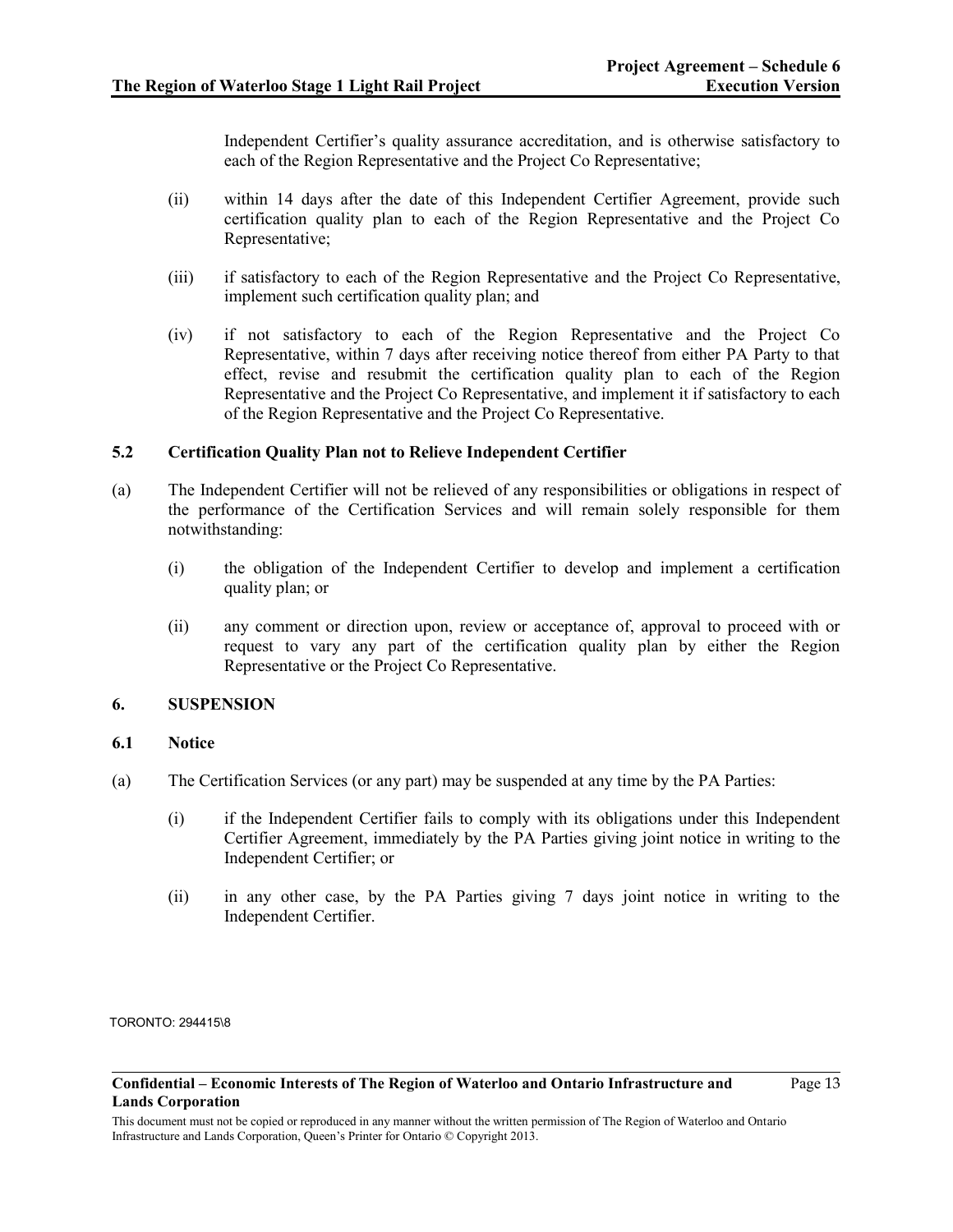## **6.2 Costs of Suspension**

- (a) The Independent Certifier will:
	- (i) subject to the Independent Certifier complying with Article 9, be entitled to recover the extra costs incurred by the Independent Certifier by reason of a suspension directed under Sectio[n 6.1\(a\)\(ii\)](#page-12-0) valued as a Certification Services Variation under Sectio[n 9;](#page-15-0) and
	- (ii) have no entitlement to be paid any costs, expenses, losses or damages arising from a suspension under Section [6.1\(a\)\(i\).](#page-12-1)

### **6.3 Recommencement**

(a) The Independent Certifier must immediately recommence the carrying out of the Certification Services (or any part) on receipt of a joint written notice from the PA Parties requiring it to do so.

### <span id="page-13-0"></span>**7. INSURANCE AND LIABILITY**

## **7.1 Independent Certifier's Insurance**

- (a) The Independent Certifier must have in place at all times during the term of this Independent Certifier Agreement:
	- (i) professional liability insurance:
		- (A) in the amount of \$2,000,000 per claim and \$4,000,000 in the aggregate, a deductible of not more than \$25,000 per claim and from an insurer and on terms satisfactory to each of the PA Parties; and
		- (B) covering liability which the Independent Certifier might incur as a result of a breach by it of its obligations owed by the Independent Certifier in a professional capacity to the PA Parties, or either of them, under or in connection with this Independent Certifier Agreement or the provision of the Certification Services; and
	- (ii) commercial general liability insurance in the amount of \$5,000,000 per claim and in the aggregate, no deductible for personal injury or bodily injury, a deductible of not more than \$5,000 per occurrence for property damage and from an insurer and on terms satisfactory to each of the PA Parties.
- (b) The Independent Certifier must provide copies of its insurance policies to each of the PA Parties upon execution of this Independent Certifier Agreement, and, at least 5 Business Days prior to the expiry date of any such insurance policy, the Independent Certifier must provide evidence of the

TORONTO: 294415\8

Page 14

**Confidential – Economic Interests of The Region of Waterloo and Ontario Infrastructure and Lands Corporation**

This document must not be copied or reproduced in any manner without the written permission of The Region of Waterloo and Ontario Infrastructure and Lands Corporation, Queen's Printer for Ontario © Copyright 2013.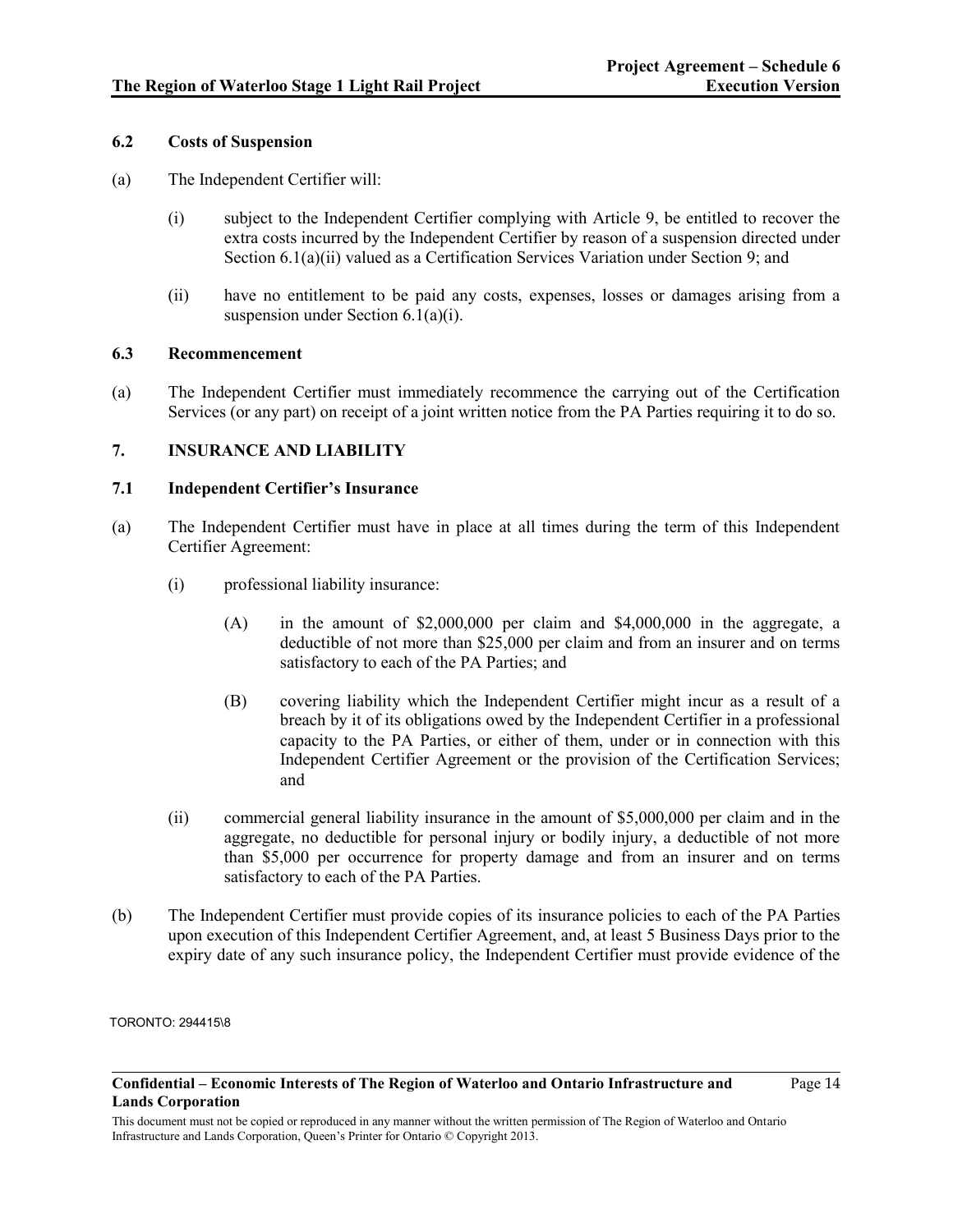Page 15

renewal of any such insurance policy satisfactory to the PA Parties, acting reasonably.

# **7.2 Workers' Compensation Insurance**

(a) The Independent Certifier must, at its own cost and at all times during the term of this Independent Certifier Agreement, insure its liability (including its common law liability) as required under any applicable workers compensation statute or regulation in relation to its employees engaged in the Certification Services.

# <span id="page-14-0"></span>**8. PAYMENT FOR SERVICES**

## **8.1 Payment of Fee**

- (a) In consideration of the Independent Certifier performing the Certification Services in accordance with this Independent Certifier Agreement, each PA Party shall pay one-half of the Fee to the Independent Certifier in accordance with the payment schedule specified in Appendix B.
- (b) The obligation of each PA Party to pay one-half of the Fee to the Independent Certifier is a several obligation, and neither PA Party shall have any liability in respect of the non-payment by the other PA Party of any fees or costs payable by such other PA Party under this Independent Certifier Agreement.
- (c) The Fee includes all taxes (except for HST), overheads and profit, all labour and materials, insurance costs, costs and expenses, disbursements (including printing and reproduction charges, delivery charges and expenses for travel, including hospitality, food, incidental expenses and accommodations) and all other overhead including any fees or other charges required by law to perform the Certification Services. For clarity, all travel expenses must be included in the Fee. The Independent Certifier will not be reimbursed for any hospitality, food or incidental expenses incurred, including meals associated with travel and overnight stays.
- (d) The PA Parties acknowledge and agree that if any approved amount due and payable by the PA Parties to the Independent Certifier in excess of \$100,000 is outstanding for more than 60 days, the Independent Certifier shall not have any obligation to make any certification under the Project Agreement.
- (e) The parties hereto acknowledge and agree that the Region shall have the right to amend this Agreement as shall be reasonable required to reflect the final terms of the executed and delivered Contribution Agreement (the "**Federal Funding Agreement Amendments**"). In the event that the Federal Funding Agreement Amendments impose a material and substantial increase in the Certification Services, the Independent Certifier shall have the right to request an increase in the Fee payable hereunder. The Independent Certifier shall deliver to Project Co and the Region a written notice of the proposed increase in the Fee (a "**Fee Increase Request**"). The Fee Increase Request shall include (a) the steps the Independent Certifier will take to implement the Federal

TORONTO: 294415\8

**Confidential – Economic Interests of The Region of Waterloo and Ontario Infrastructure and Lands Corporation**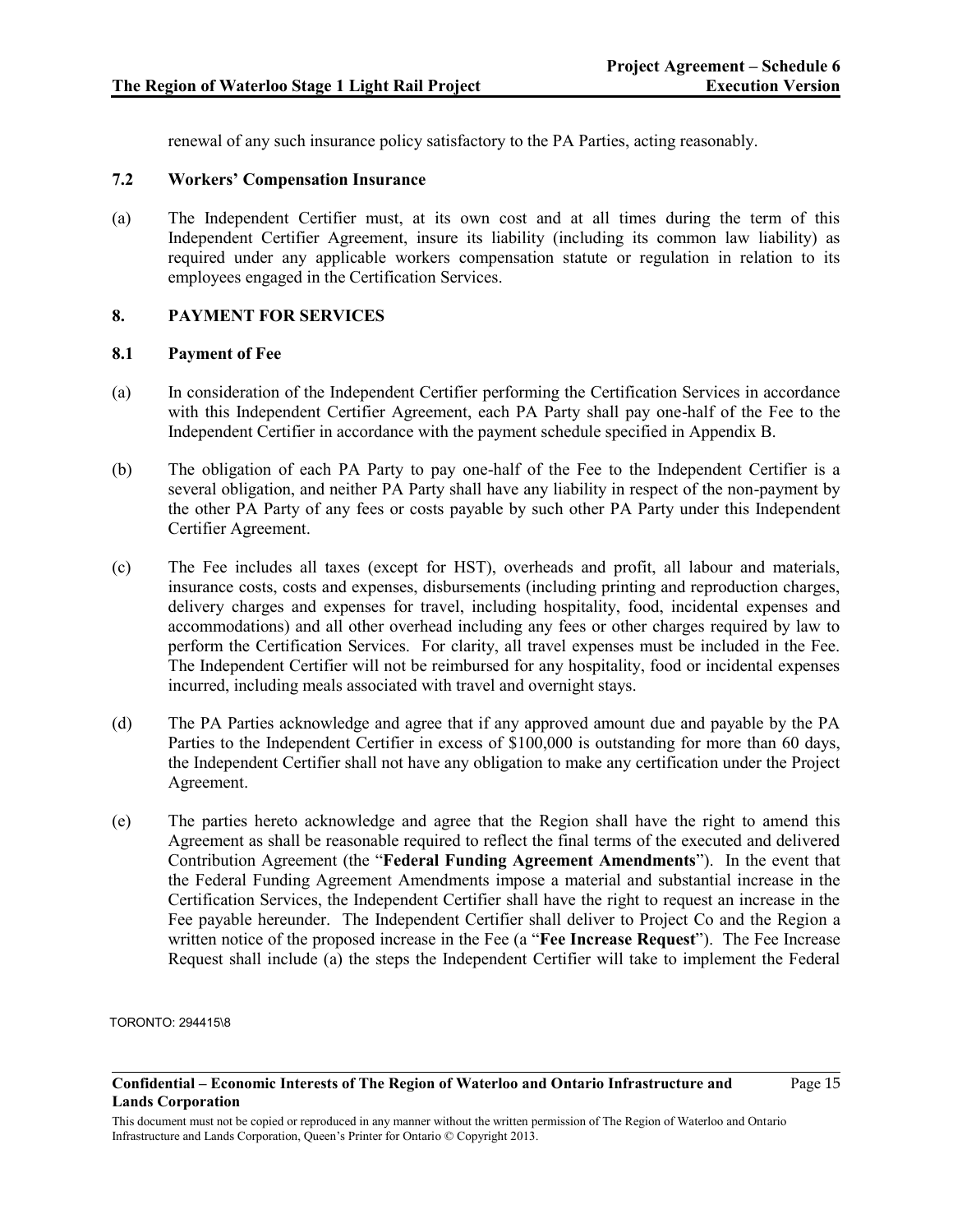Funding Agreement Amendments, (2) any impact on the performance of the Certification Services, (3) any impact on the costs and expenses of the Independent Certifier in the performance of such additional Certification Services, each, in such detail as is reasonable and appropriate in the circumstances. Project Co and the Region shall consider such Fee Increase Request and within 30 days of the receipt of such Fee Increase Request shall determine, in their sole discretion having regard to the materials submitted and the Federal Funding Agreement Amendments, the appropriate amount of any increase in the Fee. The Region shall be solely responsible to pay any such approved increase in the Fee resulting from the approved Fee Increase Request.

# <span id="page-15-0"></span>**9. CERTIFICATION SERVICES VARIATIONS**

### <span id="page-15-2"></span>**9.1 Notice of Certification Services Variation**

- <span id="page-15-1"></span>(a) If the Independent Certifier believes, other than a "Certification Services Variation Order" under Section [9.4\(c\),](#page-16-0) that any direction by the PA Parties constitutes or involves a Certification Services Variation it must:
	- (i) within 7 days after receiving the direction and before commencing work on the subject matter of the direction, give notice to the PA Parties that it considers the direction constitutes or involves a Certification Services Variation; and
	- (ii) within 21 days after giving the notice under Section  $9.1(a)(i)$ , submit a written claim to each of the Region Representative and the Project Co Representative which includes detailed particulars of the claim, the amount of the claim and how it was calculated.
- (b) Regardless of whether the Independent Certifier considers that such a direction constitutes or involves a Certification Services Variation, the Independent Certifier must continue to perform the Certification Services in accordance with this Independent Certifier Agreement and all directions, including any direction in respect of which notice has been given under this Section [9.1.](#page-15-2)

## <span id="page-15-3"></span>**9.2 No Adjustment**

(a) If the Independent Certifier fails to comply with Section [9.1,](#page-15-2) the Fee will not be adjusted as a result of the relevant direction.

TORONTO: 294415\8

#### **Confidential – Economic Interests of The Region of Waterloo and Ontario Infrastructure and Lands Corporation**

Page 16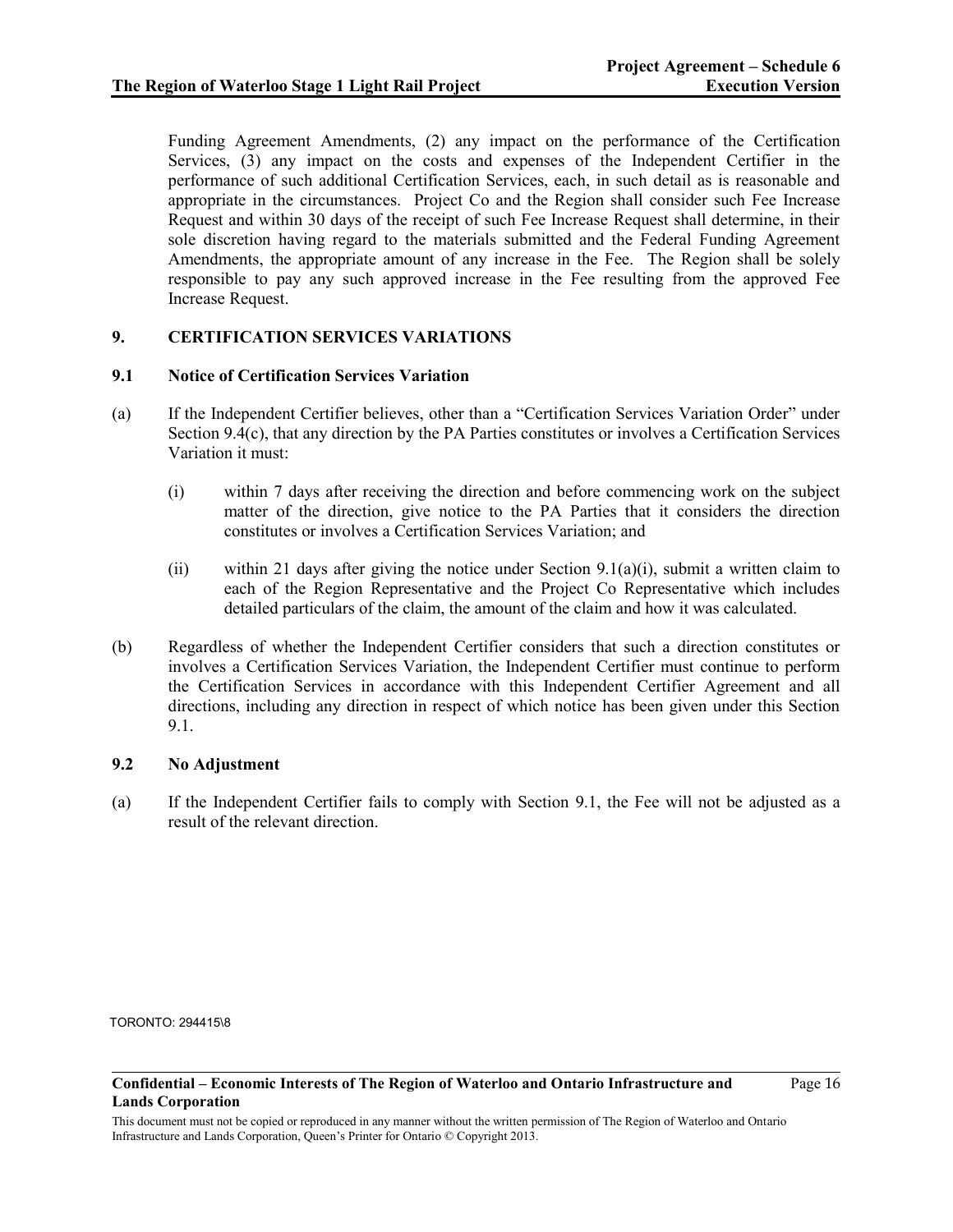## **9.3 External Services**

(a) In the event that external personnel or consultants are required for expert opinion with respect to a Certification Services Variation, then, with the prior written approval of the PA Parties, any additional fees relating to such external personnel or consultants will be payable by the PA Parties at the agreed upon amount.

## **9.4 Certification Services Variation Procedure**

- (a) The Region Representative and the Project Co Representative may jointly issue a document titled "Certification Services Variation Price Request" to the Independent Certifier which will set out details of a proposed Certification Services Variation which the PA Parties are considering.
- (b) Within 7 days after the receipt of a "Certification Services Variation Price Request", the Independent Certifier must provide each of the Region Representative and the Project Co Representative with a written notice in which the Independent Certifier sets out the effect which the proposed Certification Services Variation will have on the Fee.
- <span id="page-16-0"></span>(c) Each of the Region Representative and the Project Co Representative may then jointly direct the Independent Certifier to carry out a Certification Services Variation by written document titled "Certification Services Variation Order" which will state either that:
	- (i) the Fee is adjusted as set out in the Independent Certifier's notice; or
	- (ii) the adjustment (if any) to the Fee will be determined under Section [9.5.](#page-16-1)

### <span id="page-16-1"></span>**9.5 Cost of Certification Services Variation**

- <span id="page-16-2"></span>(a) Subject to Section [9.2,](#page-15-3) the Fee will be adjusted for all Certification Services Variations or suspensions under Section [6.1\(a\)\(ii\)](#page-12-0) carried out by the Independent Certifier by:
	- (i) the amount (if any) stated in the "Certification Services Variation Order" in accordance with Section [9.4\(c\);](#page-16-0)
	- (ii) if Section  $9.5(a)(i)$  is not applicable, an amount determined pursuant to the fee schedule in Appendix B; or
	- (iii) where such rates or prices are not applicable, a reasonable amount to be agreed between the PA Parties and the Independent Certifier or, failing agreement, determined by the Region Representative and the Project Co Representative jointly.
- (b) Any reductions in the Fee shall be calculated on the same basis as any increases.

TORONTO: 294415\8

#### **Confidential – Economic Interests of The Region of Waterloo and Ontario Infrastructure and Lands Corporation**

Page 17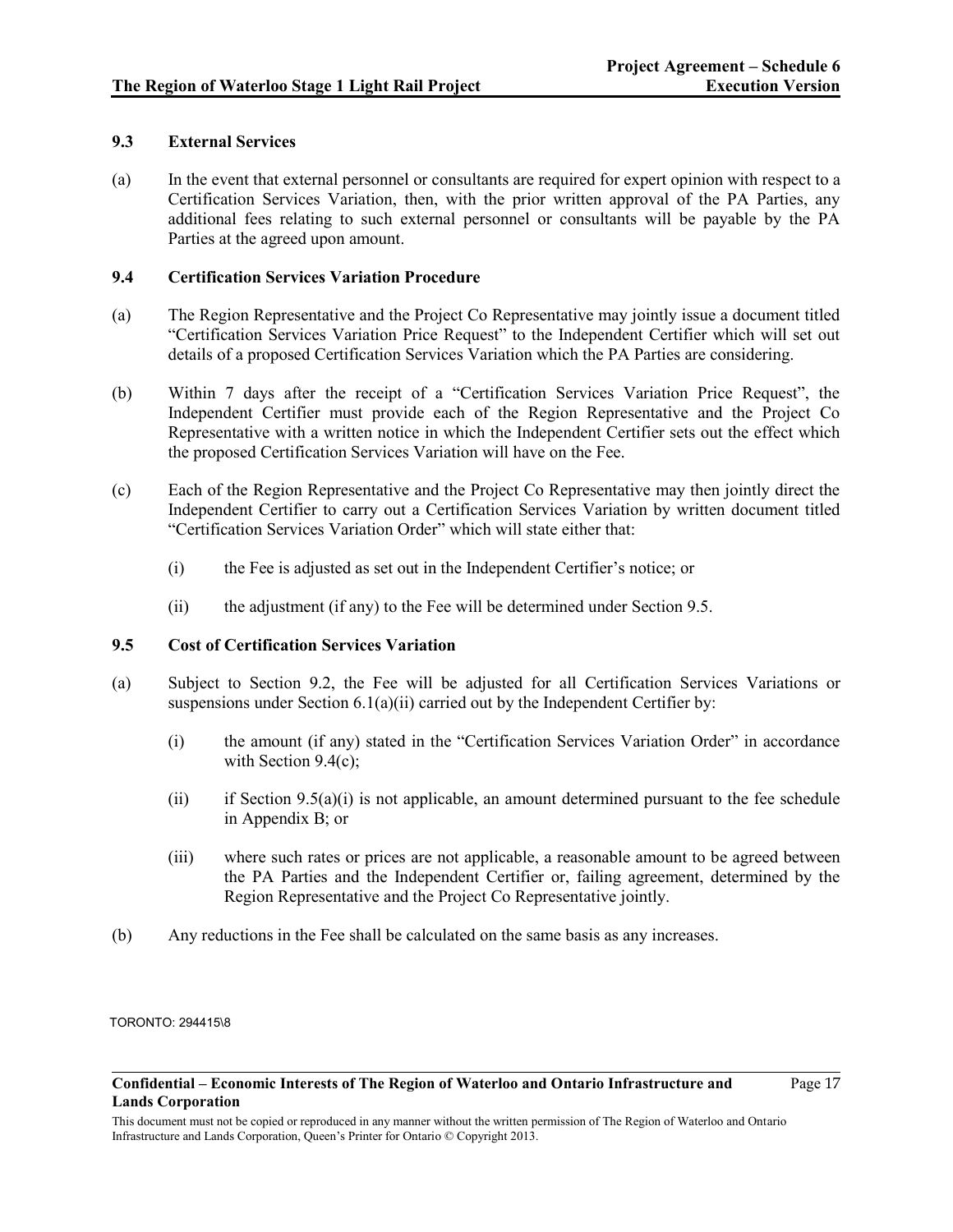## **10. TERM AND TERMINATION**

## **10.1 Term**

- (a) Subject to earlier termination, this Independent Certifier Agreement will commence on the date of the Project Agreement and continue in full force until:
	- (i) the completion of the Design and Construction Works and Public Infrastructure Works and the performance of the Certification Services set forth herein; or
	- (ii) such other date as may be mutually agreed between the PA Parties and the Independent Certifier.

### <span id="page-17-0"></span>**10.2 Notice of Breach**

- (a) If the Independent Certifier commits a breach of this Independent Certifier Agreement, the PA Parties may give written notice to the Independent Certifier:
	- (i) specifying the breach; and
	- (ii) directing its rectification in the period specified in the notice being a period not less than 7 days from the date of service of the notice.

### <span id="page-17-1"></span>**10.3 Termination for Breach**

(a) If the Independent Certifier fails to rectify the breach within the period specified in the notice issued under Section [10.2,](#page-17-0) the PA Parties may, without prejudice to any other rights of the PA Parties or either of them, immediately terminate this Independent Certifier Agreement.

### <span id="page-17-2"></span>**10.4 Termination for Financial Difficulty or Change in Control**

- (a) The PA Parties may, without prejudice to any other rights which the PA Parties or either of them may have, terminate this Independent Certifier Agreement immediately if:
	- (i) events have occurred or circumstances exist which, in the opinion of the PA Parties, may result in or have resulted in an insolvency or a Change in Control of the Independent Certifier; or
	- (ii) the Independent Certifier has communications with its creditors with a view to entering into, or enters into, any form of compromise, arrangement or moratorium of any debts whether formal or informal, with its creditors.

TORONTO: 294415\8

#### **Confidential – Economic Interests of The Region of Waterloo and Ontario Infrastructure and Lands Corporation**

Page 18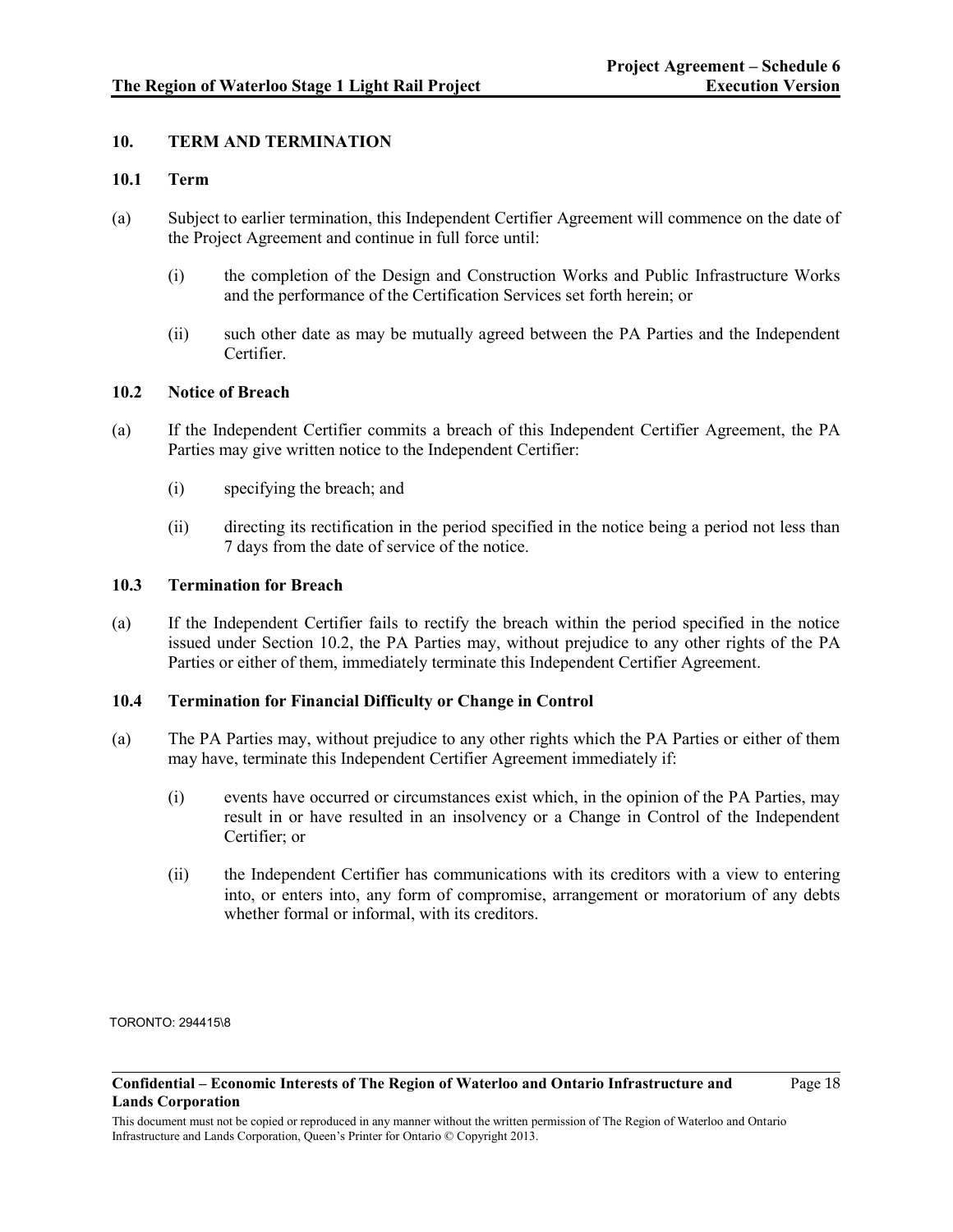## <span id="page-18-0"></span>**10.5 Termination for Convenience**

(a) Notwithstanding anything to the contrary in this Independent Certifier Agreement, the PA Parties may, at any time, jointly terminate this Independent Certifier Agreement upon 30 days written notice to the Independent Certifier. The PA Parties and the Independent Certifier agree that, notwithstanding the 30 days' notice of termination, the Independent Certifier shall continue on a day-to-day basis thereafter until a new Independent Certifier is appointed.

### <span id="page-18-1"></span>**10.6 Independent Certifier's Rights upon Termination for Convenience**

- (a) Upon a termination under Section [10.5,](#page-18-0) the Independent Certifier will:
	- (i) be entitled to be reimbursed by the PA Parties for the value of the Certification Services performed by it to the date of termination; and
	- (ii) not be entitled to any damages or other compensation in respect of the termination and (without limitation) any amount in respect of:
		- (A) the lost opportunity to earn a profit in respect of the Certification Services not performed at the date of termination; and
		- (B) any lost opportunity to recover overheads from the turnover which would have been generated under this Independent Certifier Agreement but for it being terminated.

### <span id="page-18-2"></span>**10.7 Procedure upon Termination**

- (a) Upon completion of the Independent Certifier's engagement under this Independent Certifier Agreement or earlier termination of this Independent Certifier Agreement (whether under Section [10.3,](#page-17-1) [10.4](#page-17-2) o[r 10.5](#page-18-0) or otherwise), the Independent Certifier must:
	- (i) cooperate with the PA Parties with respect to the transition of the Certification Services to a replacement certifier;
	- (ii) deliver to the PA Parties all Contract Material and all other information concerning the Project held or prepared by the Independent Certifier during the execution of work under this Independent Certifier Agreement; and
	- (iii) as and when required by the PA Parties, meet with them and such other persons nominated by them with a view to providing them with sufficient information to enable the PA Parties to execute the Project or the persons nominated to provide the Certification Services.

TORONTO: 294415\8

Page 19

**Confidential – Economic Interests of The Region of Waterloo and Ontario Infrastructure and Lands Corporation**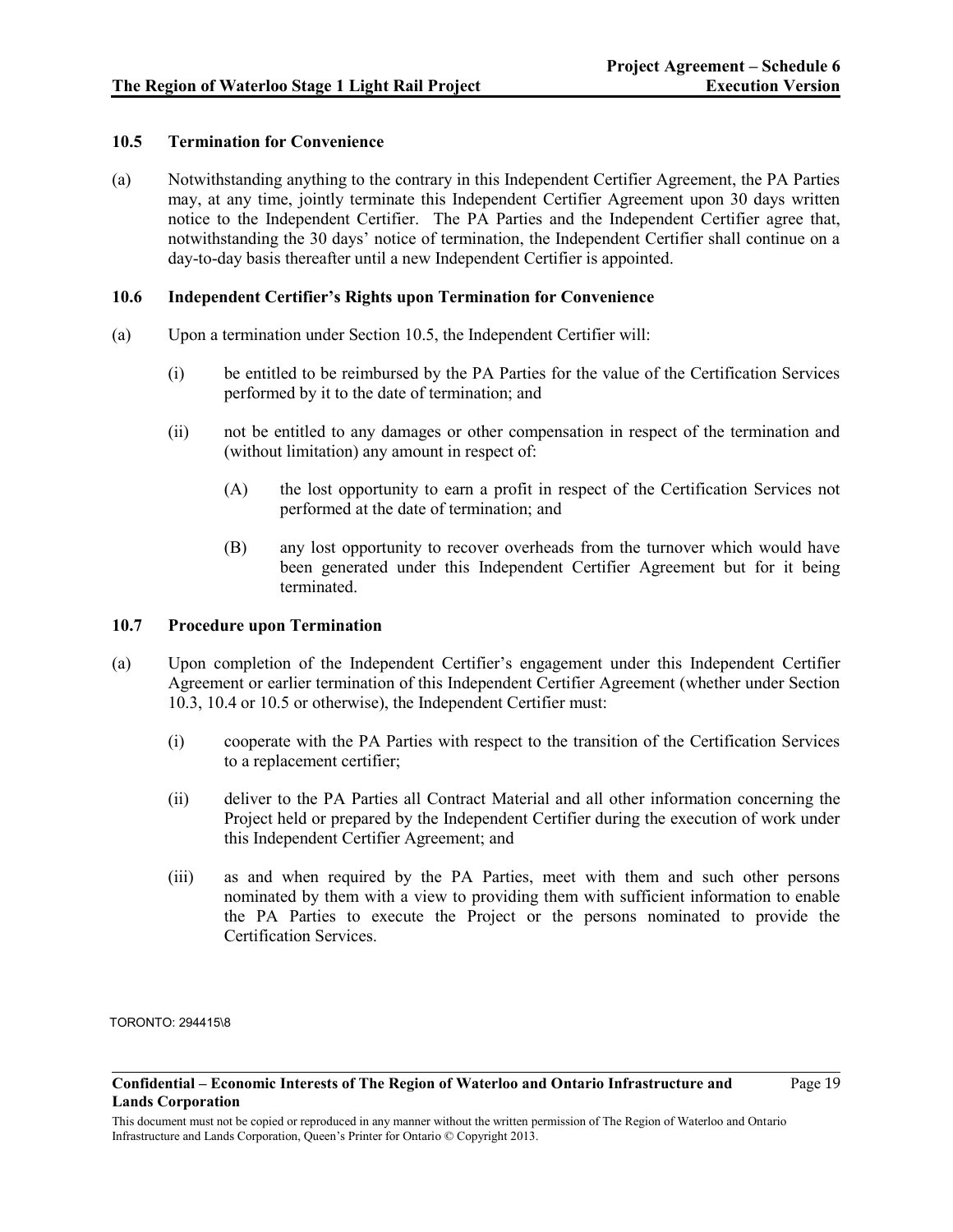## <span id="page-19-0"></span>**10.8 Effect of Termination**

(a) Except as otherwise expressly provided in this Independent Certifier Agreement, termination of this Independent Certifier Agreement shall be without prejudice to any accrued rights and obligations under this Independent Certifier Agreement as at the date of termination (including the right of the PA Parties to recover damages from the Independent Certifier).

### <span id="page-19-2"></span>**10.9 Survival**

(a) Termination of this Independent Certifier Agreement shall not affect the continuing rights and obligations of the PA Parties and the Independent Certifier under Sections [7,](#page-13-0) [8,](#page-14-0) [10.6,](#page-18-1) [10.7,](#page-18-2) [10.8,](#page-19-0) [11](#page-19-1) and [12.7](#page-24-0) and this Section [10.9](#page-19-2) or under any other provision which is expressed to survive termination or which is required to give effect to such termination or the consequences of such termination.

## <span id="page-19-1"></span>**11. INDEMNITY**

### <span id="page-19-3"></span>**11.1 PA Parties to Save Independent Certifier Harmless**

- (a) The PA Parties hereby indemnify and save the Independent Certifier completely harmless from any actions, causes of action, suits, debts, costs, damages, expenses, claims and demands whatsoever, at law or in equity, arising directly or indirectly in whole or in part out of any action taken by the Independent Certifier within the scope of its duties or authority hereunder.
- (b) The indemnity provided under this Section [11.1](#page-19-3) shall not extend:
	- (i) to any breach of this Independent Certifier Agreement, or any part or parts hereof, by the Independent Certifier, its employees, servants, agents or persons for whom it is in law responsible, or any negligent or unlawful act or omission or willful misconduct of the Independent Certifier, its employees, servants or persons for whom it is in law responsible (in respect of which the Independent Certifier shall indemnify the PA Parties, as referred to in Section [11.2\)](#page-20-0);
	- (ii) to any action taken by the Independent Certifier outside the scope of authority set forth in this Independent Certifier Agreement, or any part or parts hereof; or
	- (iii) to any debt, cost, expense, claim or demand for which insurance proceeds are recoverable by the Independent Certifier.
- (c) This indemnity shall survive the termination of this Independent Certifier Agreement.

TORONTO: 294415\8

#### **Confidential – Economic Interests of The Region of Waterloo and Ontario Infrastructure and Lands Corporation**

Page 20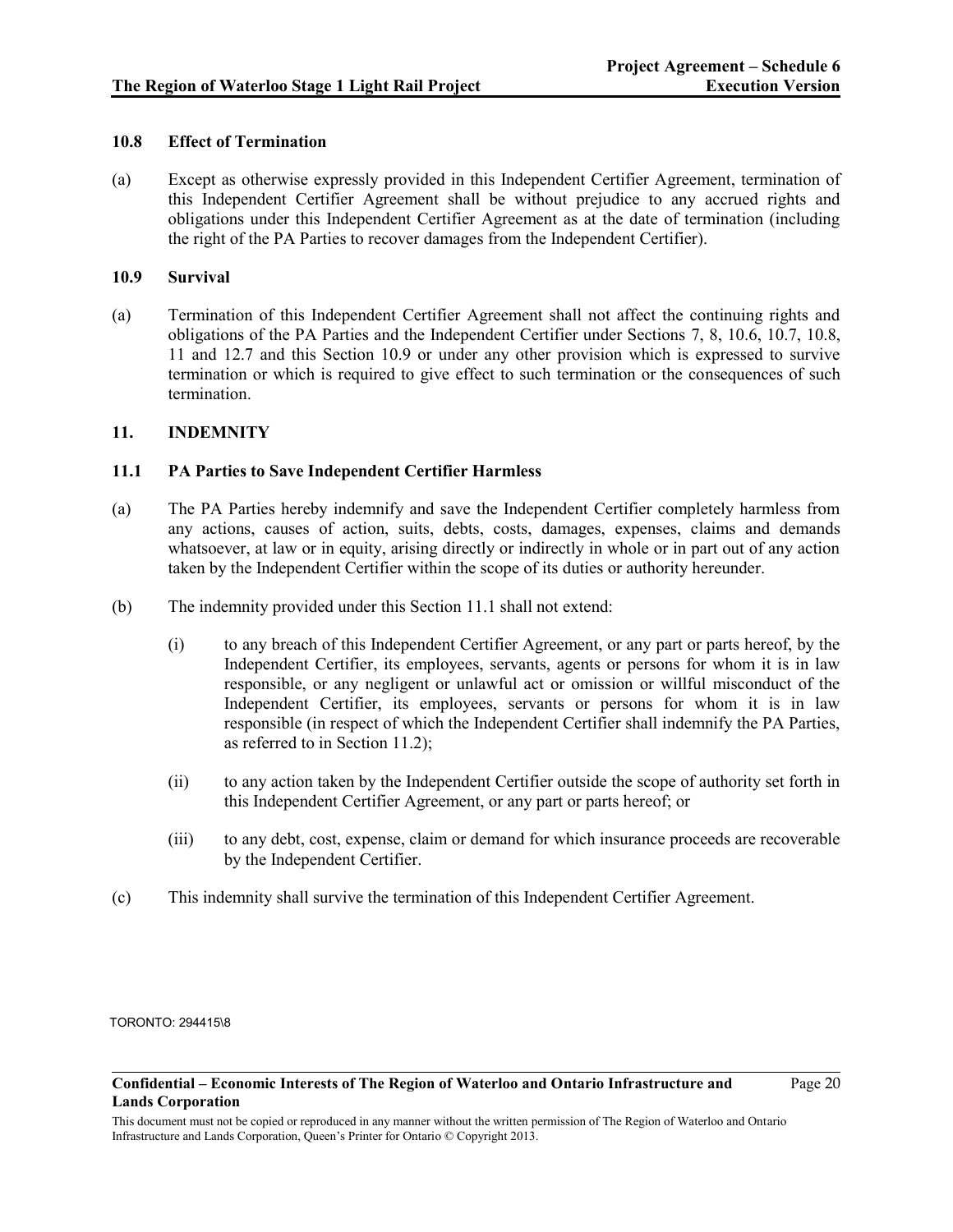## <span id="page-20-0"></span>**11.2 Independent Certifier to Save PA Parties Harmless**

- (a) The Independent Certifier hereby indemnifies and saves the PA Parties, and their affiliated entities, subsidiaries and their respective directors, officers, employees, agents, permitted successors and assigns, completely harmless from any actions, causes of action, suits, debts, costs, damages, expenses, claims and demands whatsoever, at law or in equity, arising directly or indirectly in whole or in part out of any breach of this Independent Certifier Agreement, or any part or parts hereof, by the Independent Certifier, its employees, servants, agents or persons for whom it is in law responsible, or any negligent or unlawful act or omission or willful misconduct of the Independent Certifier, its employees, servants or persons for whom it is in law responsible.
- (b) The indemnity provided under this Section [11.2](#page-20-0) to a PA Party shall not extend:
	- (i) to any negligent or unlawful act or omission or willful misconduct of such PA Party, its employees, servants or persons for whom it is in law responsible (in respect of which such PA Parties shall indemnify the Independent Certifier, as referred to in Section [11.1\)](#page-19-3); or
	- (ii) to any debt, cost, expense, claim or demand for which insurance proceeds are recoverable by such PA Party.
- (c) This indemnity shall survive the termination of this Independent Certifier Agreement.

## **11.3 Conduct of Claims**

(a) Claims made by a third person against a party having, or claiming to have, the benefit of an indemnity pursuant to this Independent Certifier Agreement shall be conducted in accordance with the conduct of claims procedure described in Appendix  $D -$ Conduct of Claims to this Independent Certifier Agreement.

### **12. GENERAL**

### **12.1 Entire Agreement**

(a) Except where provided otherwise in this Independent Certifier Agreement, this Independent Certifier Agreement constitutes the entire agreement between the parties in connection with its subject matter and supersedes all prior representations, communications, negotiations and understandings, whether oral, written, express or implied, concerning the subject matter of this Independent Certifier Agreement.

## **12.2 Negation of Employment**

(a) The Independent Certifier, its officers, directors, members, employees, servants and agents and

TORONTO: 294415\8

#### **Confidential – Economic Interests of The Region of Waterloo and Ontario Infrastructure and Lands Corporation**

Page 21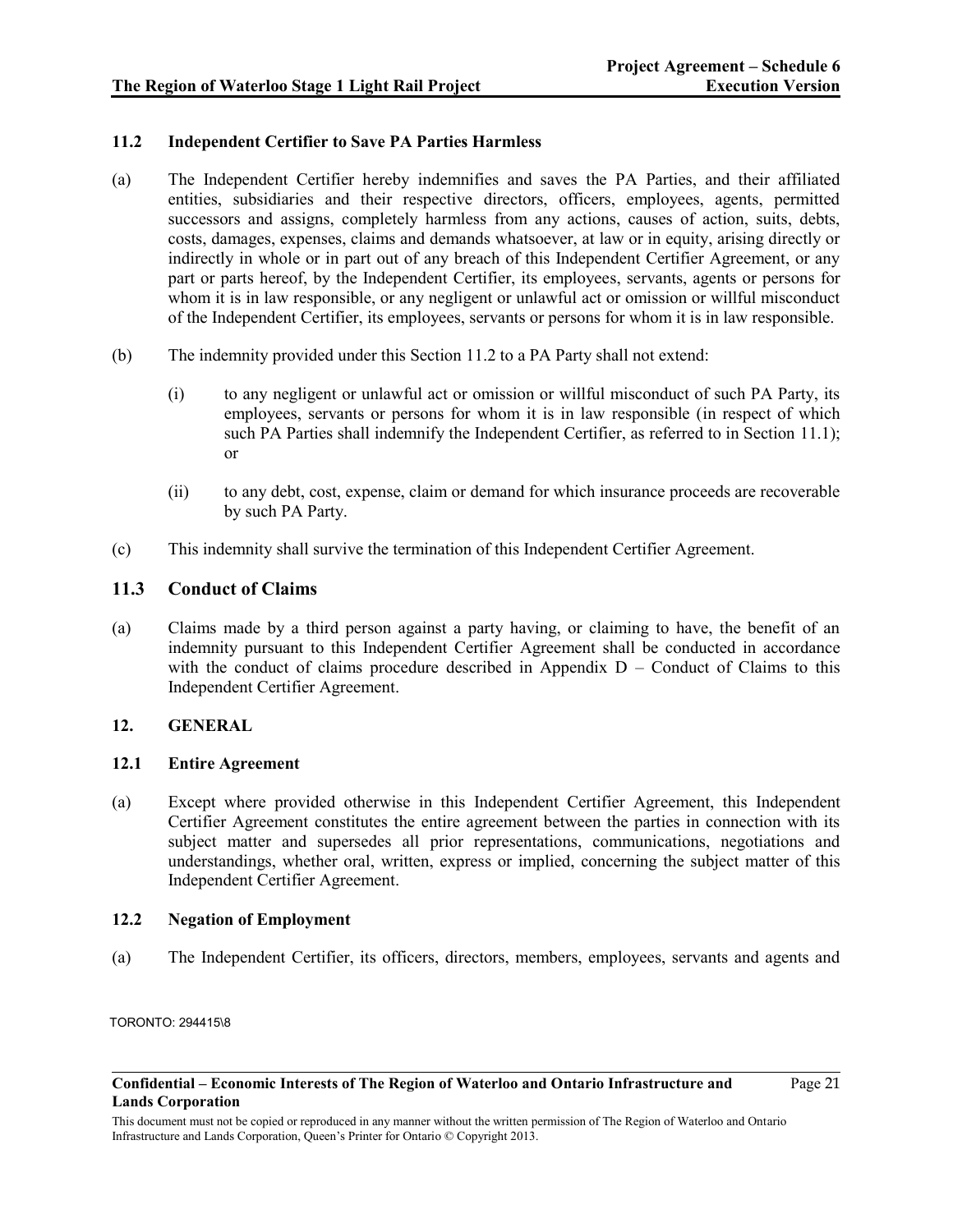any other persons engaged by the Independent Certifier in the performance of the Certification Services will not by virtue of this Independent Certifier Agreement or the performance of the Certification Services become in the service or employment of the PA Parties for any purpose.

(b) The Independent Certifier will be responsible for all matters requisite as employer or otherwise in relation to such officers, directors, members, employees, servants and agents and other persons who are engaged by the Independent Certifier.

## **12.3 Waiver**

- (a) No waiver made or given by a party under or in connection with this Independent Certifier Agreement shall be binding or effective unless the waiver is in writing, signed by an authorized representative of the party giving such waiver, and delivered by such party to the other parties. No waiver made with respect to any right, power or remedy in one instance will be deemed to be a waiver with respect to any other instance involving the exercise of such right, power, or remedy or with respect to any other right, power, or remedy.
- (b) Failure by any party to exercise any of its rights, powers or remedies hereunder or its delay to do so shall not constitute a waiver of those rights, powers or remedies. The single or partial exercise of a right, power or remedy shall not prevent its subsequent exercise or the exercise of any other right, power or remedy.

### <span id="page-21-1"></span>**12.4 Notices**

<span id="page-21-0"></span>(a) All notices, requests, demands, instructions, certificates, consents and other communications required or permitted under this Independent Certifier Agreement shall be in writing (whether or not "written notice" or "notice in writing" is specifically required by the applicable provision of this Independent Certifier Agreement) and served by sending the same by registered mail, facsimile or by hand, as follows:

If to the Region: The Regional Municipality of Waterloo 150 Frederick Street,  $4<sup>th</sup>$  Floor Kitchener, Ontario N2G 4J3

> Fax: (519) 575-4494 Attn.: Lisa Buitenhuis, Acting Director, Procurement and Supply Services

TORONTO: 294415\8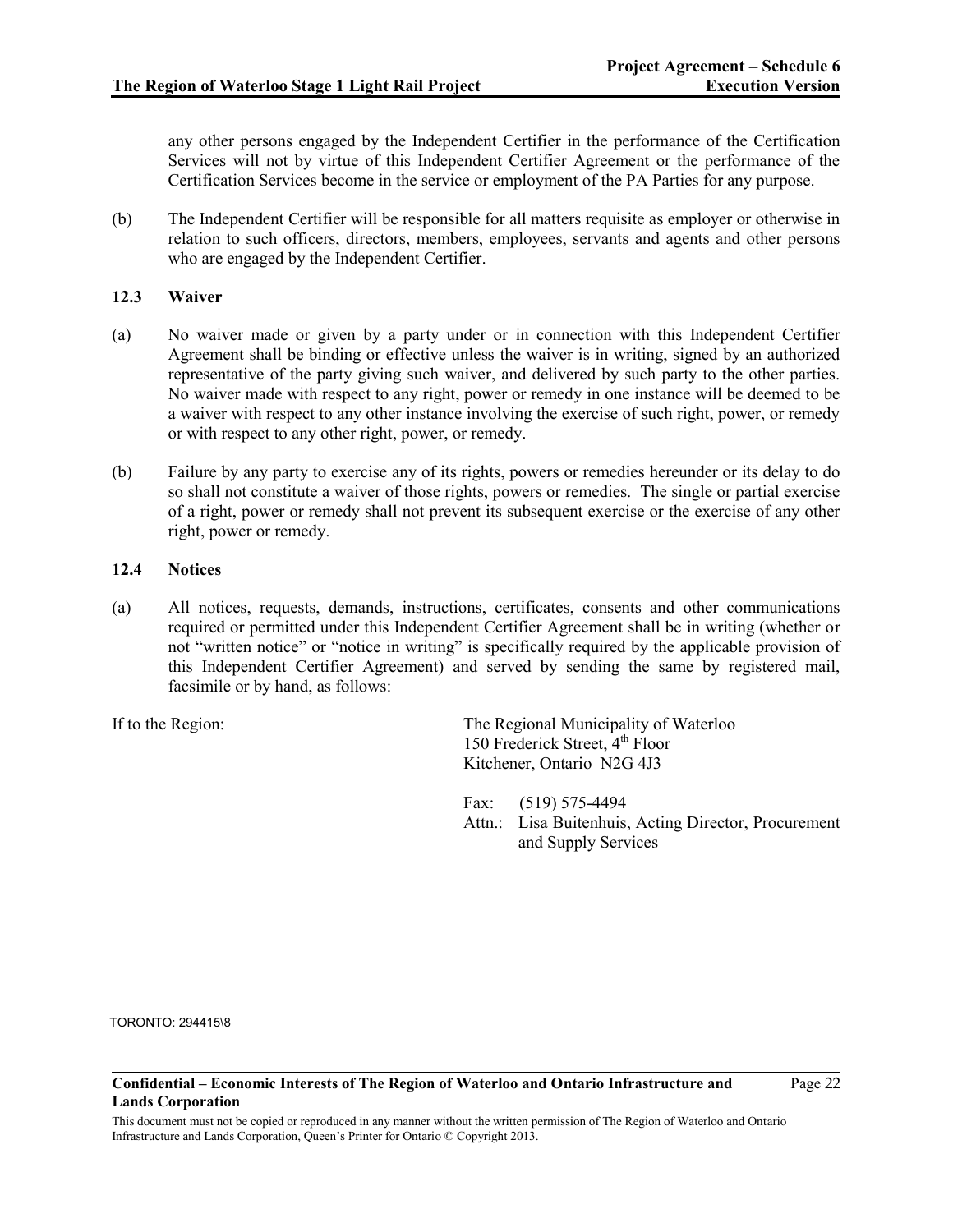|                   | with a copy to the Region Representative at:                                                                |
|-------------------|-------------------------------------------------------------------------------------------------------------|
|                   | The Regional Municipality of Waterloo<br>50 Queen Street North, Suite 830<br>Kitchener, Ontario N2H 6P4     |
|                   | Fax:<br>$(519)$ 745-4040<br>Darshpreet Bhatti, Director, Rapid Transit<br>Attn:                             |
|                   | with a copy to, solely for the purposes of Section 3.7<br>$(a)(v)$ :                                        |
|                   | Ministry of Transportation<br>777 Bay Street, 30th Flr.<br>Toronto, Ontario M7A 2J8                         |
|                   | $(416)$ 585-7343<br>Fax:<br>Director, Transit Policy<br>Attn:                                               |
| If to Project Co: | Plenary GrandLing GP Inc.<br>Suite 2000-400 Burrard Street<br>Vancouver, British Columbia<br><b>V6C 3A6</b> |
|                   | Fax: (604) 638-3906<br>Attn.: Chief Financial Officer                                                       |
|                   | with a copy to:                                                                                             |
|                   | Meridiam Infrastructure Waterloo LRT ULC<br>357 Bay Street, Suite 501<br>Toronto, Ontario<br><b>M5H 2T7</b> |
|                   | Fax: $(647)$ 347-8857<br>Attn.: Elisabeth Hivon                                                             |
|                   |                                                                                                             |

**Confidential – Economic Interests of The Region of Waterloo and Ontario Infrastructure and Lands Corporation**

Page 23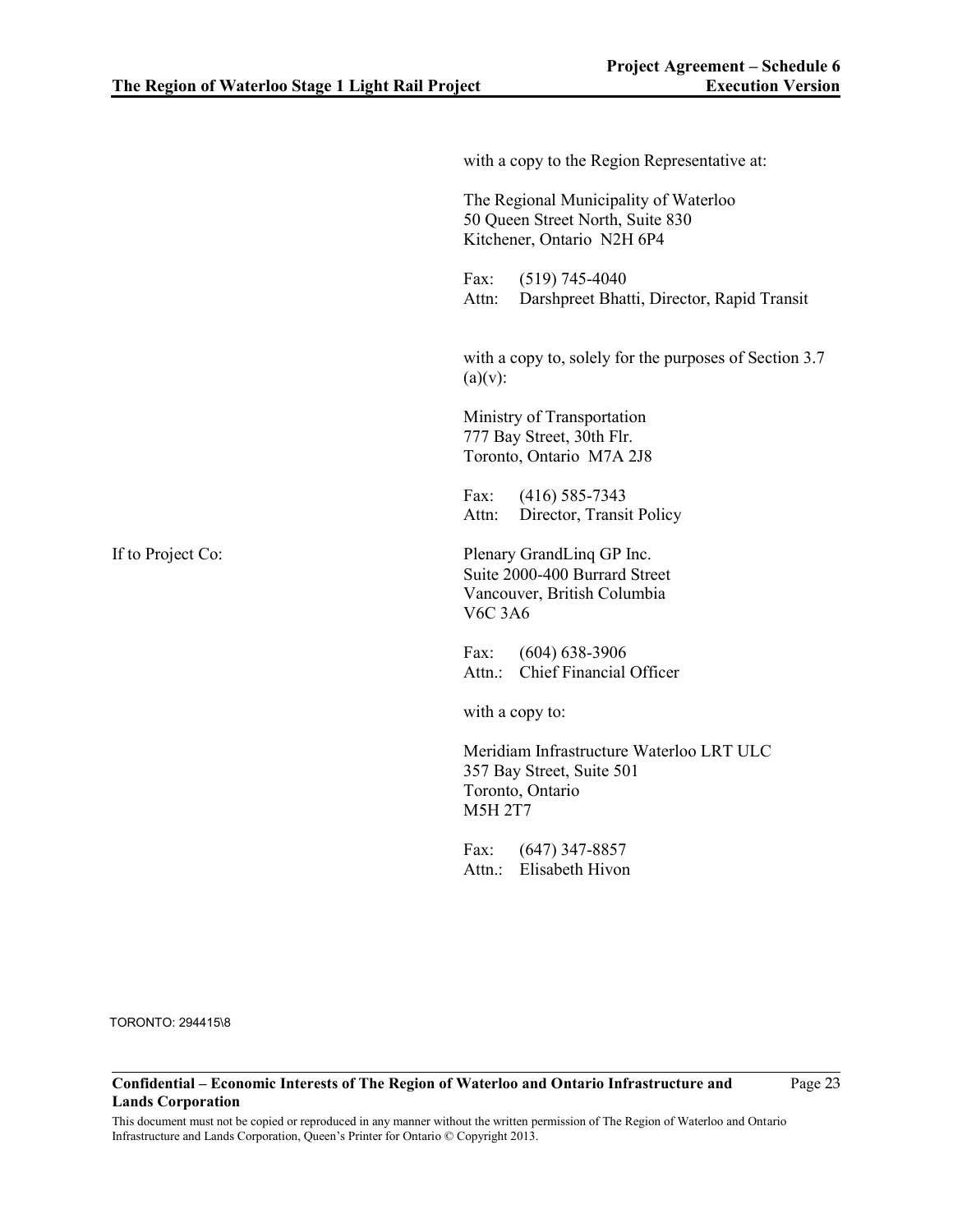If to the Independent Certifier: Altus Group Limited

Cost Consulting & Project Management 33 Yonge Street, Suite 500 Toronto, Ontario M5E 1G4

Fax: (416) 641-9501 Attn.: Monica Sechiari, Manager IC Services

- <span id="page-23-0"></span>(b) Where any notice is provided or submitted to a party via facsimile, an original of the notice sent via facsimile shall promptly be sent by regular mail or registered mail. For greater certainty, a notice given via facsimile shall not be invalid by reason only of a party's failure to comply with this Section [12.4\(b\).](#page-23-0)
- (c) Any party to this Independent Certifier Agreement may, from time to time, change any of its contact information set forth in Section [12.4\(a\)](#page-21-0) by prior notice to the other Parties, and such change shall be effective on the Business Day that next follows the recipient party's receipt of such notice unless a later effective date is given in such notice.
- (d) Subject to Sections  $12.4(e)$ ,  $12.4(f)$  and  $12.4(g)$ :
	- (i) a notice given by registered mail shall be deemed to have been received on the third Business Day after mailing;
	- (ii) a notice given by hand delivery shall be deemed to have been received on the day it is delivered; and
	- (iii) a notice given by facsimile shall be deemed to have been received on the day it is transmitted by facsimile.
- <span id="page-23-1"></span>(e) If the party giving the notice knows or ought reasonably to know of difficulties with the postal system which might affect negatively the delivery of mail, any such notice shall not be mailed but shall be made or given by personal delivery or by facsimile transmission in accordance with this Sectio[n 12.4.](#page-21-1)
- <span id="page-23-2"></span>(f) If any notice delivered by hand or transmitted by facsimile is so delivered or transmitted, as the case may be, either on a day that is not a Business Day or on a Business Day after 4:00 p.m. (recipient's local time), then such notice shall be deemed to have been received by such recipient on the next Business Day.
- <span id="page-23-3"></span>(g) A notice given by facsimile shall be deemed to have been received by the recipient on the day it is transmitted only if a facsimile transmission report (maintained by the sender) indicates that the

TORONTO: 294415\8

Page 24

**Confidential – Economic Interests of The Region of Waterloo and Ontario Infrastructure and Lands Corporation**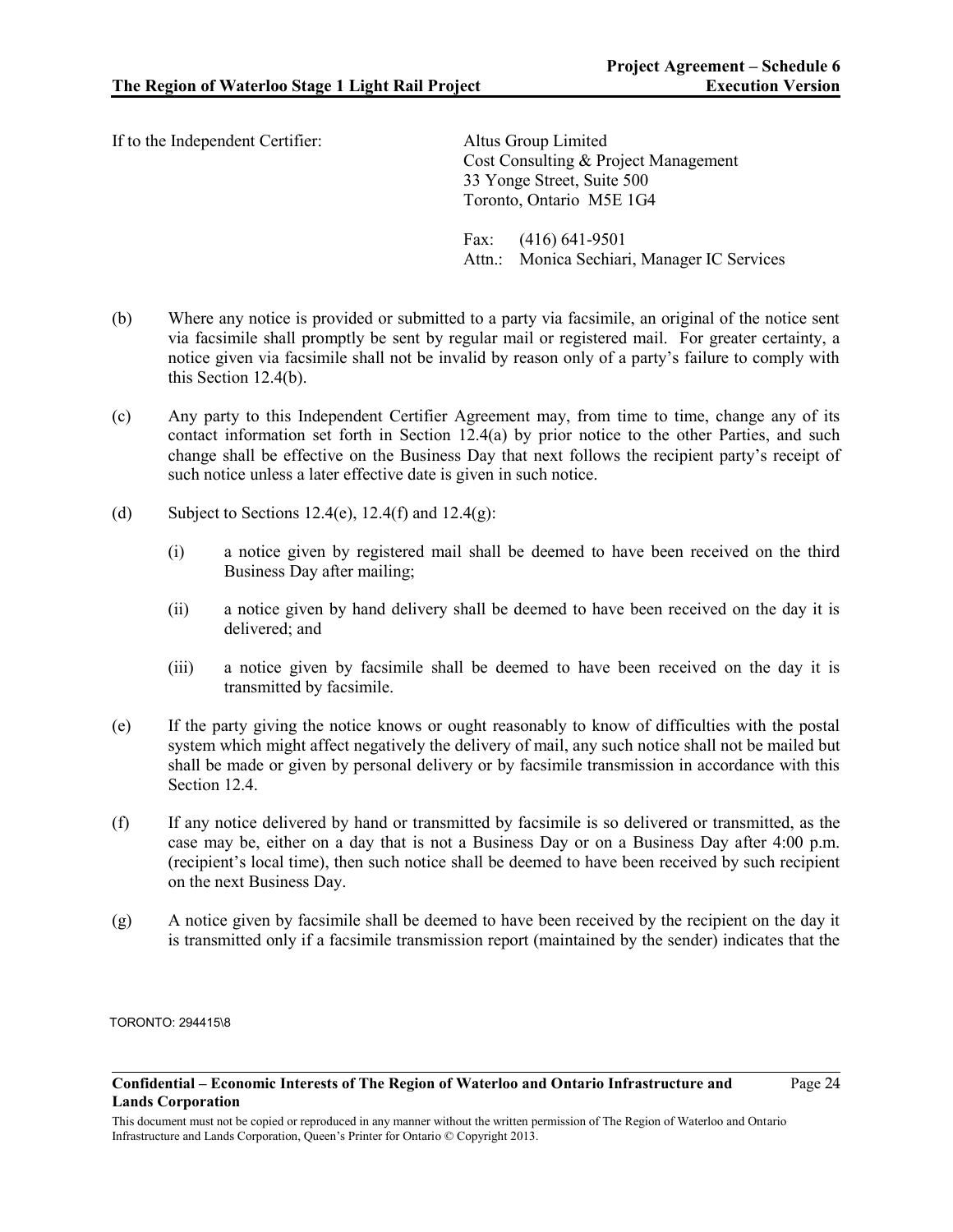transmission of such notice was successful.

### <span id="page-24-1"></span>**12.5 Transfer and Assignment**

- (a) The Independent Certifier:
	- (i) must not assign, transfer, mortgage, charge or encumber any right or obligation under this Independent Certifier Agreement without the prior written consent of the PA Parties, which each PA Party may give or withhold in its absolute discretion (including, in respect of the Region, if so required pursuant to either the Transfer Payment Agreement or the Contribution Agreement); and
	- (ii) agrees that any assignment, transfer, mortgage, charge or encumbrance will not operate to release or discharge the Independent Certifier from any obligation or liability under this Independent Certifier Agreement.
- (b) For the purposes of this Section [12.5,](#page-24-1) an assignment will be deemed to have occurred where there is a Change in Control of the Independent Certifier after the date of this Independent Certifier Agreement.
- (c) Each of the PA Parties may assign, transfer, mortgage, charge or encumber any right or obligation under this Independent Certifier Agreement in accordance with the terms of the Project Agreement.

### **12.6 Governing Laws and Jurisdictions**

- (a) This Independent Certifier Agreement shall be governed by and construed in accordance with the laws of Ontario and the laws of Canada applicable therein and shall be treated in all respects as an Ontario contract, without regard to conflict of laws principles.
- (b) The PA Parties and the Independent Certifier agree that the courts of the Province of Ontario and all courts competent to hear appeals therefrom shall have exclusive jurisdiction to hear and settle any action, suit, proceeding or dispute in connection with this Independent Certifier Agreement and hereby irrevocably attorn to the exclusive jurisdiction of such courts.

## <span id="page-24-0"></span>**12.7 Confidentiality**

- (a) The Independent Certifier must ensure that:
	- (i) neither it nor any of its officers, directors, members, employees, servants and agents disclose, or otherwise make public, any Contract Material or any other information or material acquired in connection with or during the performance of the Certification

TORONTO: 294415\8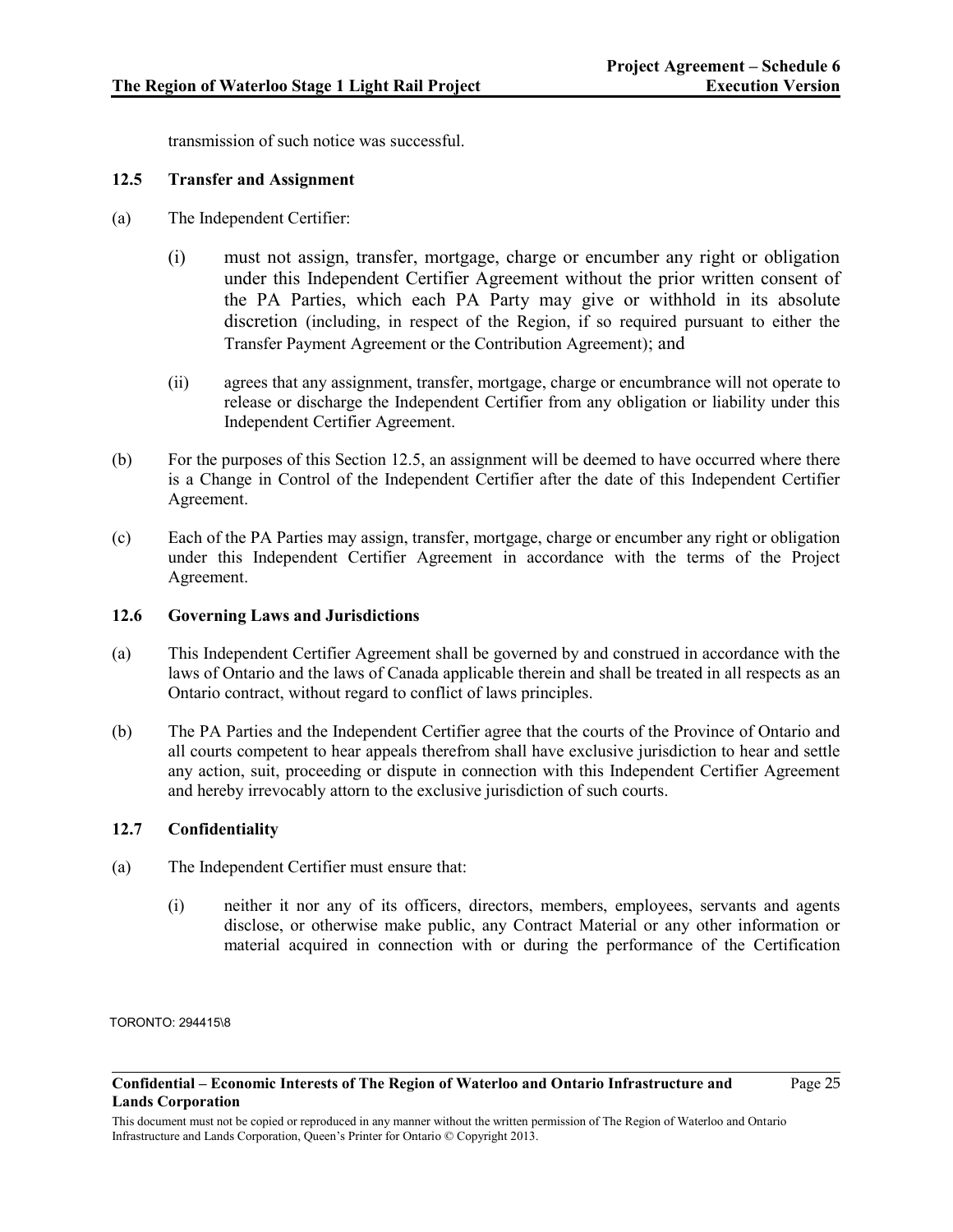Services without prior written approval of the PA Parties; and

- (ii) no Contract Material is used, copied, supplied or reproduced for any purpose other than for the performance of the Certification Services under this Independent Certifier Agreement.
- (b) The PA Parties may at any time require the Independent Certifier to give and to arrange for its officers, directors, members, employees, servants and agents engaged in the performance of the Certification Services to give written undertakings, in the form of confidentiality agreements on terms required by the PA Parties, relating to the non disclosure of confidential information, in which case the Independent Certifier must promptly arrange for such agreements to be made.

# **12.8 Contract Material**

- (a) The PA Parties and the Independent Certifier agree that the Independent Certifier does not and will not have any rights, including any Intellectual Property, in any Contract Material provided to the Independent Certifier or created or required to be created by either PA Party.
- <span id="page-25-0"></span>(b) As between the PA Parties and the Independent Certifier, all title and ownership, including all Intellectual Property, in and to the Contract Material created or required to be created by the Independent Certifier as part of, or for the purposes of performing the Certification Services, is hereby assigned jointly to the PA Parties on creation, or where such title, ownership and Intellectual Property cannot be assigned before creation of the Contract Material, it will be assigned to the PA Parties on creation. In addition, to the extent that copyright may subsist in such Contract Material so created by the Independent Certifier, the Independent Certifier hereby waives all past, present and future moral rights therein and the Independent Certifier shall ensure that any agent or employee of Independent Certifier shall have waived all such moral rights. The PA Parties acknowledge and agree that as between the PA Parties, title, ownership and other rights to the foregoing shall be governed by the Project Agreement.
- (c) The Independent Certifier will do all such things and execute all such documents as reasonably requested by either of the PA Parties in order to confirm or perfect the assignment of Intellectual Property in the Contract Material referred to in Section [12.8\(b\).](#page-25-0)

## **12.9 Amendment**

(a) This Independent Certifier Agreement may not be varied, amended or supplemented except by an agreement in writing signed by duly authorized representatives of the PA Parties (provided that, in respect of the Region, such agreement may be subject to its obligations under either the Contribution Agreement or the Transfer Payment Agreement and require the consent of a Funding Agreement Party) and the Independent Certifier and stating on its face that it is intended to be an amendment, restatement or other modification, as the case may be, to this Independent

TORONTO: 294415\8

**Confidential – Economic Interests of The Region of Waterloo and Ontario Infrastructure and Lands Corporation**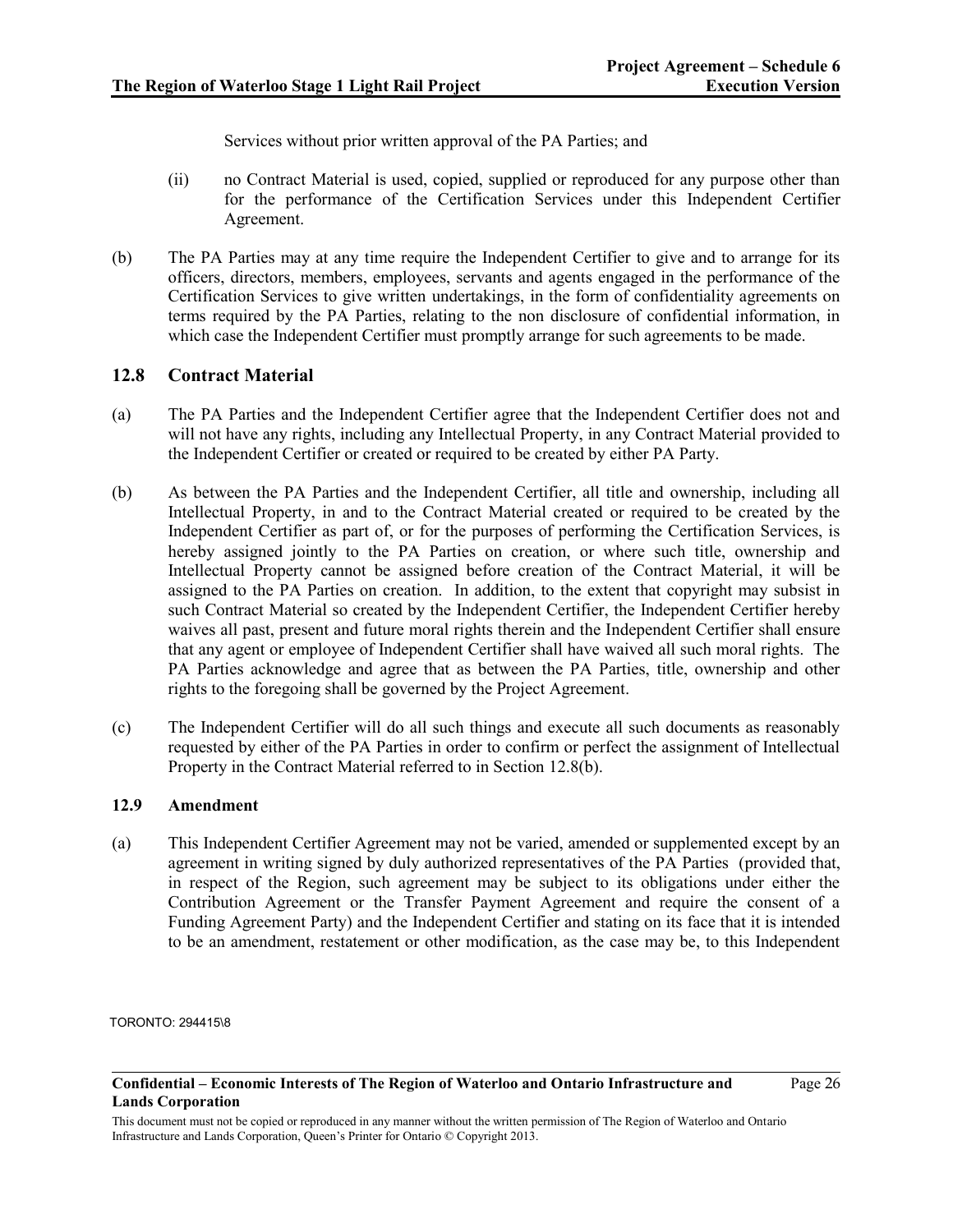Certifier Agreement.

## **12.10 Severability**

(a) Each provision of this Independent Certifier Agreement shall be valid and enforceable to the fullest extent permitted by law. If the courts of a competent jurisdiction shall declare any provision of this Independent Certifier Agreement invalid, unenforceable or illegal, such provision may be severed and such invalidity, unenforceability or illegality shall not prejudice or affect the validity, enforceability and legality of the remaining provisions of this Independent Certifier Agreement. If any such provision of this Independent Certifier Agreement is invalid, unenforceable or illegal, the parties shall, acting in good faith, promptly negotiate new provisions to eliminate such invalidity, unenforceability or illegality and to restore this Independent Certifier Agreement as near as possible to its original intent and effect.

### **12.11 Enurement**

(a) This Independent Certifier Agreement shall enure to the benefit of, and be binding on, each of the parties and their respective successors and permitted transferees and assigns.

### **12.12 Counterparts**

(a) This Independent Certifier Agreement may be executed in one or more counterparts. Any single counterpart or a set of counterparts executed, in either case, by all the parties shall constitute a full, original and binding agreement for all purposes. Counterparts may be executed either in original or faxed form provided that any party providing its signature in faxed form shall promptly forward to such party an original signed copy of this Independent Certifier Agreement which was so faxed.

### **12.13 Copyright Notice**

(a) The Parties acknowledge that The Regional Municipality of Waterloo is the exclusive owner of the copyright in the Project Agreement and this Independent Certifier Agreement.

TORONTO: 294415\8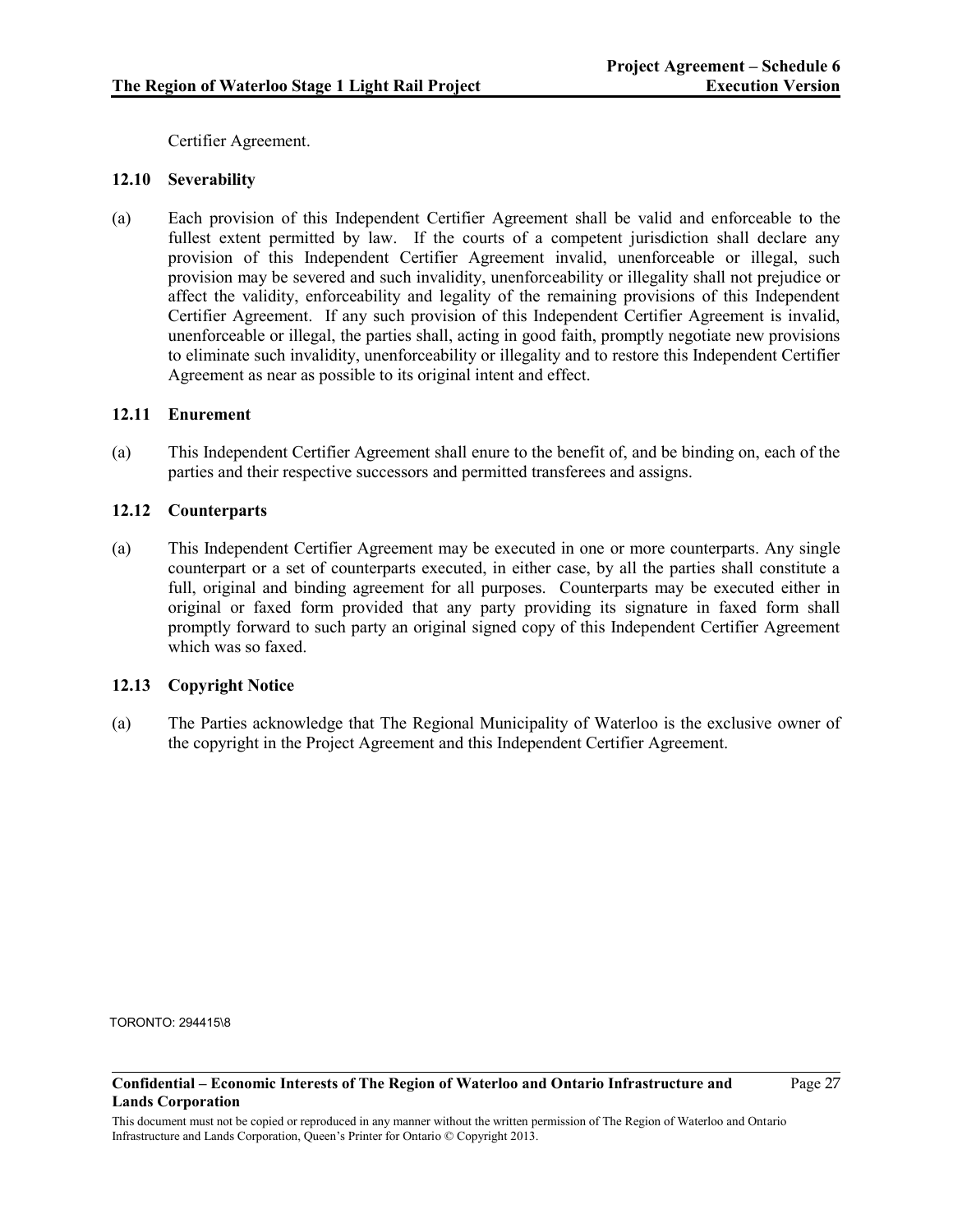**IN WITNESS WHEREOF** the parties have executed this Independent Certifier Agreement as of the date first above written.

# **THE REGIONAL MUNICIPALITY OF WATERLOO**

Per:

Name: Ken Seiling Title: Regional Chair

I/We have authority to bind the corporation.

TORONTO: 294415\8

#### **Confidential – Economic Interests of The Region of Waterloo and Ontario Infrastructure and Lands Corporation**

Page 28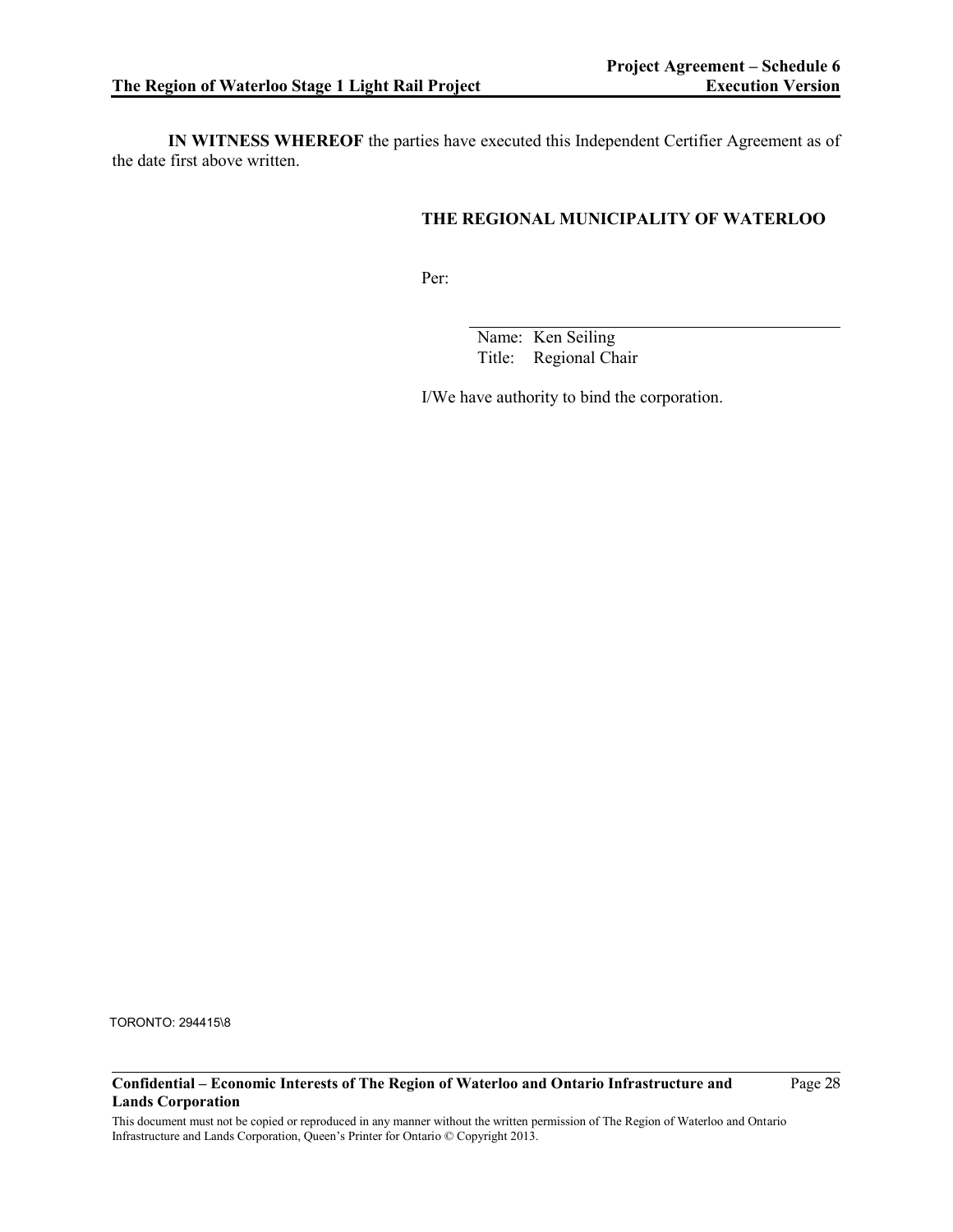**GRANDLINQ GP, by its general partners, PLENARY GRANDLINQ GP INC., MERIDIAM INFRASTRUCTURE WATERLOO LRT ULC, AECON GRANDLINQ GP INC., KIEWIT WATERLOO INVESTORS CORP. and KEOLIS WATERLOO GENERAL PARTNER INC.**

## **PLENARY GRANDLINQ GP INC.**

Per:

Name: Title:

Per:

Name: Title:

I/We have authority to bind the corporation.

# **MERIDIAM INFRASTRUCTURE WATERLOO LRT ULC**

Per:

Name: Title:

Per:

Name: Title:

I/We have authority to bind the corporation.

## **AECON GRANDLINQ GP INC.**

Per:

Name: Title:

TORONTO: 294415\8

**Confidential – Economic Interests of The Region of Waterloo and Ontario Infrastructure and Lands Corporation**

Page 29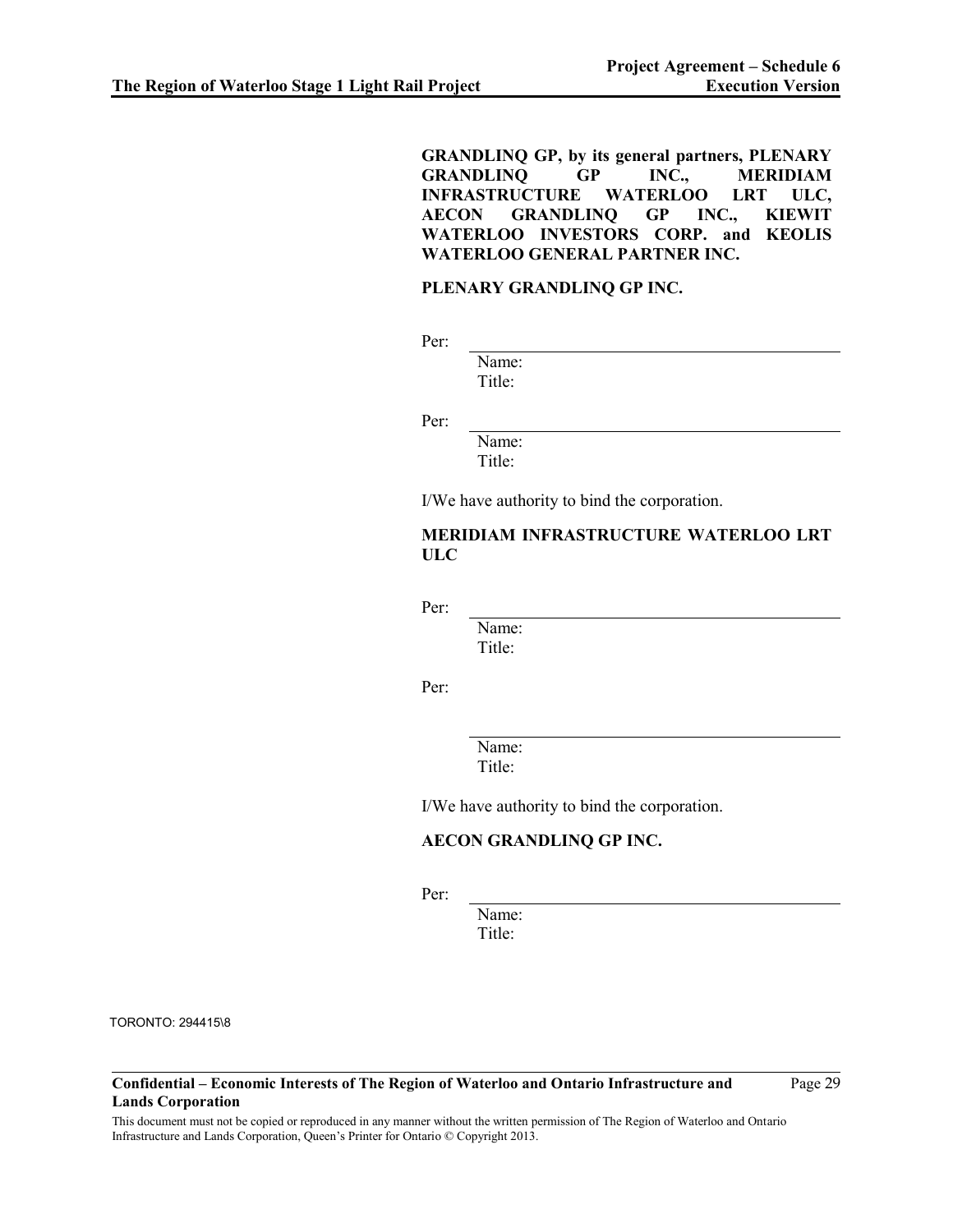Per:

Name: Title:

I/We have authority to bind the corporation.

### **KIEWIT WATERLOO INVESTORS CORP.**

Per:

Name: Title:

Per:

Name: Title:

I/We have authority to bind the corporation.

### **KEOLIS WATERLOO GENERAL PARTNER INC.**

Per:

Name: Title:

Per:

Name: Title:

I/We have authority to bind the corporation.

TORONTO: 294415\8

**Confidential – Economic Interests of The Region of Waterloo and Ontario Infrastructure and Lands Corporation**

Page 30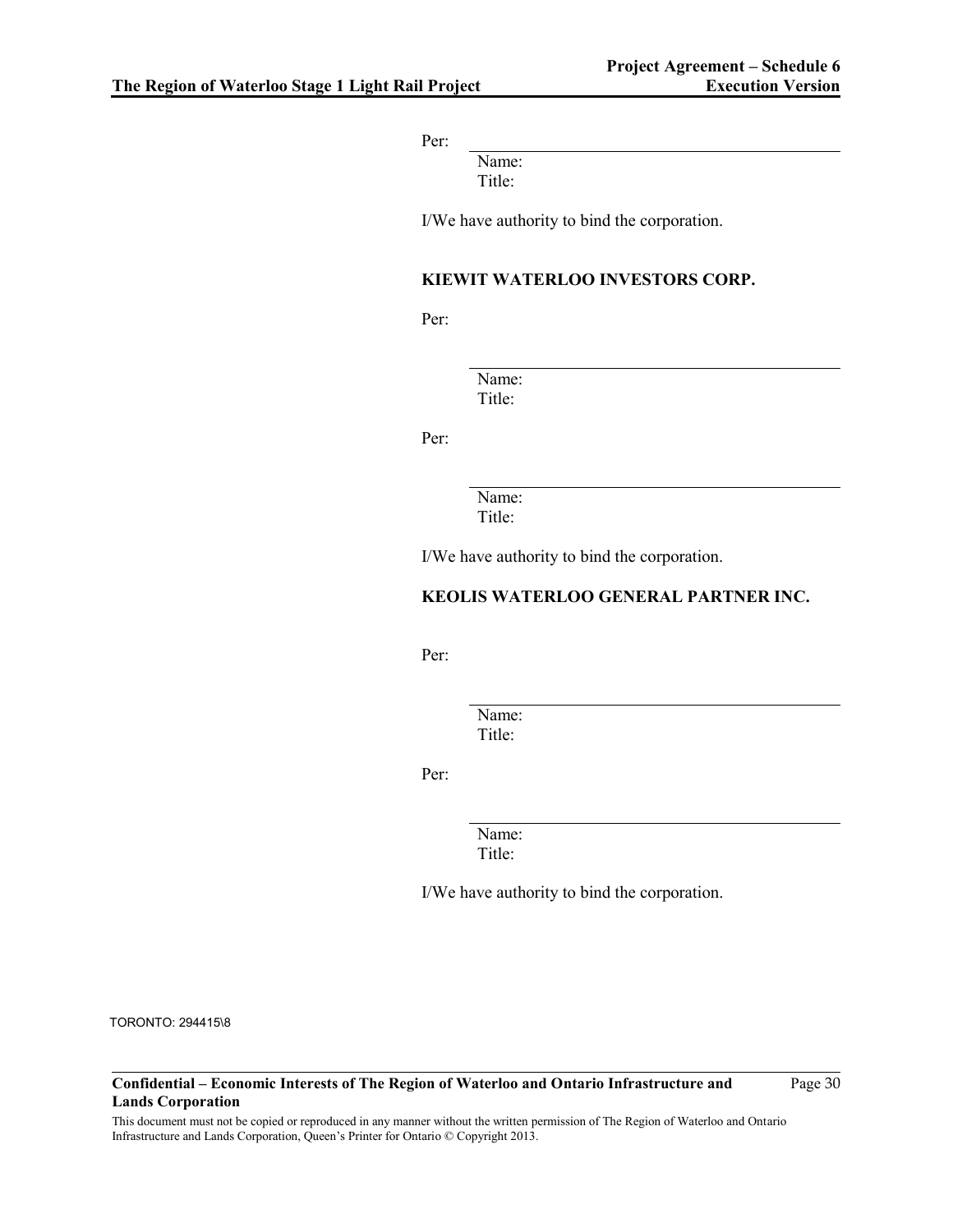## **ALTUS GROUP LIMITED**

Per:

Name: Title:

Per:

Name:

Title:

I/We have authority to bind the corporation.

TORONTO: 294415\8

### **Confidential – Economic Interests of The Region of Waterloo and Ontario Infrastructure and Lands Corporation**

Page 31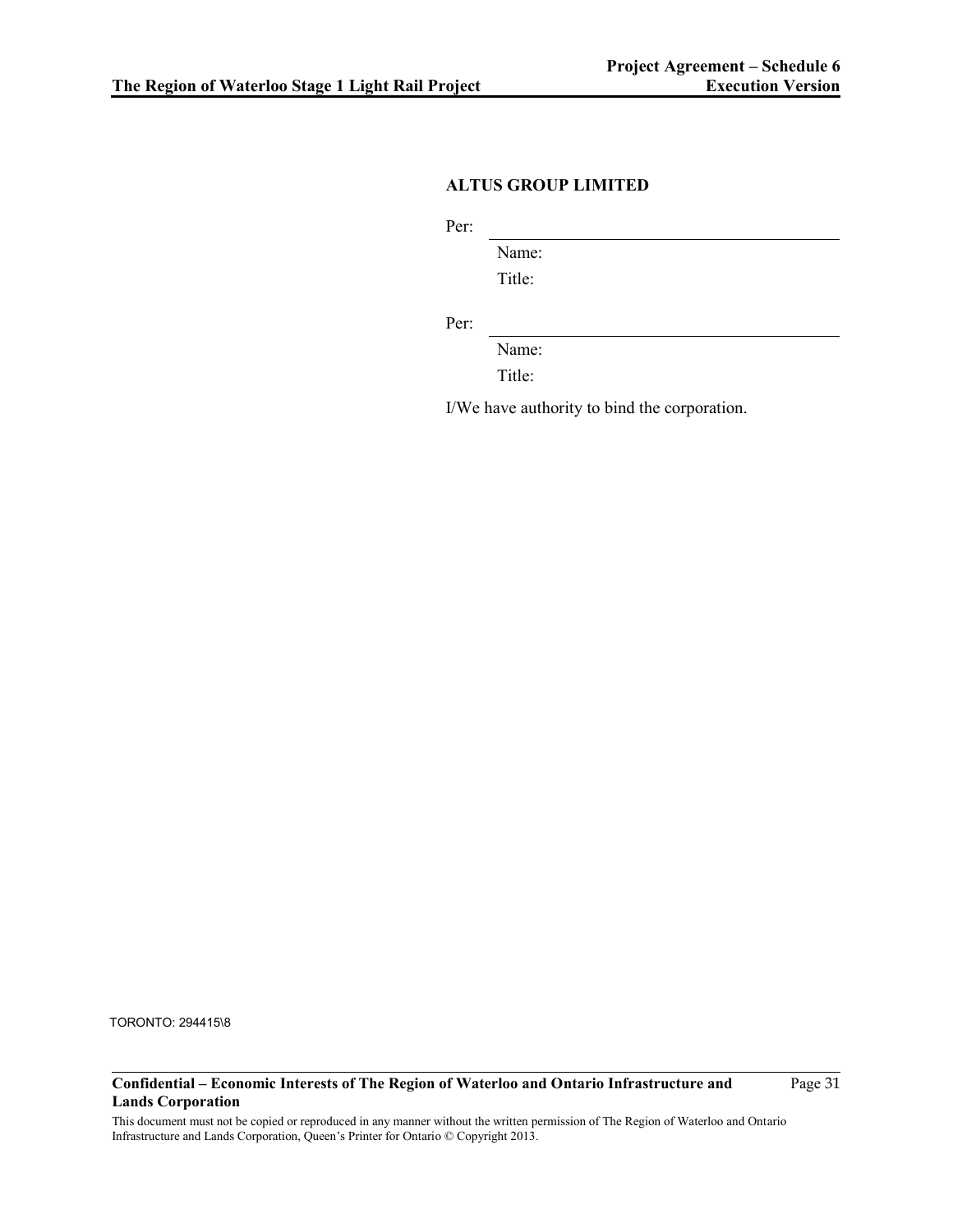# **APPENDIX A**

## **CERTIFICATION SERVICES**

Without limiting the other provisions of this Independent Certifier Agreement and the Project Agreement, the Independent Certifier shall provide the following services:

- (a) Receive and monitor drawings and documents related to the development of the design as necessary for the Independent Certifier to be informed as to the progress of the Design and Construction Works and to provide an opinion in the event of a Dispute related to the development of the design.
- (b) Receive and monitor each Public Infrastructure Component Acceptance Certificate and the Final Public Infrastructure Works Acceptance Certificate in order for the Independent Certifier to be informed as to the progress of the Public Infrastructure Works and to determine any Dispute relating to Public Infrastructure Works to the extent contemplated in Schedule 27 - Dispute Resolution Procedure of the Project Agreement.
- (c) Receive and monitor progress reports as necessary for the Independent Certifier to be informed as to the progress of the Design and Construction Works.
- (d) Review information relating to Delay Events and Compensation Events. Where a Delay Event relates, in whole or in part, to the Public Infrastructure Works, the Independent Certifier shall take into consideration the views of the Region Engineer when conducting such review.
- (e) Review information relating to Variation Enquiries, Project Co Variation Notices, Variations and Estimates, in each case, relating to the Design and Construction Works, claims for extension of time and compensation and consultation with the relevant party.
- (f) In accordance with Section 11.1(b) of the Project Agreement, attend meetings and participate, as necessary, in the activities of the Works Committee.
- (g) Review the draft Final Commissioning Program and the detailed tests, test methodology and expected test results proposed by Project Co and provide comments, including to report on the effectiveness of the Final Commissioning Program.
- (h) Review the draft OMSF and Test Track Commissioning Program and the detailed tests, test methodology and expected test results proposed by Project Co and provide comments, including to report on the effectiveness of the OMSF and Test Track Commissioning Program.
- (i) Monitor the Commissioning Tests (as indicatively described in Schedule 14 Commissioning to the Project Agreement) and other tests, including re-tests and demonstrations, to be performed as set out in the OMSF and Test Track Commissioning Program and in the Final Commissioning

TORONTO: 294415\8

Page 32

**Confidential – Economic Interests of The Region of Waterloo and Ontario Infrastructure and Lands Corporation**

This document must not be copied or reproduced in any manner without the written permission of The Region of Waterloo and Ontario Infrastructure and Lands Corporation, Queen's Printer for Ontario © Copyright 2013.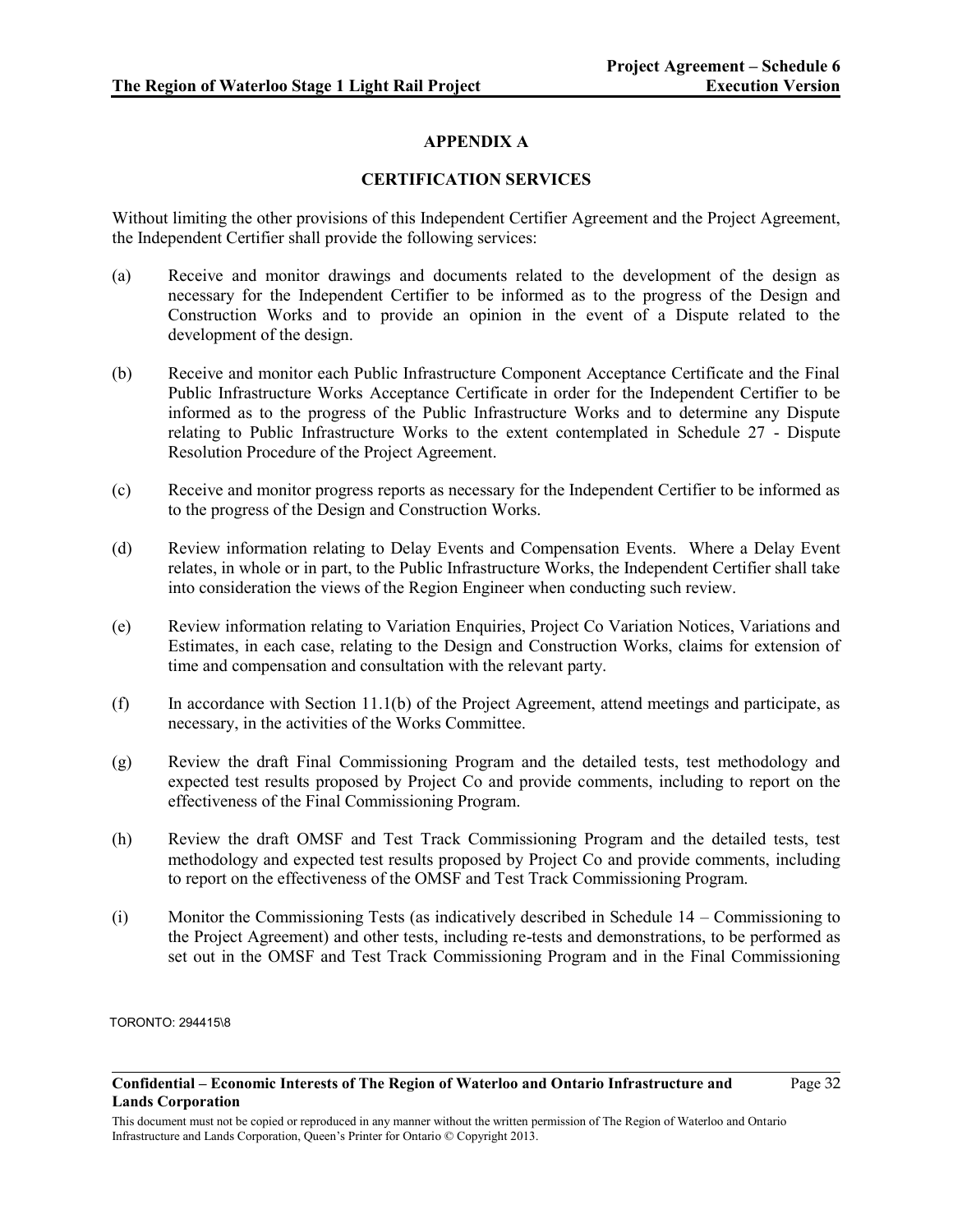Program or as otherwise required for Project Co to achieve OMSF/Test Track Readiness Completion, Substantial Completion and Final Completion.

- (j) Prior to any certification of the Design and Constructions Works (which, for clarity, includes all OMSF/Test Track Work to be completed prior to the Scheduled OMSF/Test Track Readiness Completion Date), consider the views and comments of both Project Co and the Region in relation to the satisfaction of the conditions for such certification, and consider and take into account any ongoing Disputes between the Parties prior to any such certification.
- (k) Conduct inspections of the Design and Construction Works as necessary for the Independent Certifier to be satisfied that the Design and Construction Works are proceeding in accordance with the requirements of the Project Agreement.
- (l) Review relevant documentation, including the Design Development Submittals relating to the Design and Construction Works, certificates and approvals, Permits, Licences, Approvals and Agreements, certifications, test results, quality assurance audits, letters of assurance from professionals, schedules of equipment and staff profile schedules provided to the Independent Certifier pursuant to the Project Agreement in relation to the Design and Construction Works.
- <span id="page-32-0"></span>(m) Upon receipt of notice from Project Co requesting the issuance of a OMSF/Test Track Readiness Certificate, Substantial Completion Certificate or Final Completion Certificate, consider such request and, within the time period set out in the Project Agreement and in accordance with the Project Agreement, either:
	- (i) issue the applicable certificate; or
	- (ii) issue a report detailing the matters that the Independent Certifier considers are required to be performed prior to issuing the applicable certificate.
- (n) Upon notice from Project Co that the matters required to be performed prior to issuing the applicable certificate set out in Section (m) of this Appendix A have been completed, re-inspect the Design and Construction Works or re-consider the matters specified to be performed, and repeat the procedures in Section [\(m\)](#page-32-0) of this Appendix A until the issuance of the applicable certificate.
- (o) Monitor the progress of the Design and Construction Works and the Public Infrastructure Works and monitor payments for Construction Costs and Non-Construction Costs, and in connection therewith and with the requirement to ensure that the requirements of Funding Agreement Parties have been satisfied, receive and review all relevant documentation, including, all Lender Advance Confirmations.
- (p) In connection with each Milestone Payment and, if applicable, Partial Payment, (i) review of each Milestone Payment Application (including, for clarity, all attachments and documentation

TORONTO: 294415\8

**Confidential – Economic Interests of The Region of Waterloo and Ontario Infrastructure and Lands Corporation**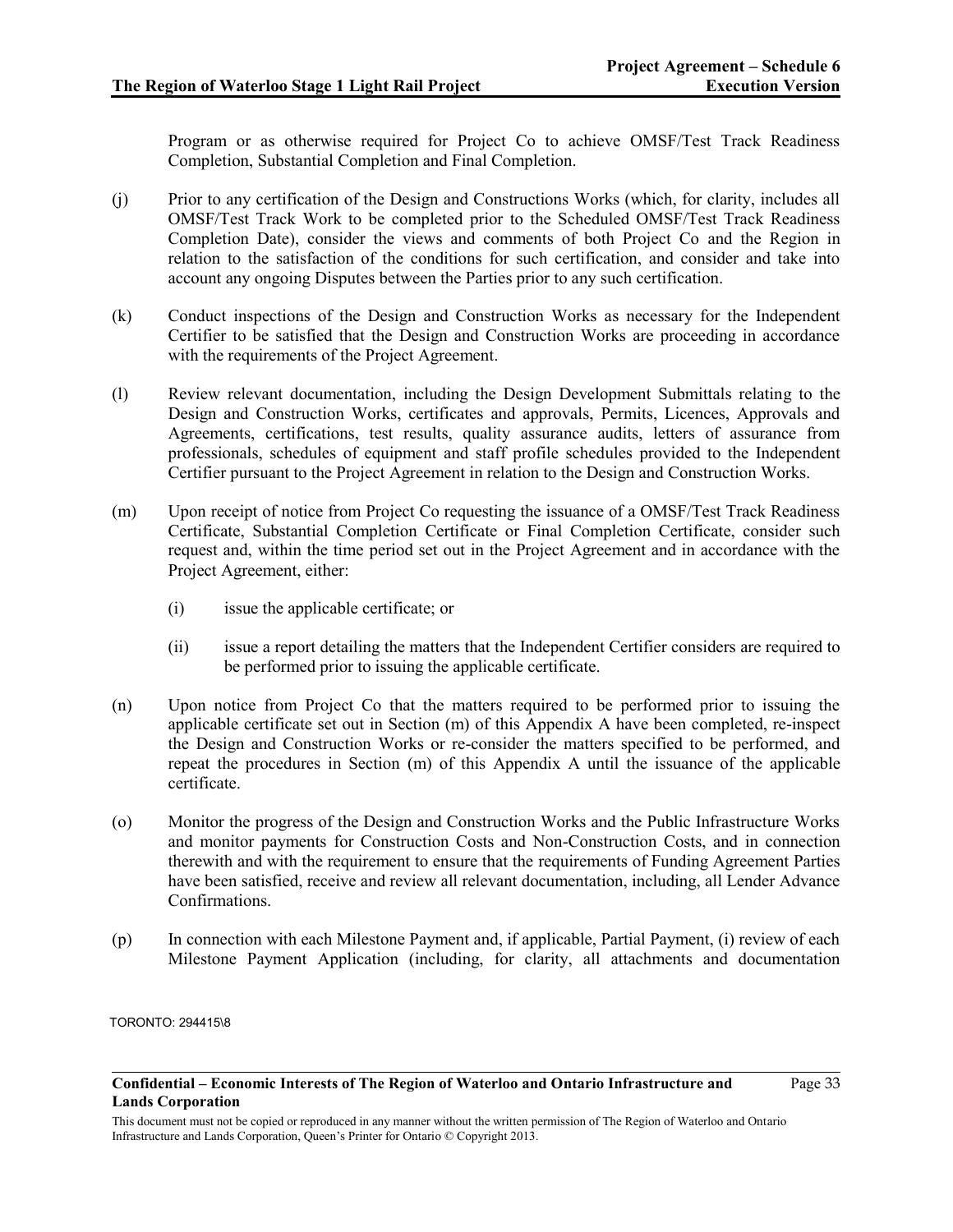appended thereto and delivered in connection therewith pursuant to the requirement set forth in Schedule 21 – Construction Period Payments to the Project Agreement), together with such other information, reports and documentation as the Independent Certifier reasonably requires from Project Co to verify that the Earned Value that has been claimed by Project Co in each Milestone Payment Application has in fact been achieved, and (ii) conduct such reviews and perform such inquiries and investigations, and inspections as are necessary for the Independent Certifier to be able to verify the progress of the Design and Construction Works and the Public Infrastructure Works are in accordance with the Works Schedule and Earned Value Requirements.

- (q) Review the Milestone Payment Eligibility Date Notice delivered pursuant to Schedule 21 Construction Period Payments to the Project Agreement together with the Project Co Officer Progress/Milestone Payment Certificate delivered together therewith, and assess the construction progress reports and all other documentation previously submitted and submitted with the Milestone Eligibility Date Notice and deliver the Milestone Zero Notice and the IC Construction Cost Confirmation Certificate.
- (r) Prior to issuing the Milestone Zero Notice confirming that the requirements for achievement of Milestone Payment Eligibility Threshold have been met, consider the views and comments of Project Co and the Region in relation to achievement of such requirements, and consider and take into account any ongoing Disputes between the Parties prior to any such certification.
- (s) Prior to issuing any IC Milestone Authorization Certificate for a particular Milestone, consider the views and comments of both Project Co and the Region in relation to the satisfaction of such requirements, and consider and take into account any ongoing Disputes between the Parties prior to any such certification.
- (t) Upon receipt of (i) a Milestone Eligibility Date Notice and (ii) each Milestone Payment Application, in each case, pursuant to Schedule 21 – Construction Period Payments to the Project Agreement, consider such request and, within the time period set out in Schedule 21 – Construction Period Payments:
	- (i) in respect of certification that the Milestone Payment Eligibility Threshold has been met, either:
		- (1) issue a Milestone Zero Notice; or
		- (2) issue a report detailing the matters that the Independent Certifier considers are required to be performed by Project Co prior to issuing the certificate; and
	- (ii) in respect of certification that the Milestone Payment Eligibility Requirements have been met in respect of a particular Milestone Payment, either issue or not issue the IC Milestone Payment Authorization Certificate after performance of the review

TORONTO: 294415\8

**Confidential – Economic Interests of The Region of Waterloo and Ontario Infrastructure and Lands Corporation**

This document must not be copied or reproduced in any manner without the written permission of The Region of Waterloo and Ontario Infrastructure and Lands Corporation, Queen's Printer for Ontario © Copyright 2013.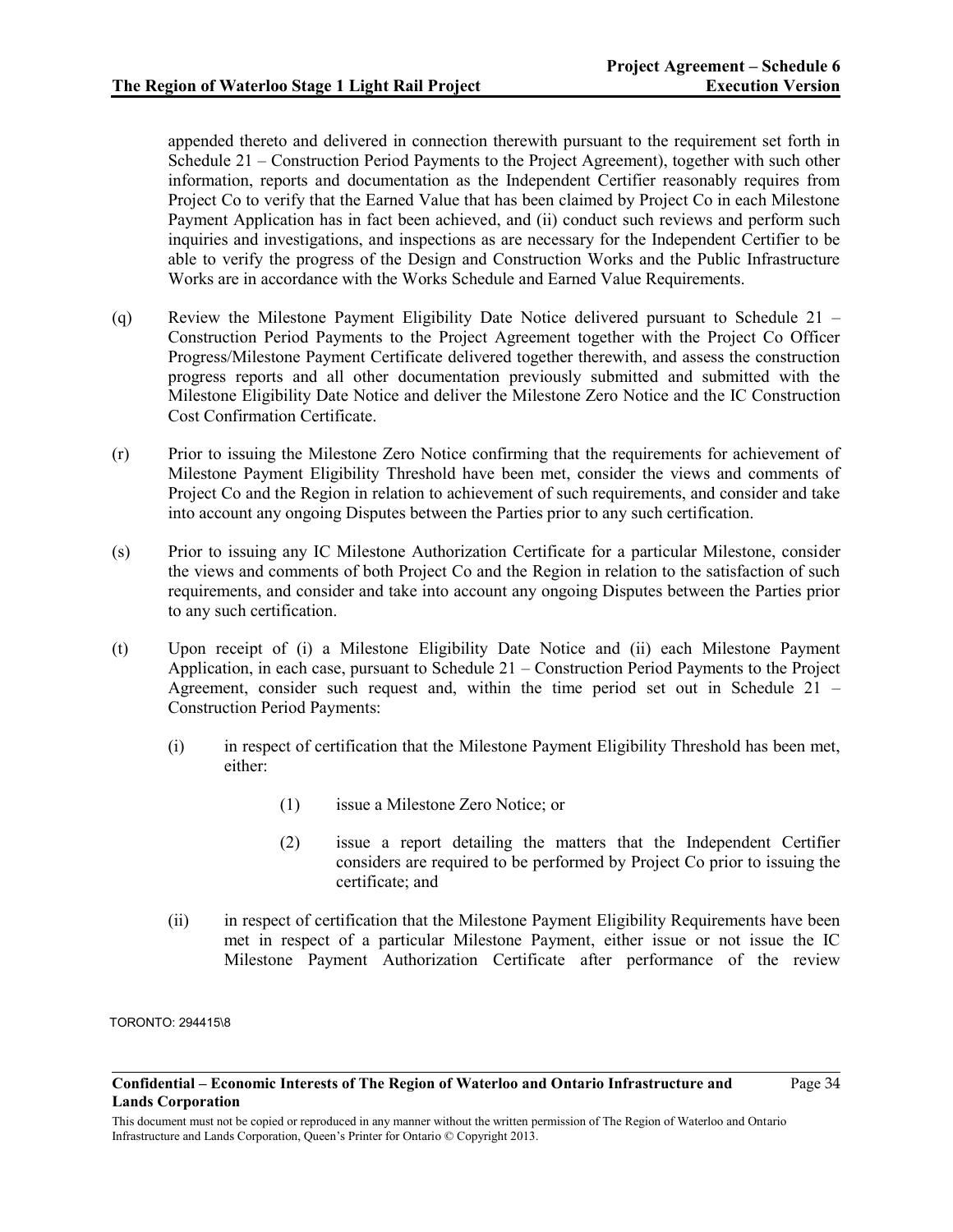Page 35

contemplated in Section 2.2(g) of Schedule 21 – Construction Period Payments to the Project Agreement.

- (u) Upon notice from Project Co that the matters required to be performed prior to the issuing of the applicable certificate noted in subsection (t) of this Appendix A have been completed, re-inspect the requirements to achieve the Milestone Payment Eligibility Threshold or the Milestone Payment Eligibility Requirements, as the case may be, or re-consider the matters specified to be performed, or repeat the procedure in subsection (t) of this Appendix A, as applicable, until the issuance of the applicable certificate.
- (v) In connection with the Substantial Completion Payment receive and review all relevant documentation, including the Substantial Completion Payment Application (and all attachments and supporting documentation appended thereto or delivered in connection therewith) contemplated in Schedule 21 – Construction Period Payments to the Project Agreement and the Project Agreement, and certify that the requirements for payment of the Substantial Completion Payment have been met.
- (w) Prepare, in consultation with Project Co and the Region, as soon as reasonably practicable and, in any event within, the time period specified in Section 25.8(a) of the Project Agreement, the Minor Deficiencies List, which Minor Deficiencies List will include an estimate of the cost and the time for rectifying the Minor Deficiencies and a schedule for the completion and rectification of the Minor Deficiencies.
- (x) Provide any determinations contemplated in the Project Agreement, which determinations may be subject to final resolution between the PA Parties pursuant to Schedule 27 – Dispute Resolution Procedure to the Project Agreement. Without limiting the obligations of the Independent Certifier in this Independent Certifier Agreement, where a determination relating, in whole or in part, to the Public Infrastructure Works is referred to the Independent Certifier pursuant to Section 40.2(f) of the Project Agreement, the Independent Certifier shall consult with the Region Engineer prior to making its determination and take into account the Region Engineer's views in connection with such event.
- (y) Perform investigations and provide reports in respect of Undisclosed Utilities as contemplated in Section 16.6 of the Project Agreement.
- (z) Participate in and give the PA Parties and their counsel reasonable cooperation, access and assistance (including providing or making available documents, information and witnesses for attendance at hearings and other proceedings) in connection with any proceedings between the PA Parties that relate to the Certification Services.
- (aa) Provide advice on other matters that may arise that both PA Parties may jointly require.
- (bb) Review and certify the determination of Eligible Costs (Canada) under the Contribution

TORONTO: 294415\8

#### **Confidential – Economic Interests of The Region of Waterloo and Ontario Infrastructure and Lands Corporation**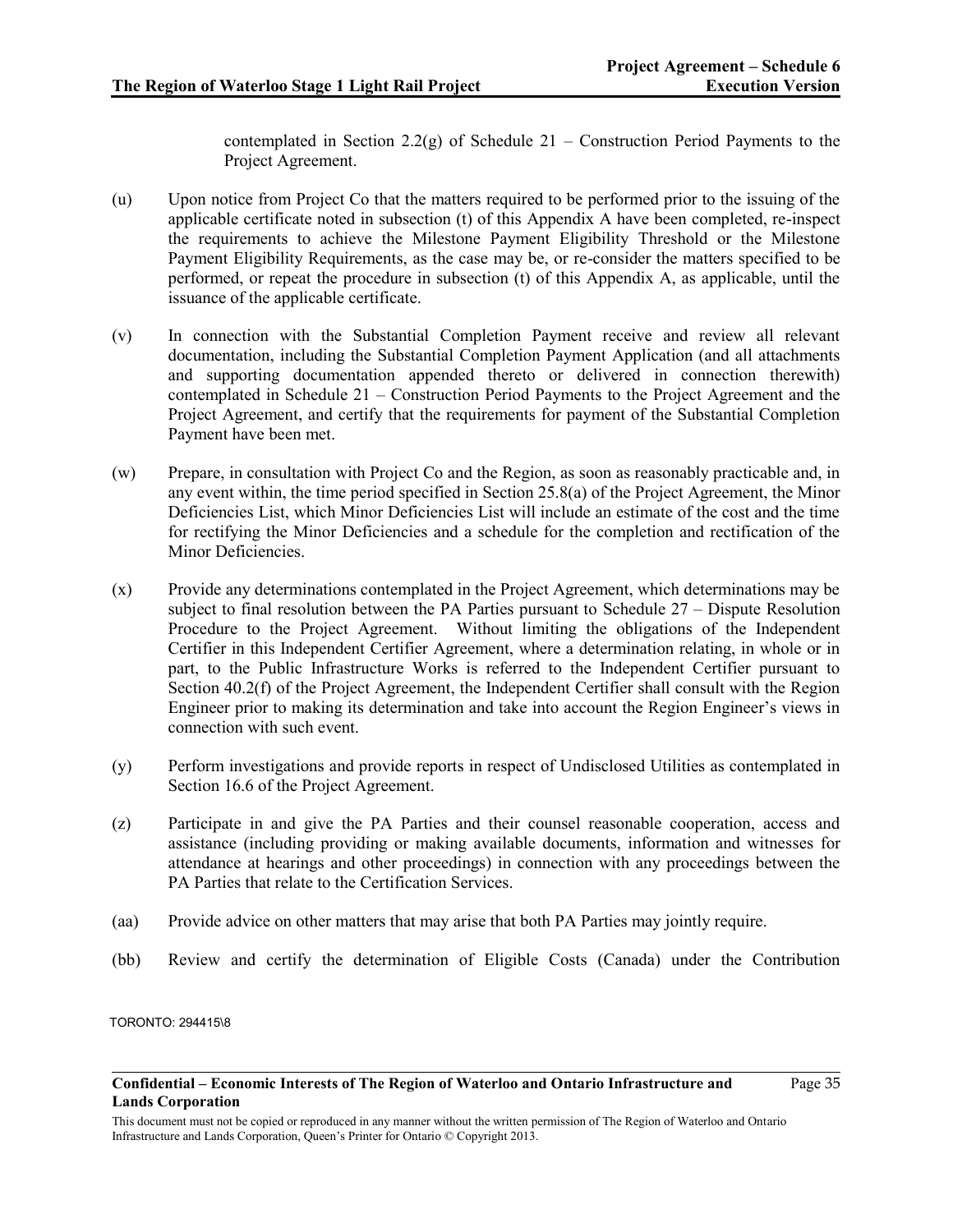Agreement to Her Majesty the Queen in right of Canada, represented by the Minister of Transport, Infrastructure and Communities.

- (cc) Review and certify the determination of Eligible Costs (Ontario) under the Transfer Payment Agreement to Her Majesty the Queen represented by the Ontario Ministry of Transport.
- (dd) In connection with all applicable Project Milestone Payments under the Transfer Payment Agreement, receive and review all relevant documentation required to complete, certify and issue the Schedule G.2 Certificate.
- (ee) In connection with all applicable project milestone payments (howsoever described in the Contribution Agreement) under the Contribution Agreement, receive and review all relevant documentation required to complete, certify and issue an Equivalent Federal Funding Certificate substantially similar to the Schedule G.2 Certificate.
- (ff) In connection with the Holdback and the Final Payment under the Transfer Payment Agreement, receive and review all relevant documentation required to complete, certify and issue the Schedule G.4 Certificate.
- (gg) In connection with any holdback and final payment (howsoever described in the Contribution Agreement) under the Contribution Agreement, receive any review all relevant documentation required to complete, certify and issue an Equivalent Federal Funding Certificate substantially similar to the Schedule G.4 Certificate.
- (hh) Conduct a due diligence assessment of the proposed Project Milestone Payments Schedule forming part of the Transfer Payment Agreement and certify that this schedule is achievable, and Eligible Costs (Ontario) are reasonable and meet Eligible Costs (Ontario) criteria.
- (ii) Conduct a due diligence assessment of the proposed milestone payment schedule (howsoever described in the Contribution Agreement) forming part of or attached to the Contribution Agreement as it relates to the Contribution Agreement for the Project and certify that this schedule is achievable, Eligible Costs (Canada) are reasonable and meet Eligible Costs (Canada) criteria, and that the Eligible Costs (Canada) contributed by Her Majesty the Queen in Right of Canada, represented by the Minister of Transport, Infrastructure and Communities will constitute no more than thirty-three and one-third percent (33 1/3%) of the sum of total Eligible Costs (Ontario) and Eligible Costs (Canada).

TORONTO: 294415\8

#### **Confidential – Economic Interests of The Region of Waterloo and Ontario Infrastructure and Lands Corporation**

Page 36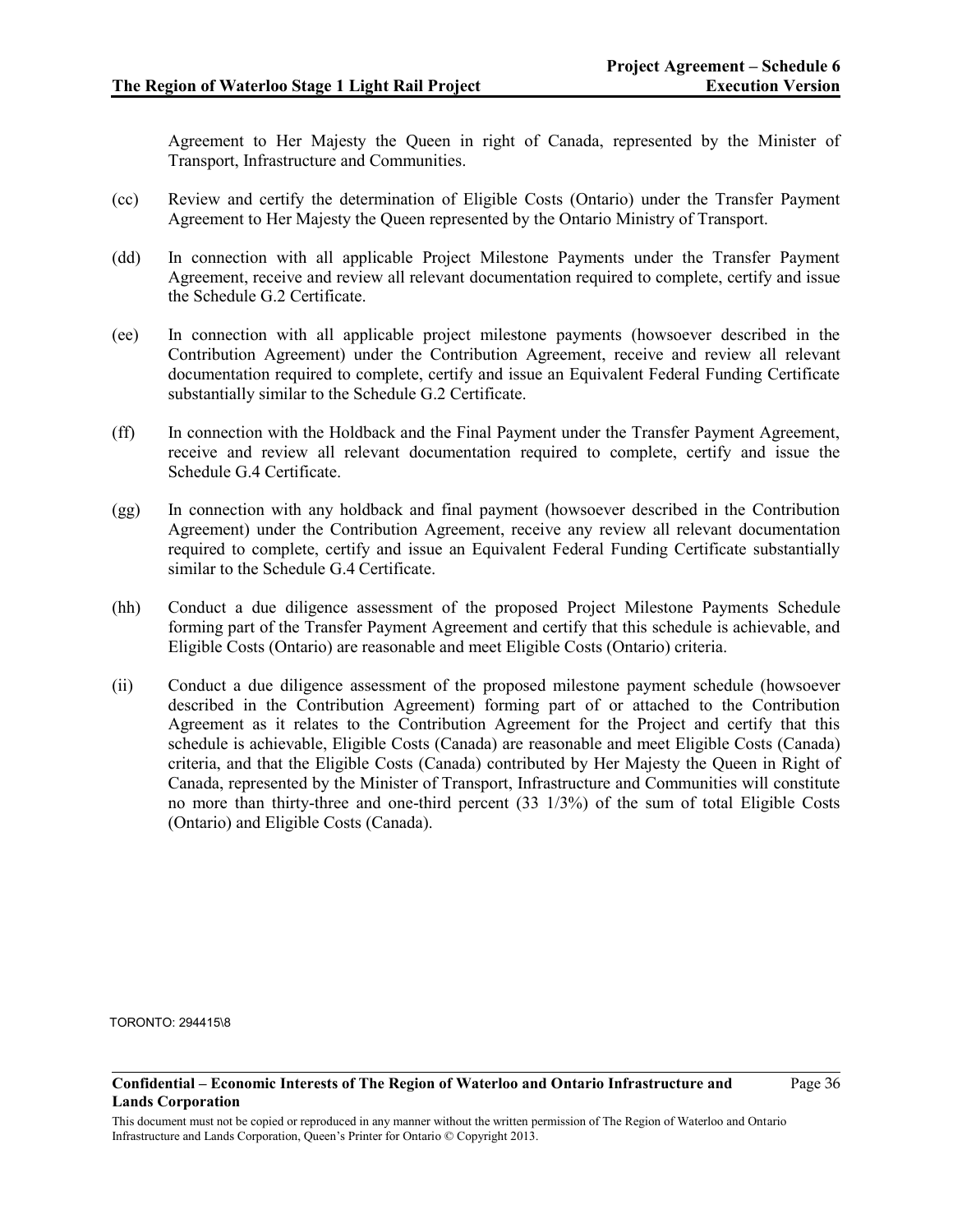## **APPENDIX B**

## **INDEPENDENT CERTIFIER FEE**

## 1. **Fee for all Certification Services (other than Certification Services identified in item (aa) of Appendix A to this Independent Certifier Agreement)**

The fee for all Certification Services (other than the Certification Services identified at item (aa) of Appendix A of this Independent Certifier Agreement will be a total fixed fee of \$359,887.50 (the "**Total Fixed Fee**"). The Total Fixed Fee will be payable in milestone based installments, as well as upon issuance by the Independent Certifier of certain certifications, each as reflected in the table below.

References to Milestone Zero, and Milestone 1 through (and including) Milestone 33 in the table below corresponds to the Scheduled Milestone Date and corresponding Milestone Number referenced in Attachment "A" of Schedule 21 – Construction Period Payments of the Project Agreement.

| <b>MILESTONE</b><br><b>NUMBER</b><br>(if applicable) | <b>MILESTONE DELIVERABLES</b>                                                                                                                                                                                                                                                                                                    | <b>FEE</b><br>(excluding<br>HST) |
|------------------------------------------------------|----------------------------------------------------------------------------------------------------------------------------------------------------------------------------------------------------------------------------------------------------------------------------------------------------------------------------------|----------------------------------|
| Milestone<br>Zero                                    | Issuance by the Independent Certifier of the Milestone Zero Notice,<br>and any required confirmations and acknowledgements required to be<br>delivered to Her Majesty the Queen in Right of Ontario under the<br>Transfer Payment Agreement and/or Her Majesty the Queen in Right<br>of Canada under the Contribution Agreement. | \$32,245.13                      |
| Milestone 1                                          | Issuance by the Independent Certifier of:<br>(i) the IC Milestone Payment Authorization Certificate in respect of<br>the Milestone Payment Application for the Scheduled Milestone Date<br>relating to Milestone 1;<br>(ii) the most recent Schedule G.2 Certificate required to be delivered                                    | \$5,665.35                       |
|                                                      | to Her Majesty the Queen in Right of Ontario under the Transfer<br>Payment Agreement; and<br>(iii) the most recent Equivalent Federal Funding Certificate required<br>to be delivered to Her Majesty the Queen in Right of Canada under<br>the Contribution Agreement.                                                           |                                  |

TORONTO: 294415\8

#### **Confidential – Economic Interests of The Region of Waterloo and Ontario Infrastructure and Lands Corporation**

Page 37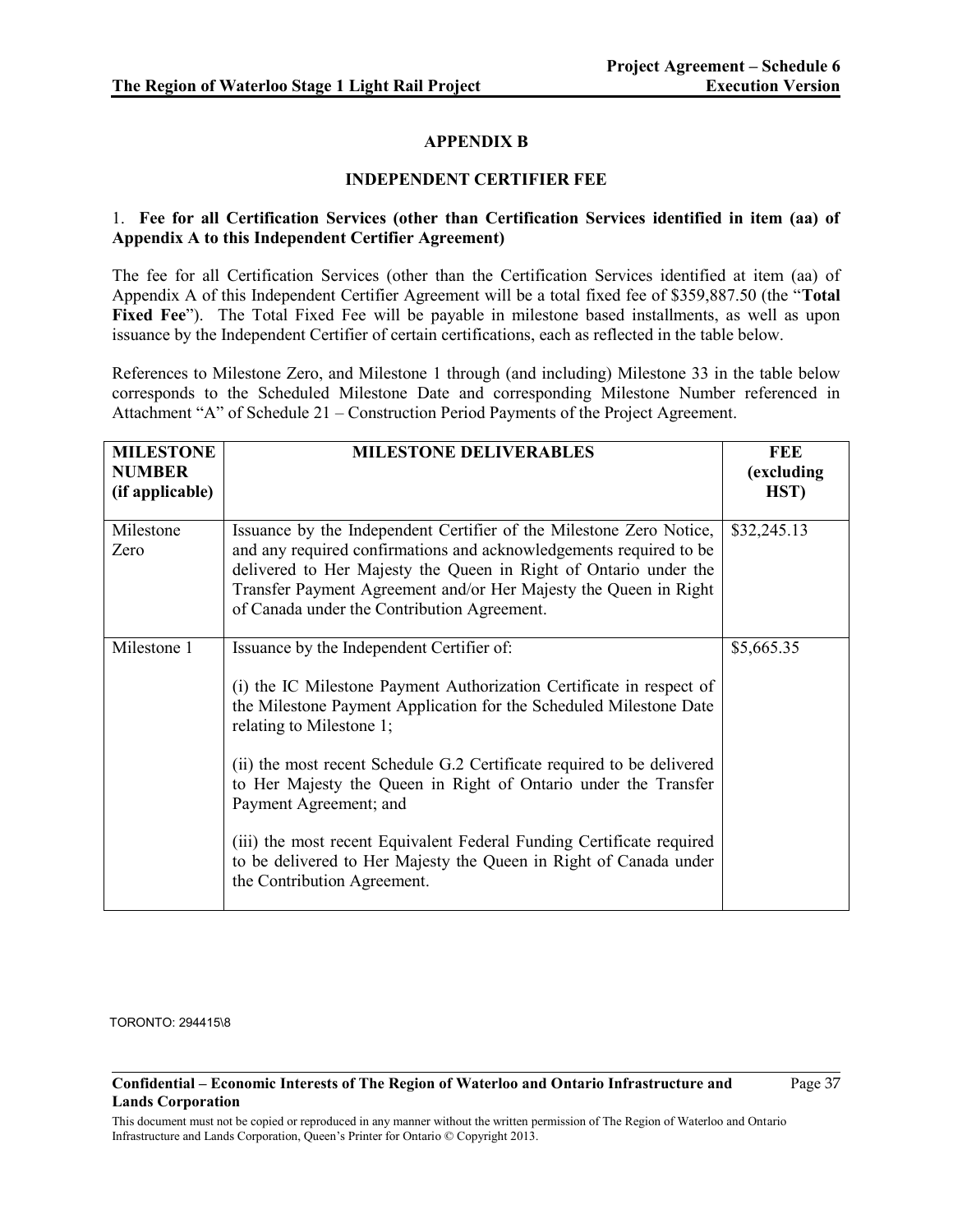| Milestone 2 | Issuance by the Independent Certifier of:                                                                                                                                 | \$5,665.35 |
|-------------|---------------------------------------------------------------------------------------------------------------------------------------------------------------------------|------------|
|             | (i) the IC Milestone Payment Authorization Certificate in respect of<br>the Milestone Payment Application for the Scheduled Milestone Date<br>relating to Milestone 2;    |            |
|             | (ii) the most recent Schedule G.2 Certificate required to be delivered<br>to Her Majesty the Queen in Right of Ontario under the Transfer<br>Payment Agreement; and       |            |
|             | (iii) the most recent Equivalent Federal Funding Certificate required<br>to be delivered to Her Majesty the Queen in Right of Canada under<br>the Contribution Agreement. |            |
| Milestone 3 | Issuance by the Independent Certifier of:                                                                                                                                 | \$5,665.35 |
|             | (i) the IC Milestone Payment Authorization Certificate in respect of<br>the Milestone Payment Application for the Scheduled Milestone Date<br>relating to Milestone 3;    |            |
|             | (ii) the most recent Schedule G.2 Certificate required to be delivered<br>to Her Majesty the Queen in Right of Ontario under the Transfer<br>Payment Agreement; and       |            |
|             | (iii) the most recent Equivalent Federal Funding Certificate required<br>to be delivered to Her Majesty the Queen in Right of Canada under<br>the Contribution Agreement. |            |
| Milestone 4 | Issuance by the Independent Certifier of:                                                                                                                                 | \$5,665.35 |
|             | (i) the IC Milestone Payment Authorization Certificate in respect of<br>the Milestone Payment Application for the Scheduled Milestone Date<br>relating to Milestone 4;    |            |
|             | (ii) the most recent Schedule G.2 Certificate required to be delivered<br>to Her Majesty the Queen in Right of Ontario under the Transfer<br>Payment Agreement; and       |            |
|             | (iii) the most recent Equivalent Federal Funding Certificate required<br>to be delivered to Her Majesty the Queen in Right of Canada under<br>the Contribution Agreement. |            |

### **Confidential – Economic Interests of The Region of Waterloo and Ontario Infrastructure and Lands Corporation**

Page 38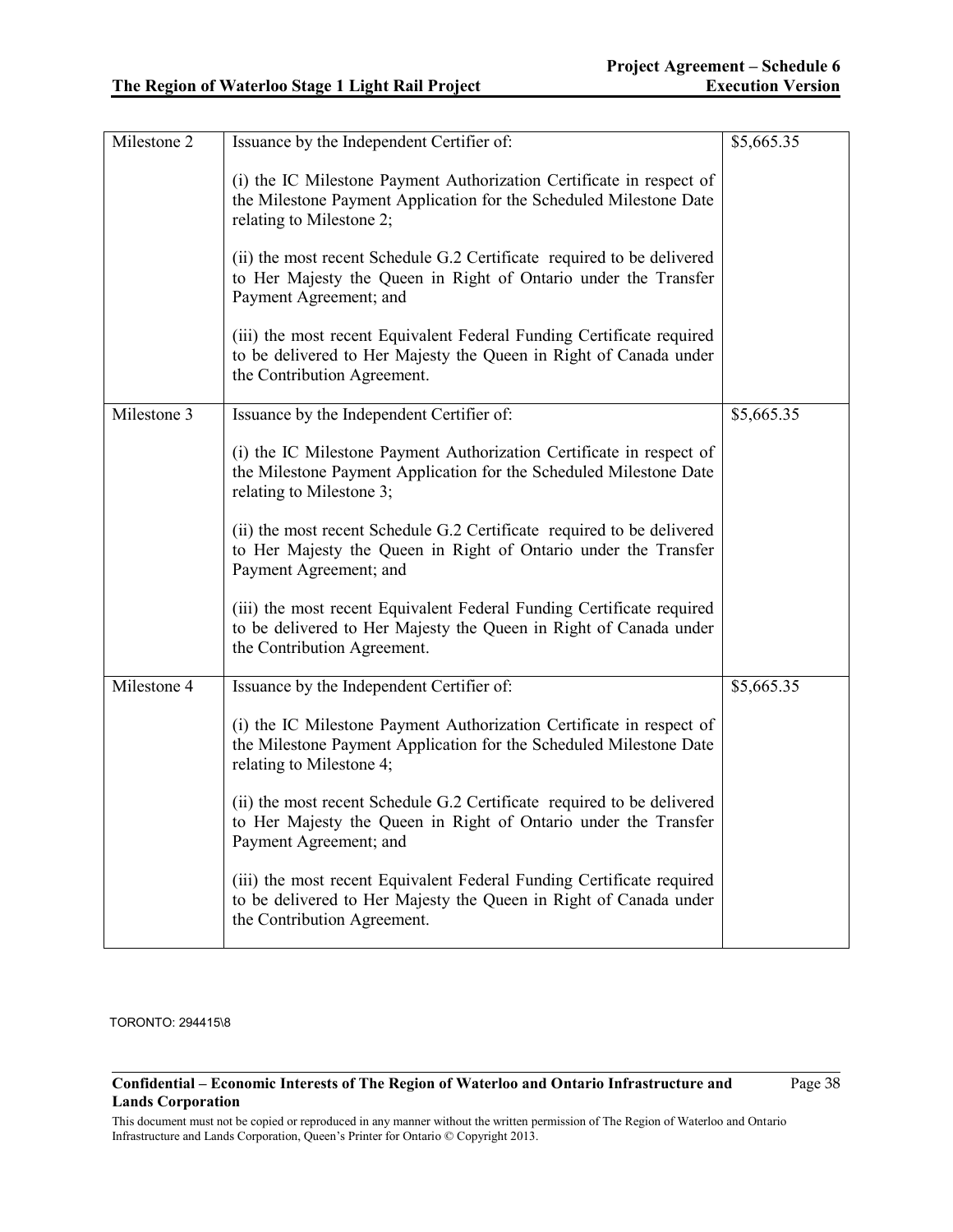| Issuance by the Independent Certifier of:                                                                                                                                 | \$5,665.35 |
|---------------------------------------------------------------------------------------------------------------------------------------------------------------------------|------------|
| (i) the IC Milestone Payment Authorization Certificate in respect of<br>the Milestone Payment Application for the Scheduled Milestone Date<br>relating to Milestone 5;    |            |
| (ii) the most recent Schedule G.2 Certificate required to be delivered<br>to Her Majesty the Queen in Right of Ontario under the Transfer<br>Payment Agreement; and       |            |
| (iii) the most recent Equivalent Federal Funding Certificate required<br>to be delivered to Her Majesty the Queen in Right of Canada under<br>the Contribution Agreement. |            |
| Issuance by the Independent Certifier of:                                                                                                                                 | \$5,665.35 |
| (i) the IC Milestone Payment Authorization Certificate in respect of<br>the Milestone Payment Application for the Scheduled Milestone Date<br>relating to Milestone 6;    |            |
| (ii) the most recent Schedule G.2 Certificate required to be delivered<br>to Her Majesty the Queen in Right of Ontario under the Transfer<br>Payment Agreement; and       |            |
| (iii) the most recent Equivalent Federal Funding Certificate required<br>to be delivered to Her Majesty the Queen in Right of Canada under<br>the Contribution Agreement. |            |
| Issuance by the Independent Certifier of:                                                                                                                                 | \$5,665.35 |
| (i) the IC Milestone Payment Authorization Certificate in respect of<br>the Milestone Payment Application for the Scheduled Milestone Date<br>relating to Milestone 7;    |            |
| (ii) the most recent Schedule G.2 Certificate required to be delivered<br>to Her Majesty the Queen in Right of Ontario under the Transfer<br>Payment Agreement; and       |            |
| (iii) the most recent Equivalent Federal Funding Certificate required<br>to be delivered to Her Majesty the Queen in Right of Canada under<br>the Contribution Agreement. |            |
|                                                                                                                                                                           |            |

### **Confidential – Economic Interests of The Region of Waterloo and Ontario Infrastructure and Lands Corporation**

Page 39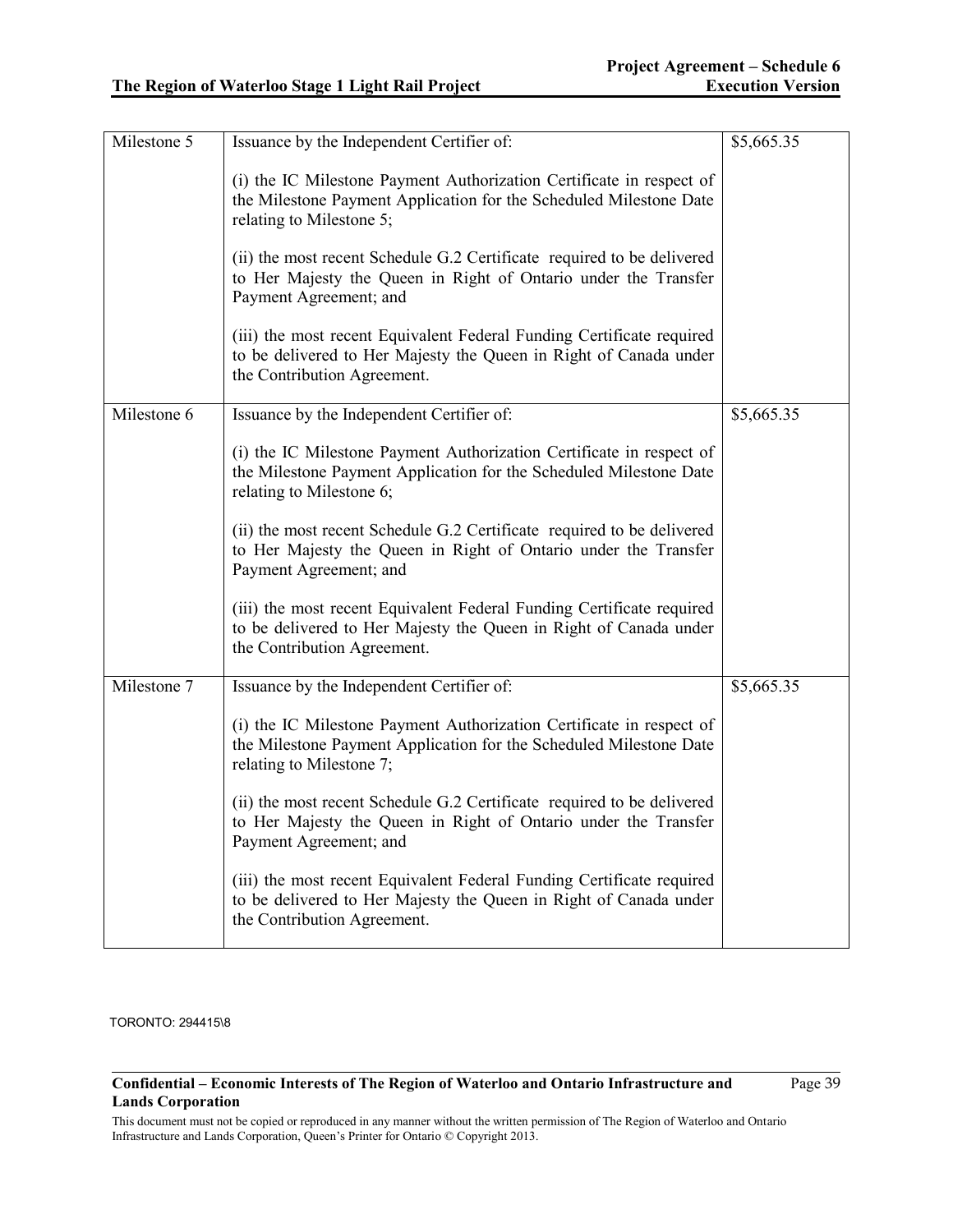| Milestone 8  | Issuance by the Independent Certifier of:                                                                                                                                 | \$5,665.35 |
|--------------|---------------------------------------------------------------------------------------------------------------------------------------------------------------------------|------------|
|              | (i) the IC Milestone Payment Authorization Certificate in respect of<br>the Milestone Payment Application for the Scheduled Milestone Date<br>relating to Milestone 8;    |            |
|              | (ii) the most recent Schedule G.2 Certificate required to be delivered<br>to Her Majesty the Queen in Right of Ontario under the Transfer<br>Payment Agreement; and       |            |
|              | (iii) the most recent Equivalent Federal Funding Certificate required<br>to be delivered to Her Majesty the Queen in Right of Canada under<br>the Contribution Agreement. |            |
| Milestone 9  | Issuance by the Independent Certifier of:                                                                                                                                 | \$5,665.35 |
|              | (i) the IC Milestone Payment Authorization Certificate in respect of<br>the Milestone Payment Application for the Scheduled Milestone Date<br>relating to Milestone 9;    |            |
|              | (ii) the most recent Schedule G.2 Certificate required to be delivered<br>to Her Majesty the Queen in Right of Ontario under the Transfer<br>Payment Agreement; and       |            |
|              | (iii) the most recent Equivalent Federal Funding Certificate required<br>to be delivered to Her Majesty the Queen in Right of Canada under<br>the Contribution Agreement. |            |
| Milestone 10 | Issuance by the Independent Certifier of:                                                                                                                                 | \$5,665.35 |
|              | (i) the IC Milestone Payment Authorization Certificate in respect of<br>the Milestone Payment Application for the Scheduled Milestone Date<br>relating to Milestone 10;   |            |
|              | (ii) the most recent Schedule G.2 Certificate required to be delivered<br>to Her Majesty the Queen in Right of Ontario under the Transfer<br>Payment Agreement; and       |            |
|              | (iii) the most recent Equivalent Federal Funding Certificate required<br>to be delivered to Her Majesty the Queen in Right of Canada under<br>the Contribution Agreement. |            |

### **Confidential – Economic Interests of The Region of Waterloo and Ontario Infrastructure and Lands Corporation**

Page 40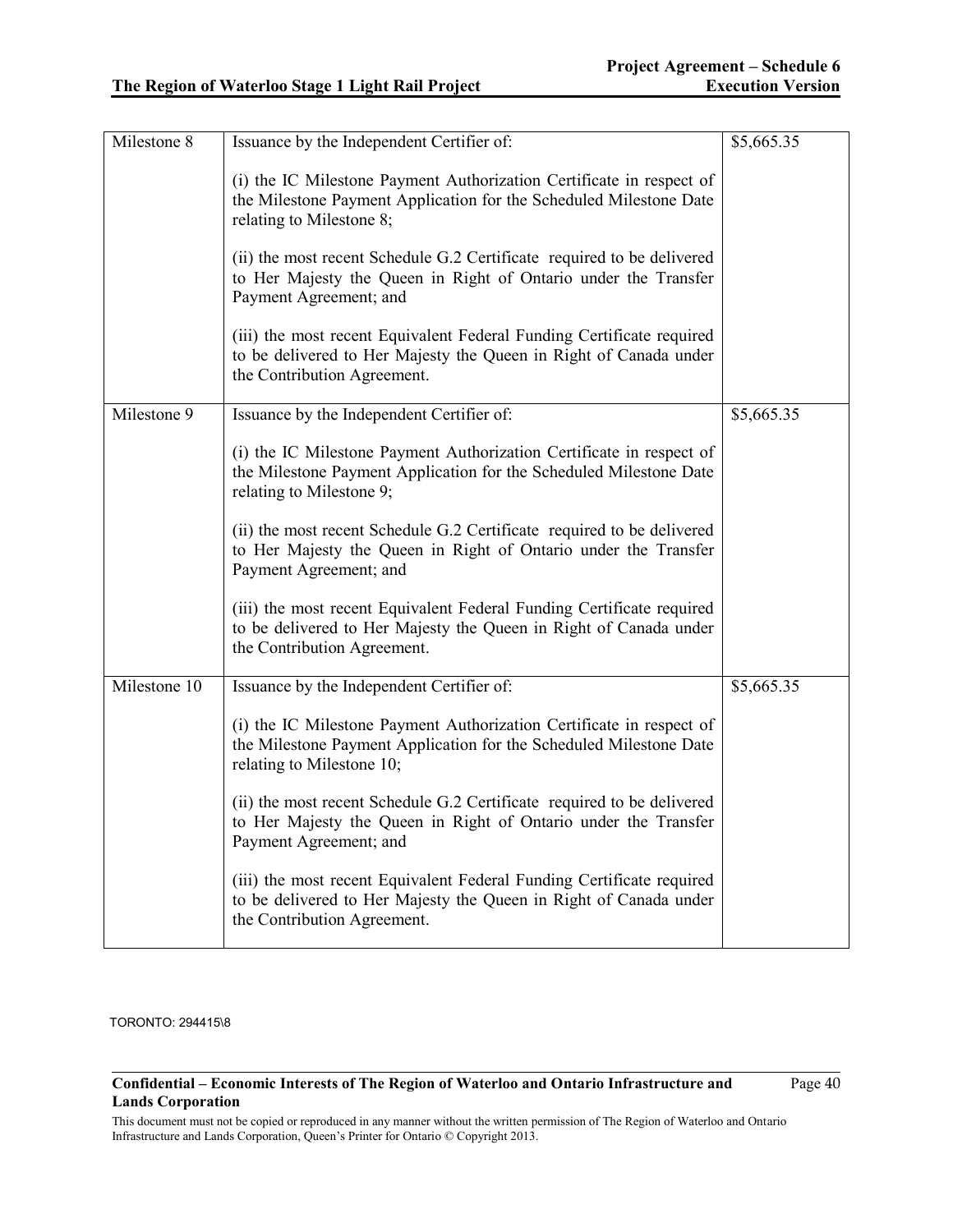| Milestone 11 | Issuance by the Independent Certifier of:                                                                                                                                 | \$5,665.35 |
|--------------|---------------------------------------------------------------------------------------------------------------------------------------------------------------------------|------------|
|              | (i) the IC Milestone Payment Authorization Certificate in respect of<br>the Milestone Payment Application for the Scheduled Milestone Date<br>relating to Milestone 11;   |            |
|              | (ii) the most recent Schedule G.2 Certificate required to be delivered<br>to Her Majesty the Queen in Right of Ontario under the Transfer<br>Payment Agreement; and       |            |
|              | (iii) the most recent Equivalent Federal Funding Certificate required<br>to be delivered to Her Majesty the Queen in Right of Canada under<br>the Contribution Agreement. |            |
| Milestone 12 | Issuance by the Independent Certifier of:                                                                                                                                 | \$5,665.35 |
|              | (i) the IC Milestone Payment Authorization Certificate in respect of<br>the Milestone Payment Application for the Scheduled Milestone Date<br>relating to Milestone 12;   |            |
|              | (ii) the most recent Schedule G.2 Certificate required to be delivered<br>to Her Majesty the Queen in Right of Ontario under the Transfer<br>Payment Agreement; and       |            |
|              | (iii) the most recent Equivalent Federal Funding Certificate required<br>to be delivered to Her Majesty the Queen in Right of Canada under<br>the Contribution Agreement. |            |
| Milestone 13 | Issuance by the Independent Certifier of:                                                                                                                                 | \$5,665.35 |
|              | (i) the IC Milestone Payment Authorization Certificate in respect of<br>the Milestone Payment Application for the Scheduled Milestone Date<br>relating to Milestone 13;   |            |
|              | (ii) the most recent Schedule G.2 Certificate required to be delivered<br>to Her Majesty the Queen in Right of Ontario under the Transfer<br>Payment Agreement; and       |            |
|              | (iii) the most recent Equivalent Federal Funding Certificate required<br>to be delivered to Her Majesty the Queen in Right of Canada under<br>the Contribution Agreement. |            |

### **Confidential – Economic Interests of The Region of Waterloo and Ontario Infrastructure and Lands Corporation**

Page 41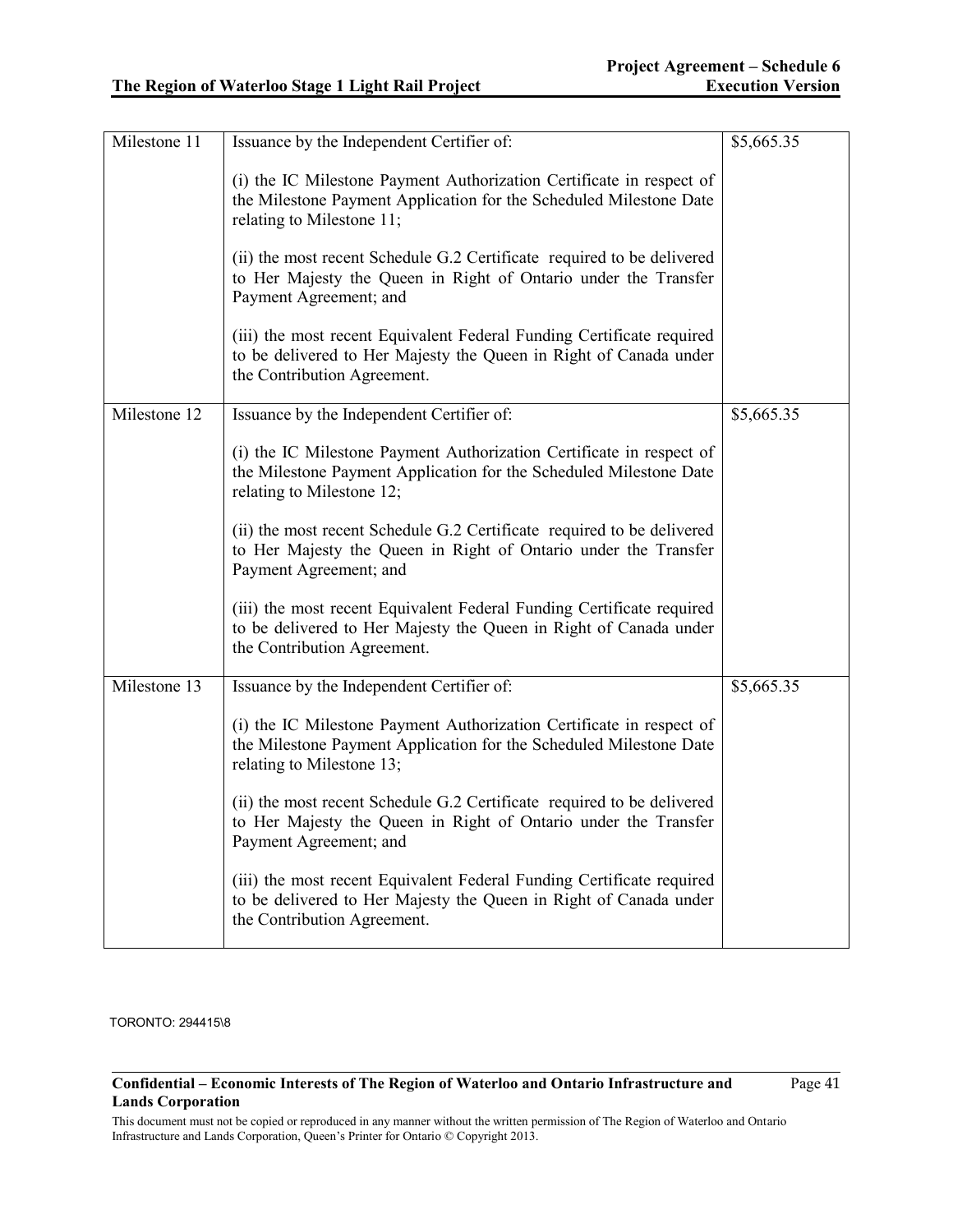| Milestone 14 | Issuance by the Independent Certifier of:                                                                                                                                 | \$5,665.35 |
|--------------|---------------------------------------------------------------------------------------------------------------------------------------------------------------------------|------------|
|              | (i) the IC Milestone Payment Authorization Certificate in respect of<br>the Milestone Payment Application for the Scheduled Milestone Date<br>relating to Milestone 14;   |            |
|              | (ii) the most recent Schedule G.2 Certificate required to be delivered<br>to Her Majesty the Queen in Right of Ontario under the Transfer<br>Payment Agreement; and       |            |
|              | (iii) the most recent Equivalent Federal Funding Certificate required<br>to be delivered to Her Majesty the Queen in Right of Canada under<br>the Contribution Agreement. |            |
| Milestone 15 | Issuance by the Independent Certifier of:                                                                                                                                 | \$5,665.35 |
|              | (i) the IC Milestone Payment Authorization Certificate in respect of<br>the Milestone Payment Application for the Scheduled Milestone Date<br>relating to Milestone 15;   |            |
|              | (ii) the most recent Schedule G.2 Certificate required to be delivered<br>to Her Majesty the Queen in Right of Ontario under the Transfer<br>Payment Agreement; and       |            |
|              | (iii) the most recent Equivalent Federal Funding Certificate required<br>to be delivered to Her Majesty the Queen in Right of Canada under<br>the Contribution Agreement. |            |
| Milestone 16 | Issuance by the Independent Certifier of:                                                                                                                                 | \$5,665.35 |
|              | (i) the IC Milestone Payment Authorization Certificate in respect of<br>the Milestone Payment Application for the Scheduled Milestone Date<br>relating to Milestone 16;   |            |
|              | (ii) the most recent Schedule G.2 Certificate required to be delivered<br>to Her Majesty the Queen in Right of Ontario under the Transfer<br>Payment Agreement; and       |            |
|              | (iii) the most recent Equivalent Federal Funding Certificate required<br>to be delivered to Her Majesty the Queen in Right of Canada under<br>the Contribution Agreement. |            |

### **Confidential – Economic Interests of The Region of Waterloo and Ontario Infrastructure and Lands Corporation**

Page 42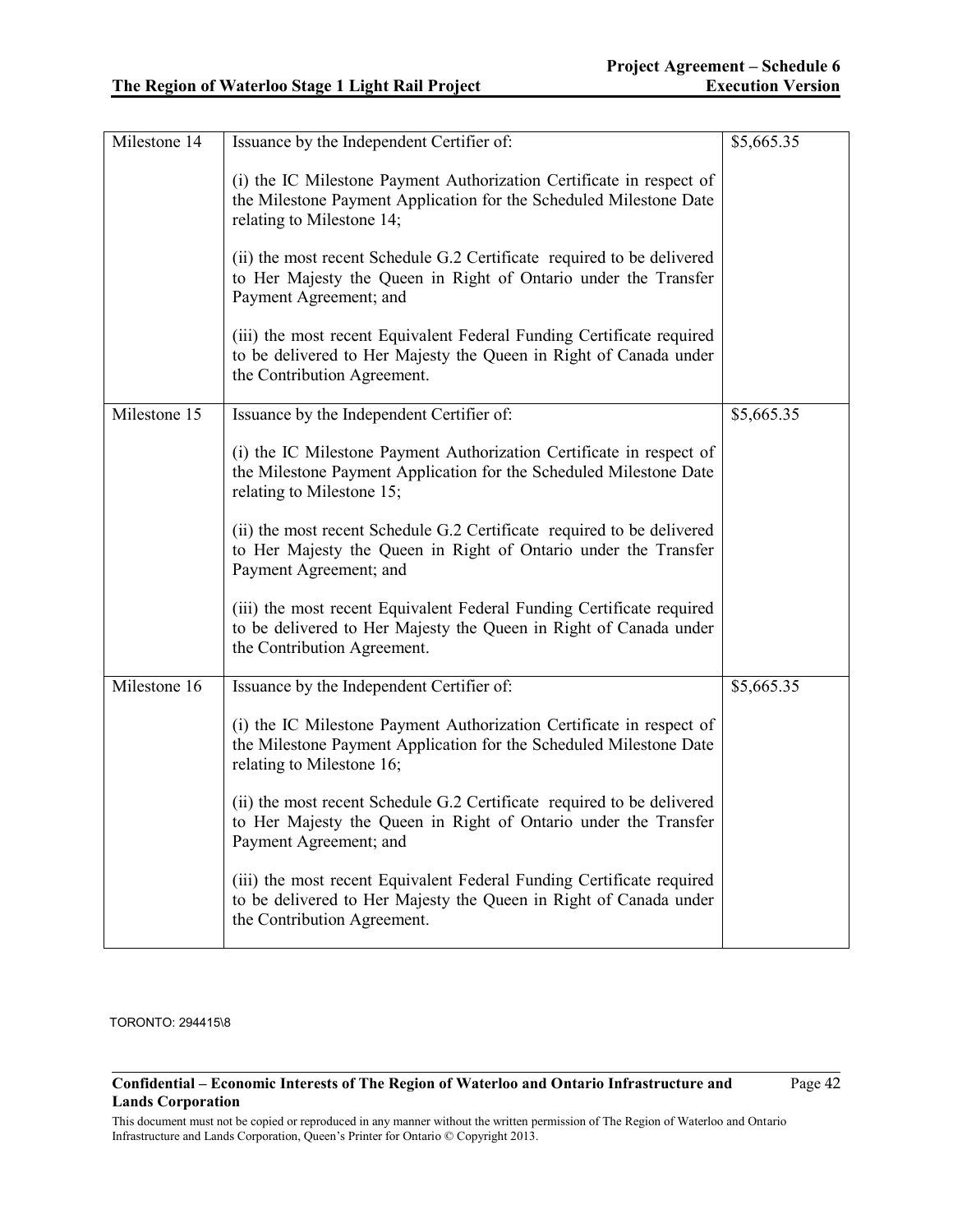| Milestone 17 | Issuance by the Independent Certifier of:                                                                                                                                 | \$5,665.35  |
|--------------|---------------------------------------------------------------------------------------------------------------------------------------------------------------------------|-------------|
|              | (i) the IC Milestone Payment Authorization Certificate in respect of<br>the Milestone Payment Application for the Scheduled Milestone Date<br>relating to Milestone 17;   |             |
|              | (ii) the most recent Schedule G.2 Certificate required to be delivered<br>to Her Majesty the Queen in Right of Ontario under the Transfer<br>Payment Agreement; and       |             |
|              | (iii) the most recent Equivalent Federal Funding Certificate required<br>to be delivered to Her Majesty the Queen in Right of Canada under<br>the Contribution Agreement. |             |
| Milestone 18 | Issuance by the Independent Certifier of:                                                                                                                                 | \$5,665.35  |
|              | (i) the IC Milestone Payment Authorization Certificate in respect of<br>the Milestone Payment Application for the Scheduled Milestone Date<br>relating to Milestone 18;   |             |
|              | (ii) the most recent Schedule G.2 Certificate required to be delivered<br>to Her Majesty the Queen in Right of Ontario under the Transfer<br>Payment Agreement; and       |             |
|              | (iii) the most recent Equivalent Federal Funding Certificate required<br>to be delivered to Her Majesty the Queen in Right of Canada under<br>the Contribution Agreement. |             |
| Milestone 19 | Issuance by the Independent Certifier of:                                                                                                                                 | \$21,325.61 |
|              | (i) the IC Milestone Payment Authorization Certificate in respect of<br>the Milestone Payment Application for the Scheduled Milestone Date<br>relating to Milestone 19;   |             |
|              | (ii) the most recent Schedule G.2 Certificate required to be delivered<br>to Her Majesty the Queen in Right of Ontario under the Transfer<br>Payment Agreement; and       |             |
|              | (iii) the most recent Equivalent Federal Funding Certificate required<br>to be delivered to Her Majesty the Queen in Right of Canada under<br>the Contribution Agreement. |             |

### **Confidential – Economic Interests of The Region of Waterloo and Ontario Infrastructure and Lands Corporation**

Page 43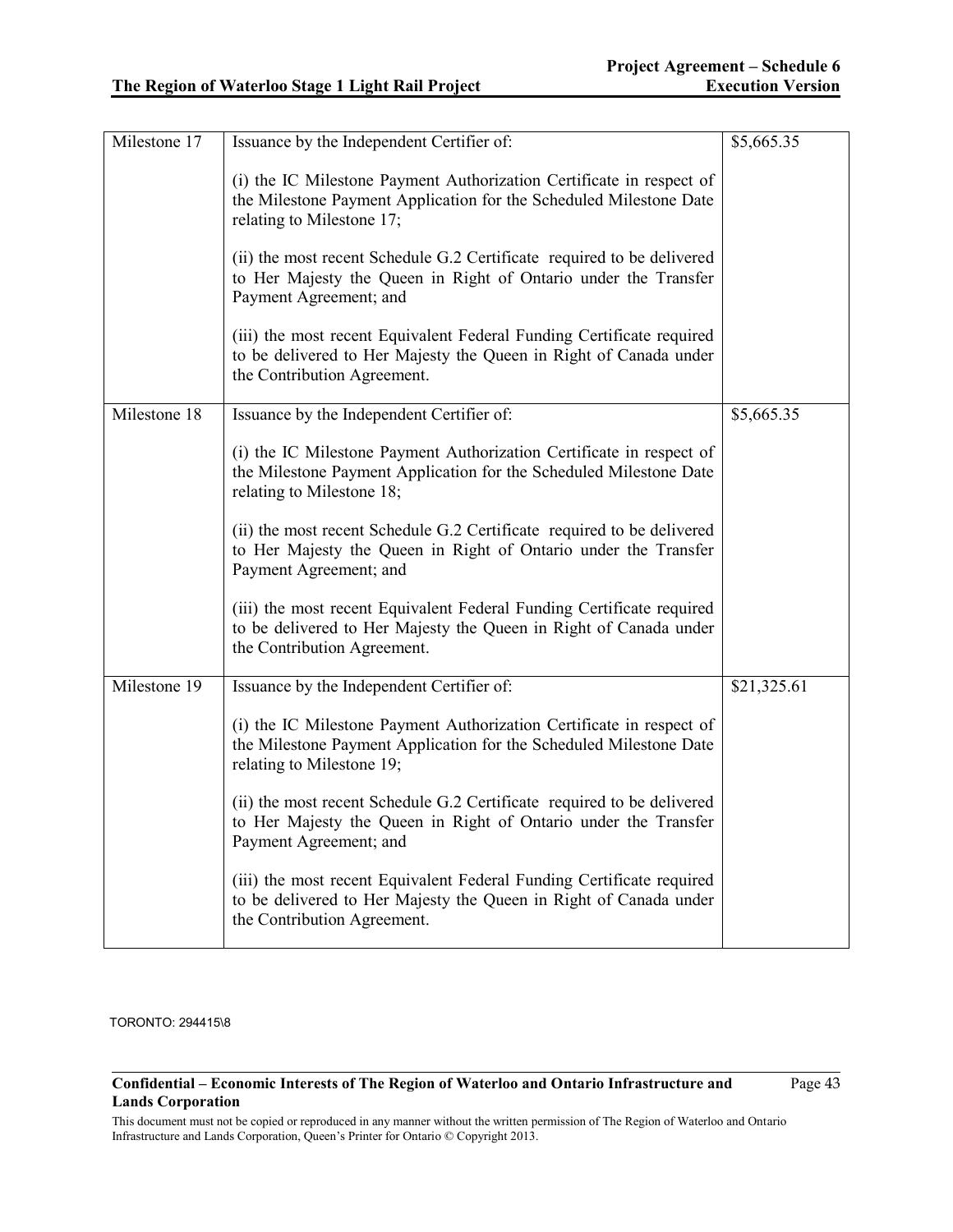| Milestone 20 | Issuance by the Independent Certifier of:                                                                                                                                 | \$5,665.35  |
|--------------|---------------------------------------------------------------------------------------------------------------------------------------------------------------------------|-------------|
|              | (i) the IC Milestone Payment Authorization Certificate in respect of<br>the Milestone Payment Application for the Scheduled Milestone Date<br>relating to Milestone 20;   |             |
|              | (ii) the most recent Schedule G.2 Certificate required to be delivered<br>to Her Majesty the Queen in Right of Ontario under the Transfer<br>Payment Agreement; and       |             |
|              | (iii) the most recent Equivalent Federal Funding Certificate required<br>to be delivered to Her Majesty the Queen in Right of Canada under<br>the Contribution Agreement. |             |
| Milestone 21 | Issuance by the Independent Certifier of:                                                                                                                                 | \$5,665.35  |
|              | (i) the IC Milestone Payment Authorization Certificate in respect of<br>the Milestone Payment Application for the Scheduled Milestone Date<br>relating to Milestone 21;   |             |
|              | (ii) the most recent Schedule G.2 Certificate required to be delivered<br>to Her Majesty the Queen in Right of Ontario under the Transfer<br>Payment Agreement; and       |             |
|              | (iii) the most recent Equivalent Federal Funding Certificate required<br>to be delivered to Her Majesty the Queen in Right of Canada under<br>the Contribution Agreement. |             |
| Milestone 22 | Issuance by the Independent Certifier of:                                                                                                                                 | \$10,011.18 |
|              | (i) the IC Milestone Payment Authorization Certificate in respect of<br>the Milestone Payment Application for the Scheduled Milestone Date<br>relating to Milestone 22;   |             |
|              | (ii) the most recent Schedule G.2 Certificate required to be delivered<br>to Her Majesty the Queen in Right of Ontario under the Transfer<br>Payment Agreement; and       |             |
|              | (iii) the most recent Equivalent Federal Funding Certificate required<br>to be delivered to Her Majesty the Queen in Right of Canada under<br>the Contribution Agreement. |             |

### **Confidential – Economic Interests of The Region of Waterloo and Ontario Infrastructure and Lands Corporation**

Page 44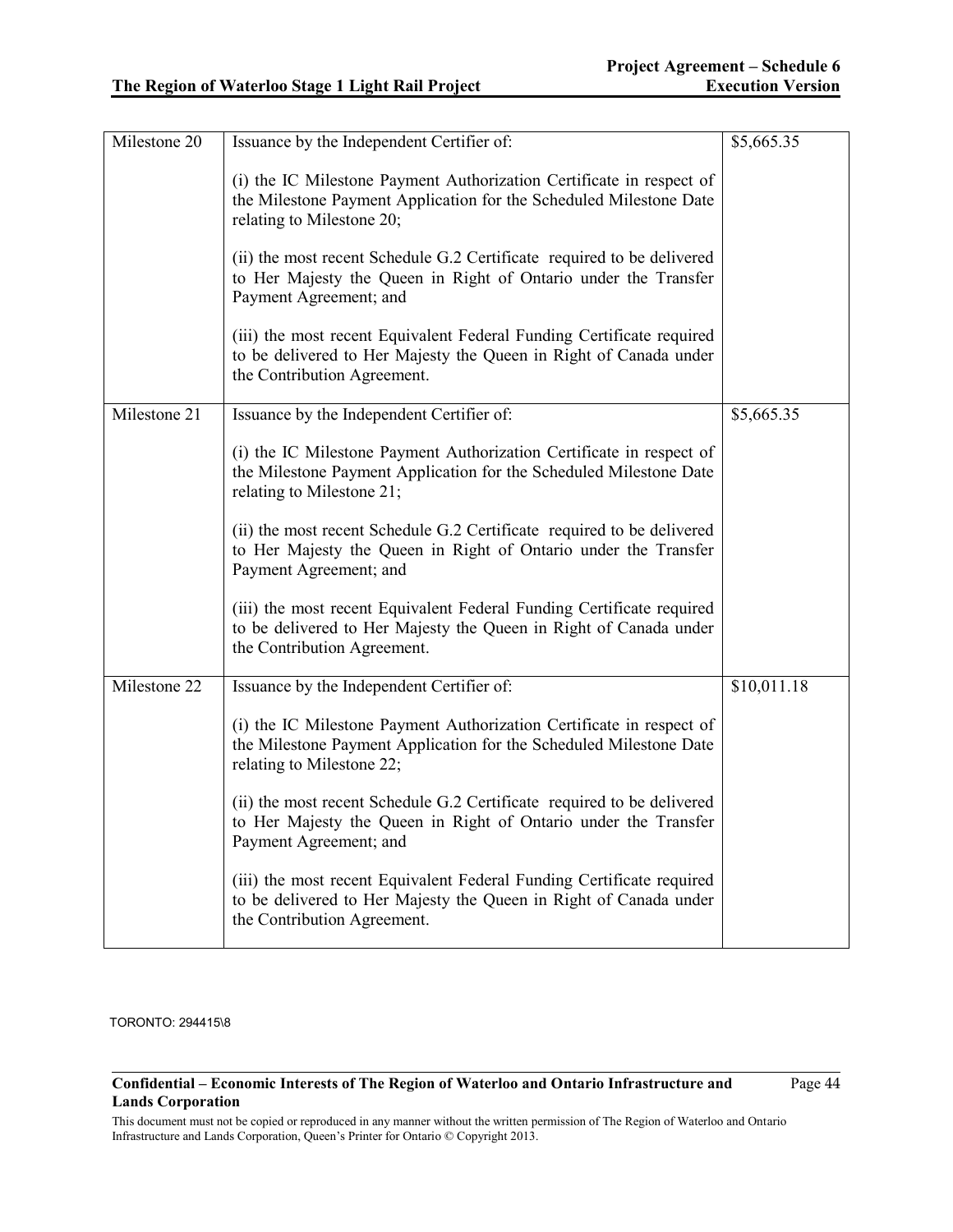| Milestone 23 | Issuance by the Independent Certifier of:                                                                                                                                 | \$10,011.18 |
|--------------|---------------------------------------------------------------------------------------------------------------------------------------------------------------------------|-------------|
|              | (i) the IC Milestone Payment Authorization Certificate in respect of<br>the Milestone Payment Application for the Scheduled Milestone Date<br>relating to Milestone 23;   |             |
|              | (ii) the most recent Schedule G.2 Certificate required to be delivered<br>to Her Majesty the Queen in Right of Ontario under the Transfer<br>Payment Agreement; and       |             |
|              | (iii) the most recent Equivalent Federal Funding Certificate required<br>to be delivered to Her Majesty the Queen in Right of Canada under<br>the Contribution Agreement. |             |
| Milestone 24 | Issuance by the Independent Certifier of:                                                                                                                                 | \$10,011.18 |
|              | (i) the IC Milestone Payment Authorization Certificate in respect of<br>the Milestone Payment Application for the Scheduled Milestone Date<br>relating to Milestone 24;   |             |
|              | (ii) the most recent Schedule G.2 Certificate required to be delivered<br>to Her Majesty the Queen in Right of Ontario under the Transfer<br>Payment Agreement; and       |             |
|              | (iii) the most recent Equivalent Federal Funding Certificate required<br>to be delivered to Her Majesty the Queen in Right of Canada under<br>the Contribution Agreement. |             |
| Milestone 25 | Issuance by the Independent Certifier of:                                                                                                                                 | \$10,011.18 |
|              | (i) the IC Milestone Payment Authorization Certificate in respect of<br>the Milestone Payment Application for the Scheduled Milestone Date<br>relating to Milestone 25;   |             |
|              | (ii) the most recent Schedule G.2 Certificate required to be delivered<br>to Her Majesty the Queen in Right of Ontario under the Transfer<br>Payment Agreement; and       |             |
|              | (iii) the most recent Equivalent Federal Funding Certificate required<br>to be delivered to Her Majesty the Queen in Right of Canada under<br>the Contribution Agreement. |             |

### **Confidential – Economic Interests of The Region of Waterloo and Ontario Infrastructure and Lands Corporation**

Page 45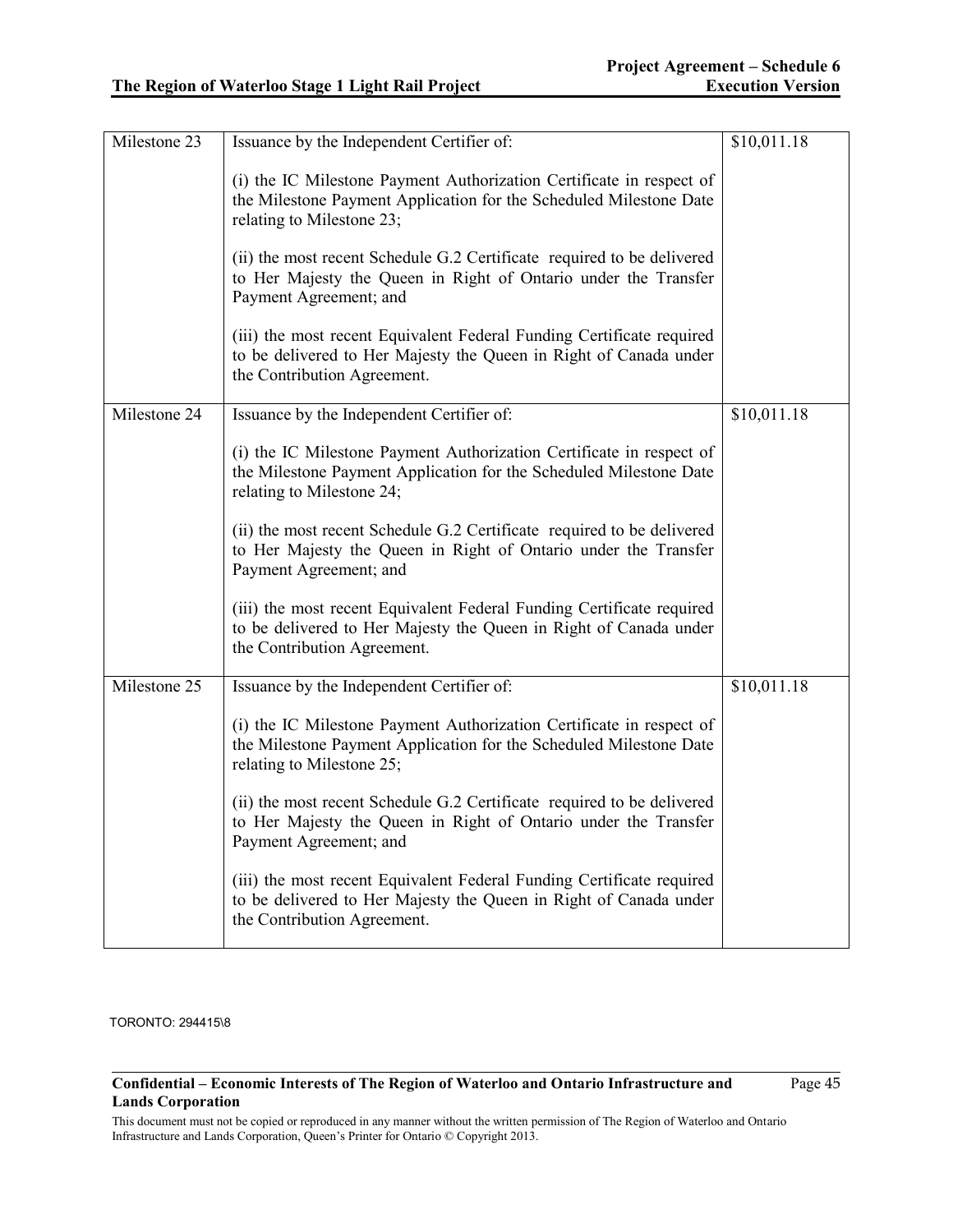| Milestone 26 | Issuance by the Independent Certifier of:                                                                                                                                 | \$10,011.18 |
|--------------|---------------------------------------------------------------------------------------------------------------------------------------------------------------------------|-------------|
|              | (i) the IC Milestone Payment Authorization Certificate in respect of<br>the Milestone Payment Application for the Scheduled Milestone Date<br>relating to Milestone 26;   |             |
|              | (ii) the most recent Schedule G.2 Certificate required to be delivered<br>to Her Majesty the Queen in Right of Ontario under the Transfer<br>Payment Agreement; and       |             |
|              | (iii) the most recent Equivalent Federal Funding Certificate required<br>to be delivered to Her Majesty the Queen in Right of Canada under<br>the Contribution Agreement. |             |
| Milestone 27 | Issuance by the Independent Certifier of:                                                                                                                                 | \$10,011.18 |
|              | (i) the IC Milestone Payment Authorization Certificate in respect of<br>the Milestone Payment Application for the Scheduled Milestone Date<br>relating to Milestone 27;   |             |
|              | (ii) the most recent Schedule G.2 Certificate required to be delivered<br>to Her Majesty the Queen in Right of Ontario under the Transfer<br>Payment Agreement; and       |             |
|              | (iii) the most recent Equivalent Federal Funding Certificate required<br>to be delivered to Her Majesty the Queen in Right of Canada under<br>the Contribution Agreement. |             |
| Milestone 28 | Issuance by the Independent Certifier of:                                                                                                                                 | \$10,011.18 |
|              | (i) the IC Milestone Payment Authorization Certificate in respect of<br>the Milestone Payment Application for the Scheduled Milestone Date<br>relating to Milestone 28;   |             |
|              | (ii) the most recent Schedule G.2 Certificate required to be delivered<br>to Her Majesty the Queen in Right of Ontario under the Transfer<br>Payment Agreement; and       |             |
|              | (iii) the most recent Equivalent Federal Funding Certificate required<br>to be delivered to Her Majesty the Queen in Right of Canada under<br>the Contribution Agreement. |             |

### **Confidential – Economic Interests of The Region of Waterloo and Ontario Infrastructure and Lands Corporation**

Page 46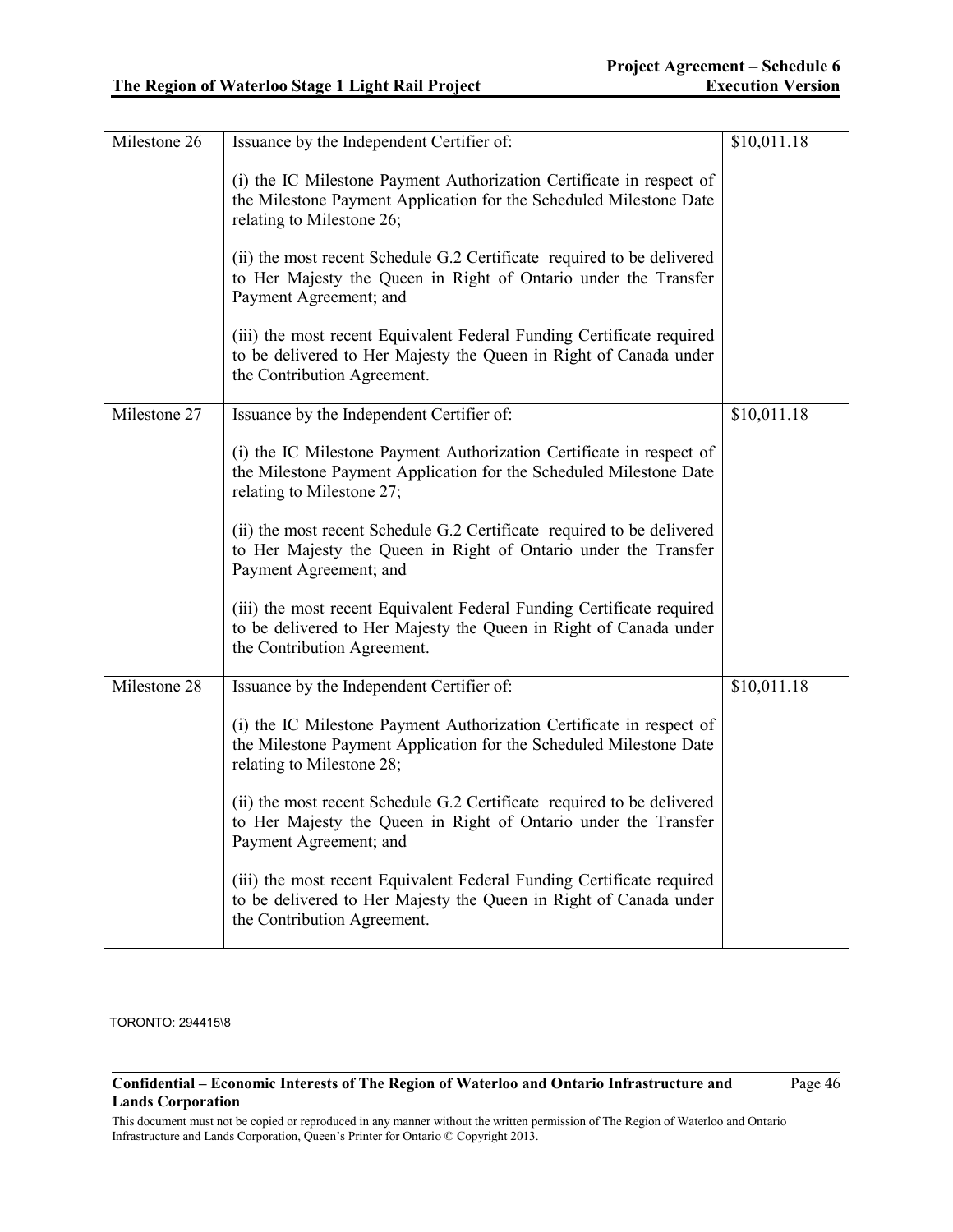| Milestone 29 | Issuance by the Independent Certifier of:                                                                                                                                 | \$10,011.18 |
|--------------|---------------------------------------------------------------------------------------------------------------------------------------------------------------------------|-------------|
|              | (i) the IC Milestone Payment Authorization Certificate in respect of<br>the Milestone Payment Application for the Scheduled Milestone Date<br>relating to Milestone 29;   |             |
|              | (ii) the most recent Schedule G.2 Certificate required to be delivered<br>to Her Majesty the Queen in Right of Ontario under the Transfer<br>Payment Agreement; and       |             |
|              | (iii) the most recent Equivalent Federal Funding Certificate required<br>to be delivered to Her Majesty the Queen in Right of Canada under<br>the Contribution Agreement. |             |
| Milestone 30 | Issuance by the Independent Certifier of:                                                                                                                                 | \$10,011.18 |
|              | (i) the IC Milestone Payment Authorization Certificate in respect of<br>the Milestone Payment Application for the Scheduled Milestone Date<br>relating to Milestone 30;   |             |
|              | (ii) the most recent Schedule G.2 Certificate required to be delivered<br>to Her Majesty the Queen in Right of Ontario under the Transfer<br>Payment Agreement; and       |             |
|              | (iii) the most recent Equivalent Federal Funding Certificate required<br>to be delivered to Her Majesty the Queen in Right of Canada under<br>the Contribution Agreement. |             |
| Milestone 31 | Issuance by the Independent Certifier of:                                                                                                                                 | \$10,011.18 |
|              | (i) the IC Milestone Payment Authorization Certificate in respect of<br>the Milestone Payment Application for the Scheduled Milestone Date<br>relating to Milestone 31;   |             |
|              | (ii) the most recent Schedule G.2 Certificate required to be delivered<br>to Her Majesty the Queen in Right of Ontario under the Transfer<br>Payment Agreement; and       |             |
|              | (iii) the most recent Equivalent Federal Funding Certificate required<br>to be delivered to Her Majesty the Queen in Right of Canada under<br>the Contribution Agreement. |             |

### **Confidential – Economic Interests of The Region of Waterloo and Ontario Infrastructure and Lands Corporation**

Page 47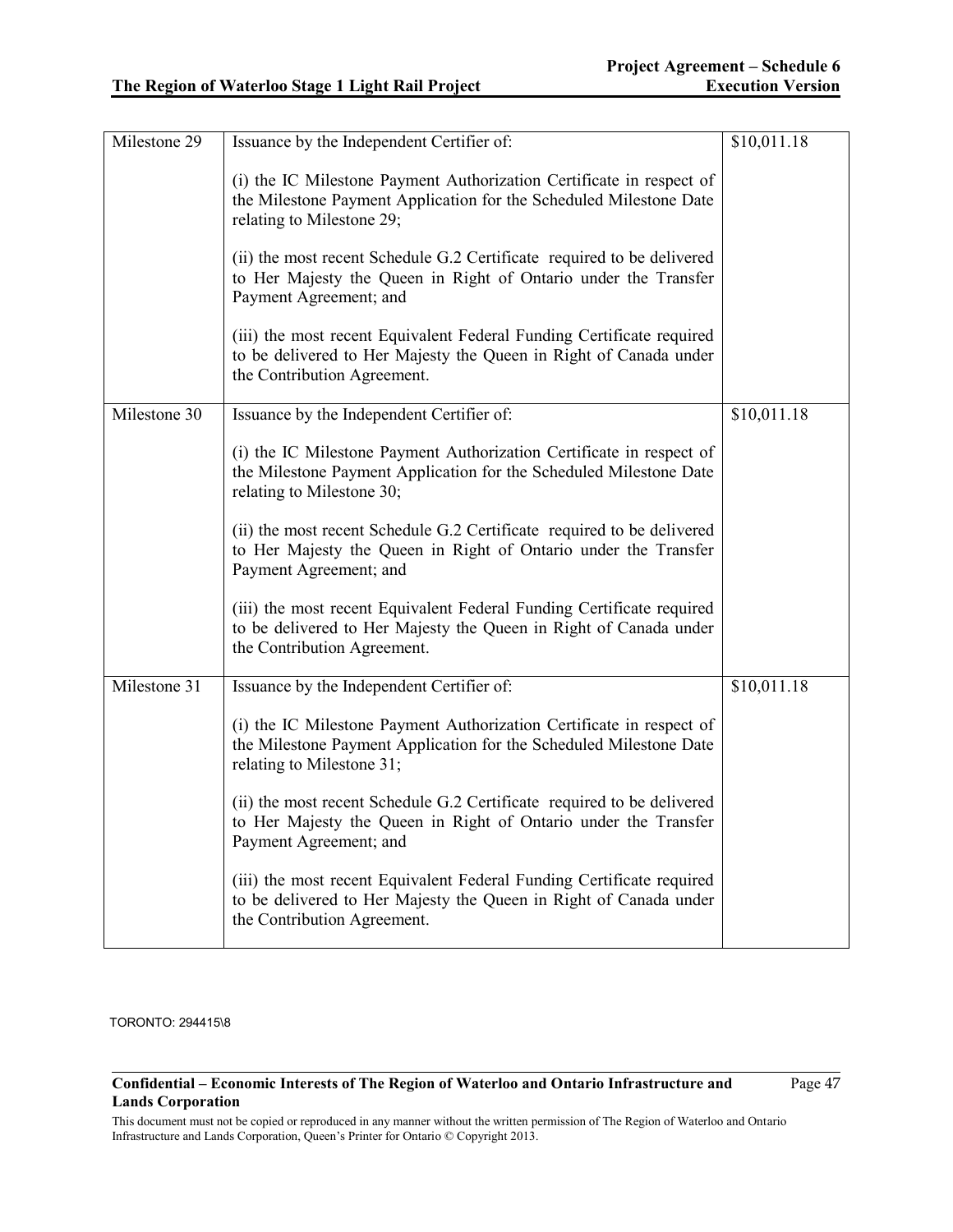| Milestone 32 | Issuance by the Independent Certifier of:                                                                                                                                 | \$10,011.18 |
|--------------|---------------------------------------------------------------------------------------------------------------------------------------------------------------------------|-------------|
|              | (i) the IC Milestone Payment Authorization Certificate in respect of<br>the Milestone Payment Application for the Scheduled Milestone Date<br>relating to Milestone 32;   |             |
|              | (ii) the most recent Schedule G.2 Certificate required to be delivered<br>to Her Majesty the Queen in Right of Ontario under the Transfer<br>Payment Agreement; and       |             |
|              | (iii) the most recent Equivalent Federal Funding Certificate required<br>to be delivered to Her Majesty the Queen in Right of Canada under<br>the Contribution Agreement. |             |
| Milestone 33 | Issuance by the Independent Certifier of:                                                                                                                                 | \$10,011.18 |
|              | (i) the IC Milestone Payment Authorization Certificate in respect of<br>the Milestone Payment Application for the Scheduled Milestone Date<br>relating to Milestone 33;   |             |
|              | (ii) the most recent Schedule G.2 Certificate required to be delivered<br>to Her Majesty the Queen in Right of Ontario under the Transfer<br>Payment Agreement; and       |             |
|              | (iii) the most recent Equivalent Federal Funding Certificate required<br>to be delivered to Her Majesty the Queen in Right of Canada under<br>the Contribution Agreement. |             |
| N/A          | Issuance by the Independent Certifier of the Final Public<br>Infrastructure Works Acceptance Certificate in accordance with<br>Section 20.11(i) of the Project Agreement. | \$7,665.00  |

### **Confidential – Economic Interests of The Region of Waterloo and Ontario Infrastructure and Lands Corporation**

Page 48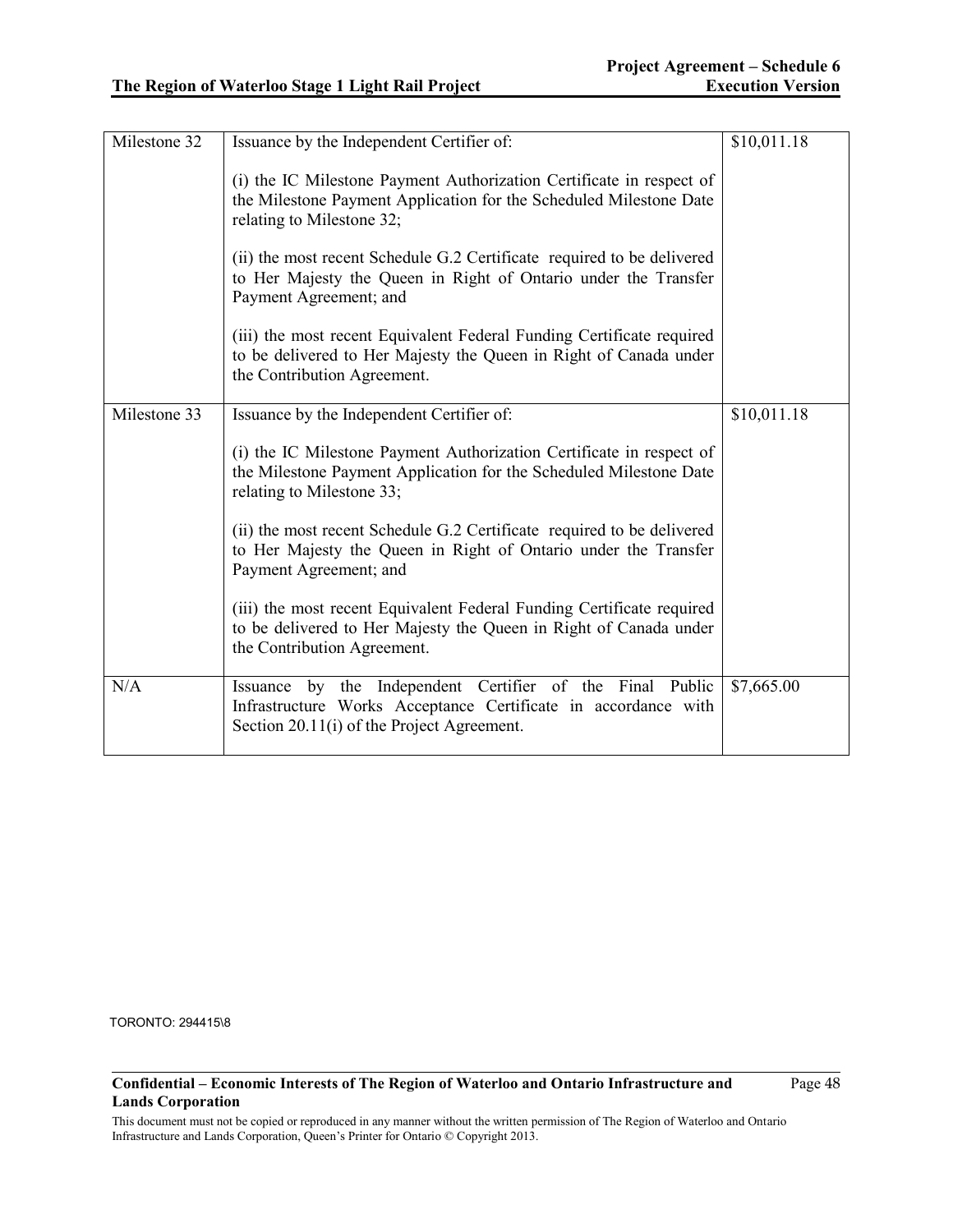| N/A | Issuance by the Independent Certifier of:                                                                                                                                               | \$42,129.28  |
|-----|-----------------------------------------------------------------------------------------------------------------------------------------------------------------------------------------|--------------|
|     | (i) the Substantial Completion Certificate in accordance with Section<br>25.5 of the Project Agreement;                                                                                 |              |
|     | (ii) the most recent Schedule G.2 Certificate and G.4 Certificate<br>required to be delivered to Her Majesty the Queen in Right of Ontario<br>under the Transfer Payment Agreement; and |              |
|     | (iii) the most recent Equivalent Federal Funding Certificate required<br>to be delivered to Her Majesty the Queen in Right of Canada under<br>the Contribution Agreement.               |              |
| N/A | Issuance by the Independent Certifier of the Final Completion<br>Certificate in accordance with Section 25.11 of the Project Agreement                                                  | \$23,081.27  |
|     | TOTAL FIXED FEE                                                                                                                                                                         | \$359,887.50 |

The fee for all Certification Services (other than Certification Services identified in item (aa) of Appendix A of this Independent Certifier Agreement) will be payable monthly in arrears, subject to the PA Parties receiving invoices reflecting the completion of the applicable deliverable and referencing the corresponding fee noted in the table above, which invoices shall be in form and substance satisfactory to the PA Parties, and further subject to the fee for all Certification Services (other than the Certification Services identified in (aa) of Appendix A of this Independent Certifier Agreement) not exceeding the Total Fixed Fee and not exceeding the corresponding fee amount noted in the table above in respect of the applicable deliverable referenced in such table.

## **2. Hourly Rate for Certification Services Contemplated in Item (aa) of Appendix A to the Independent Certifier Agreement for each Independent Certifier Team Member**

| <b>TEAM MEMBER</b>                                    | <b>HOURLY RATE</b>                                 |
|-------------------------------------------------------|----------------------------------------------------|
| Directors (Marlon Bray, John Porter)                  | <b>Withheld under Section 10 (a) - Third Party</b> |
| IC Manager (Monica Sechiari)                          |                                                    |
| IC Coordinator (Suzanne Lardner)                      |                                                    |
| LRT Specialist (Consultants – Don Ko, Bob<br>Parsons) |                                                    |

TORONTO: 294415\8

#### **Confidential – Economic Interests of The Region of Waterloo and Ontario Infrastructure and Lands Corporation**

Page 49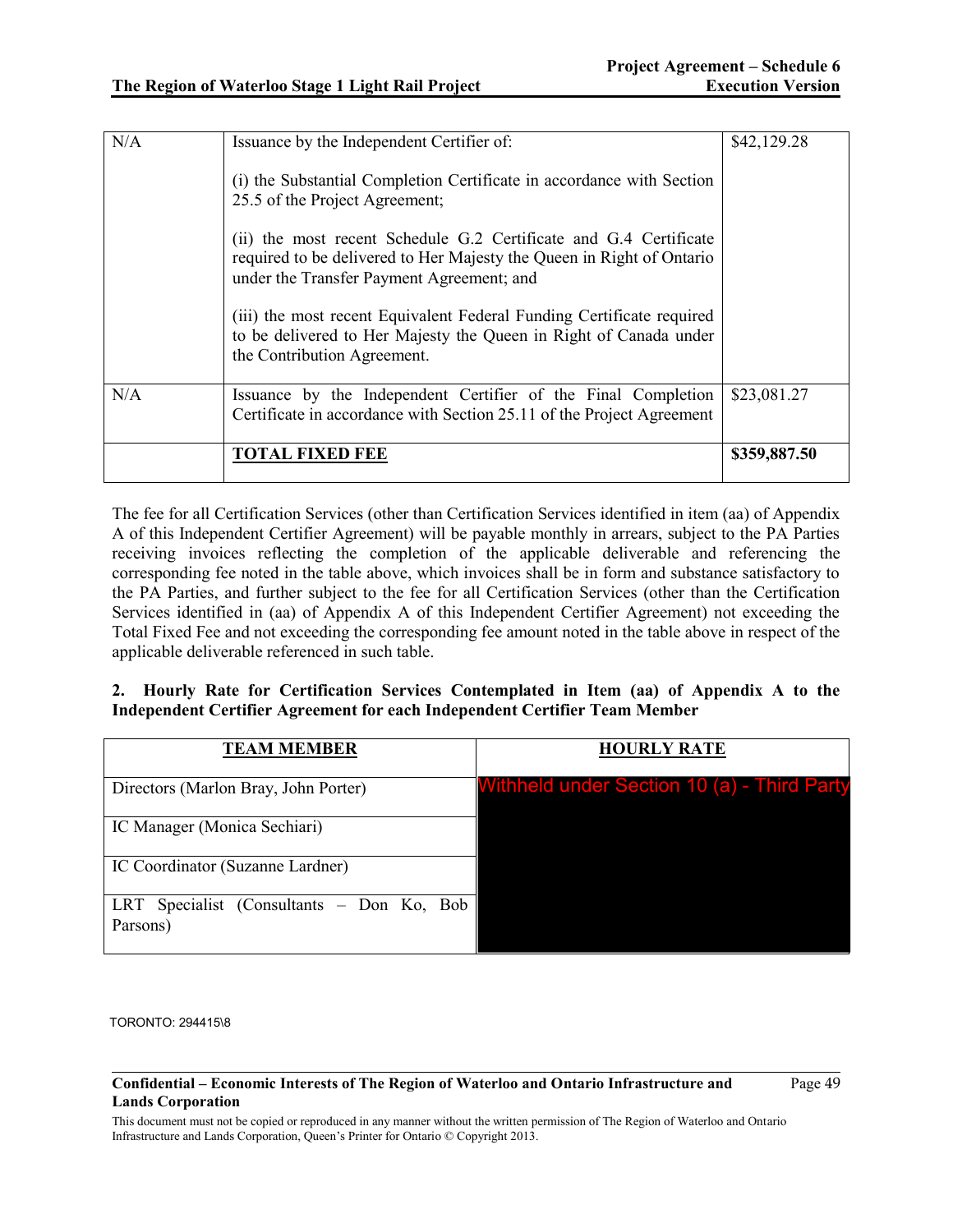Technical Support (Trevor Bass)

Withheld under Section 10 (a) - Third Party

The fee for the Certification Services identified in item (aa) of this Independent Certifier Agreement will be payable monthly in arrears, subject to the PA Parties receiving invoices reflecting the performance of such Certification Services which is in form and substance satisfactory to the PA Parties.

TORONTO: 294415\8

#### **Confidential – Economic Interests of The Region of Waterloo and Ontario Infrastructure and Lands Corporation**

Page 50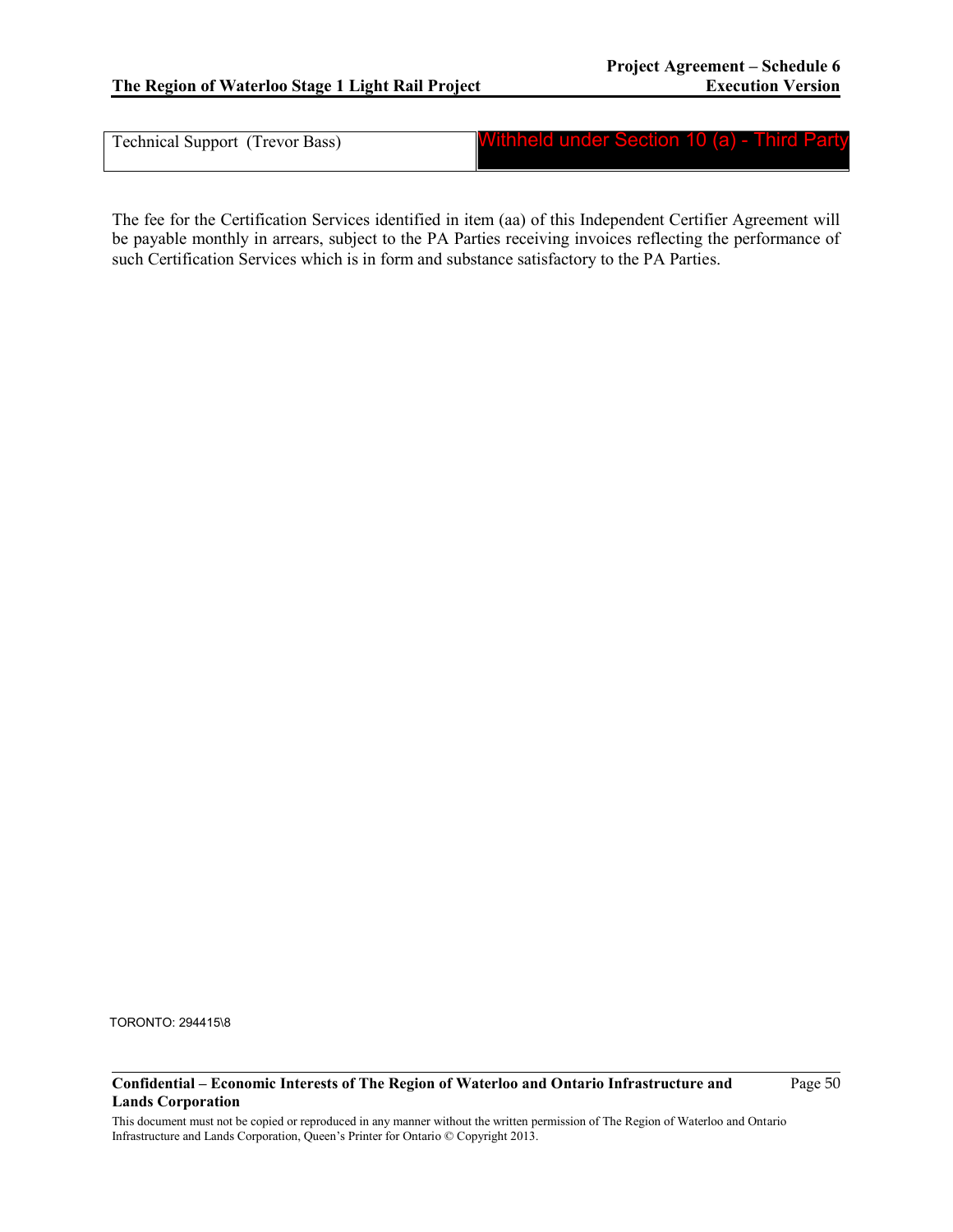# **APPENDIX C**

# **INDEPENDENT CERTIFIER PERSONNEL**

The following personnel shall be involved in the performance of the Certification Services:

| <b>Name</b>        | <b>Title/Role</b>                                                      |  |
|--------------------|------------------------------------------------------------------------|--|
| Monica Sechiari    | IC Manager - Team Leader                                               |  |
| Marlon Bray        | Director - Back-up Certification Manager                               |  |
| Suzanne Lardner    | Senior Cost Consultant - Certification Coordinator                     |  |
| <b>Bob Parsons</b> | Consultant - LRT Specialist/Civil Construction                         |  |
| David Ko           | Consultant – LRT Systems                                               |  |
| John Porter        | Senior Director - Mechanical & Electrical Director<br>in Charge        |  |
| <b>Trevor Bass</b> | Senior Cost Consultant – Mechanical & Electrical<br>Commissioning Lead |  |

TORONTO: 294415\8

### **Confidential – Economic Interests of The Region of Waterloo and Ontario Infrastructure and Lands Corporation**

Page 51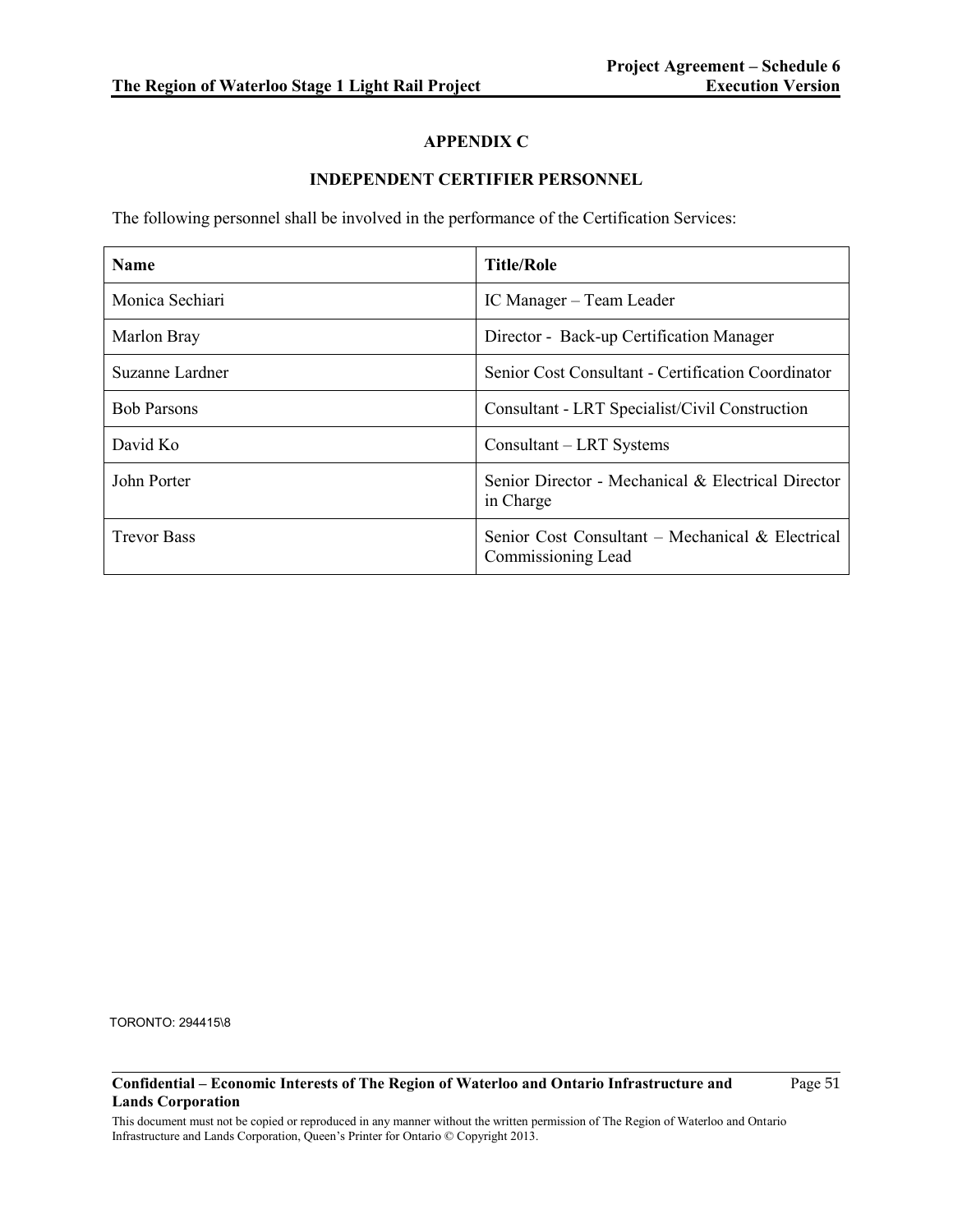# **APPENDIX D**

## **CONDUCT OF CLAIMS**

This Appendix D shall apply to the conduct of claims, made by a third person against a party having, or claiming to have, the benefit of an indemnity pursuant to this Independent Certifier Agreement. The party having, or claiming to have, the benefit of the indemnity is referred to as the "**Beneficiary**" and a party giving the indemnity is referred to as an "**Indemnifier**".

- (1) If the Beneficiary receives any notice, demand, letter or other document concerning any claim for which it appears that the Beneficiary is, or may become entitled to, indemnification under Section 11 of the Independent Certifier Agreement, the Beneficiary shall give written notice to each Indemnifier potentially obligated in respect thereof, as soon as reasonably practicable and in any event within 10 Business Days of receipt of the same. Such notice shall specify with reasonable particularity, to the extent that information is available, the factual basis for the claim and the amount of the claim.
- (2) Subject to Sections (3), (4) and (5) of this Appendix D, on the giving of such notice by the Beneficiary, where it appears that the Beneficiary is or may be entitled to indemnification from an Indemnifier in respect of all, but not part only, of the liability arising out of the claim, such Indemnifier shall (subject to providing the Beneficiary with a secured indemnity to the Beneficiary's reasonable satisfaction against all costs and expenses that the Beneficiary may incur by reason of such action) be entitled to dispute the claim in the name of the Beneficiary at the Indemnifier's own expense and take conduct of any defence, dispute, compromise, or appeal of the claim and of any incidental negotiations. The Beneficiary shall give such Indemnifier all reasonable cooperation, access and assistance for the purposes of considering and resisting such claim. The Beneficiary shall have the right to employ separate counsel in respect of such claim and the reasonable fees and expenses of such counsel shall be to the account of the Indemnifier only where representation of both the Indemnifier and the Beneficiary by common counsel would be inappropriate due to any actual or potential conflicting interests between the Indemnifier and the Beneficiary. If and to the extent that both the Region and Project Co are given notice in respect of the same claim, they shall cooperate in the conduct of the claim and give each other such reasonable access and assistance as may be necessary or desirable for purposes of considering, resisting and defending such claim.
- (3) With respect to any claim conducted by an Indemnifier:
	- (i) the Indemnifier shall keep the Beneficiary fully informed and consult with it about material elements of the conduct of the claim;
	- (ii) the Indemnifier shall not bring the name or reputation of the Beneficiary into disrepute;
	- (iii) the Indemnifier shall not pay, compromise or settle such claims without the prior consent

TORONTO: 294415\8

Page 52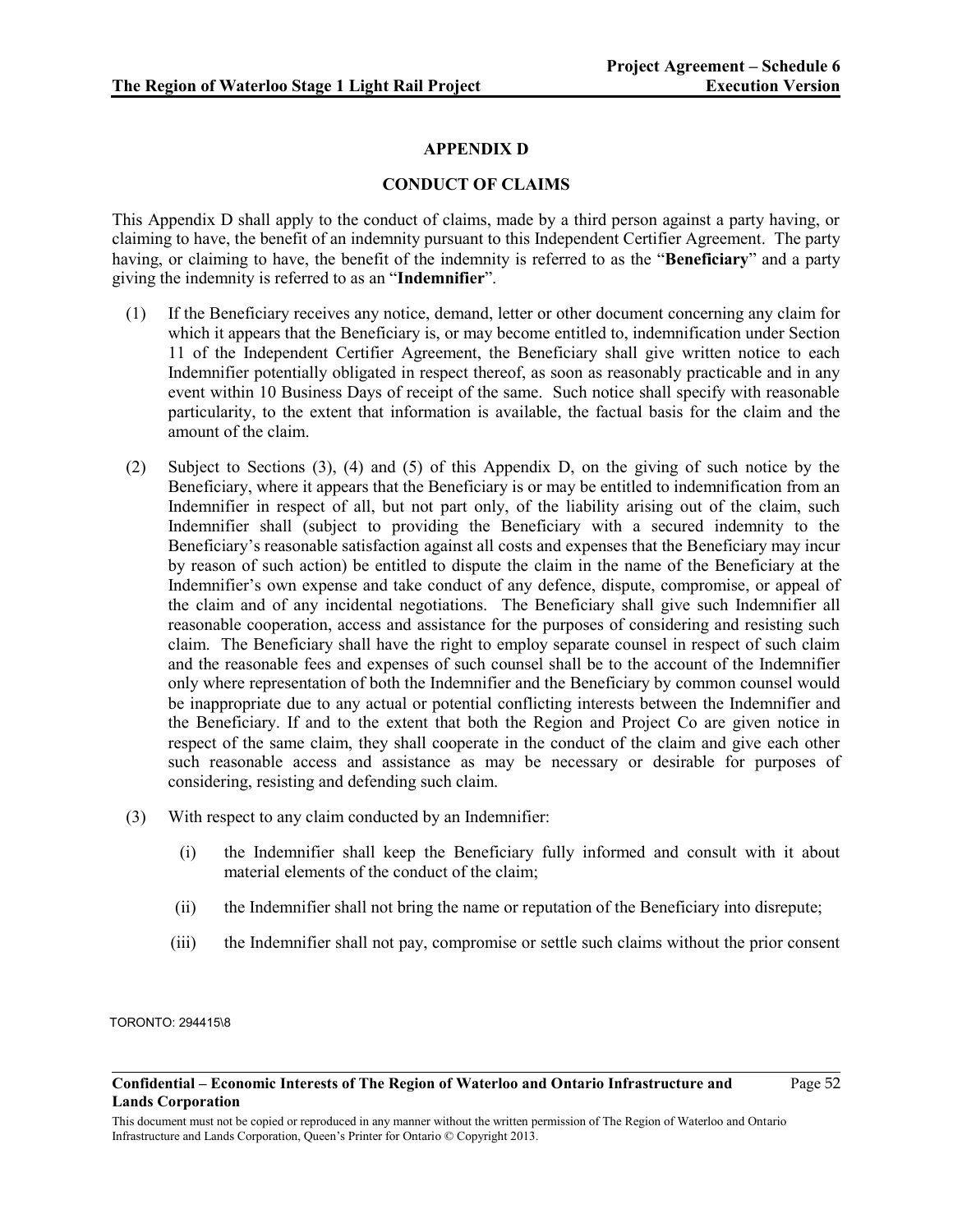of the Beneficiary, such consent not to be unreasonably withheld or delayed;

- (iv) the Indemnifier shall not admit liability or fault to any third party without the prior consent of the Beneficiary, such consent not to be unreasonably withheld or delayed; and
- (v) the Indemnifier shall use commercially reasonable efforts to have the Beneficiary named as a beneficiary under any release given by the persons bringing the claim to which this Section (3) relates.
- (4) The Beneficiary shall be free to pay or settle any such claim on such terms as it thinks fit and without prejudice to its rights and remedies under this Independent Certifier Agreement if:
	- (i) none of the Indemnifiers is entitled to take conduct of the claim in accordance with Section (2):
	- (ii) none of the Indemnifiers notifies the Beneficiary of its intention to take conduct of the relevant claim as soon as reasonably practicable and in any event within 10 Business Days of the notice from the Beneficiary under Section (1) or each of the Indemnifiers notifies the Beneficiary that it does not intend to take conduct of the claim; or
	- (iii) none of the Indemnifiers complies in any material respect with Section (3).
- (5) The Beneficiary shall be free at any time to give notice to the applicable Indemnifier that the Beneficiary is retaining or taking over, as the case may be, the conduct of any defence, dispute, compromise or appeal of any claim, or of any incidental negotiations, to which Section (2) applies. For greater certainty, the Independent Certifier acknowledges and agrees that where the Region is the Beneficiary, the Region may retain or take over such conduct in any matter involving Personal Information (as it is defined in the Project Agreement) or any matter involving public policy. On receipt of such notice the applicable Indemnifier shall promptly take all steps necessary to transfer the conduct of such claim to the Beneficiary, and shall provide to the Beneficiary all relevant documentation and all reasonable cooperation, access and assistance for the purposes of considering and resisting such claim. If the Beneficiary gives any notice pursuant to this Section (5), then the applicable Indemnifier shall be released from any liabilities arising under the applicable indemnity hereunder in respect of the applicable claim.
- (6) If an Indemnifier pays to the Beneficiary an amount in respect of an indemnity and the Beneficiary subsequently recovers, whether by payment, discount, credit, saving, relief or other benefit or otherwise, a sum or anything else of value (the "**Recovery Amount**") which is directly referable to the fact, matter, event or circumstances giving rise to the claim under the indemnity, the Beneficiary shall forthwith repay to that Indemnifier whichever is the lesser of:
	- (i) an amount equal to the Recovery Amount less any out-of-pocket costs and expenses properly incurred by the Beneficiary in recovering the same; and

TORONTO: 294415\8

**Confidential – Economic Interests of The Region of Waterloo and Ontario Infrastructure and Lands Corporation**

Page 53